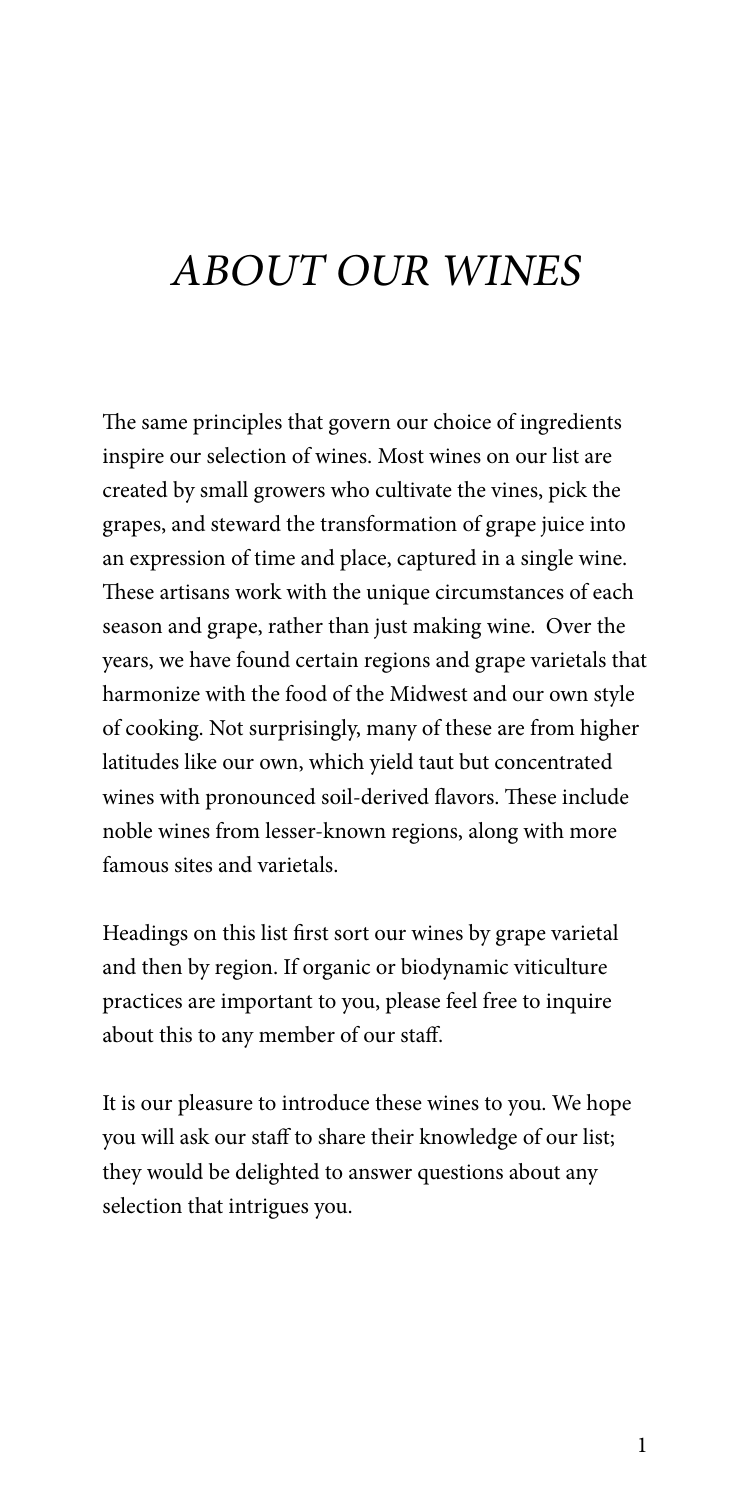#### LARGE FORMAT

1.5 liters unless noted

*WHITE*

#### *CHAMPAGNE AND SPARKLING WINES* 2009 PIERRE GIMMONET Côtes de 360 Blanc de Blancs Blancs "Cuvée Fleuron – 1er Cru" NV BILLECART-SALMON Mareuil-sur-Aÿ 270 Brut Reserve 2012 LEITZ Rheingau, 110 Riesling Spätlese Germany Rüdesheimer Magdalenenkreuz 2012 WEINBACH Alsace, 260 Gewürztraminer France 2013 PIERO BENEVELLI Barolo, Piemonte, 240 Nebbiolo Italy "Ravera" 2012 ELIO ALTARE La Morra, Barolo, 240 Nebbiolo Piemonte, Italy 2014 MONTEVERTINE Tuscany, 600 Italy 2016 CASTELLO DI AMA Chianti Classico 225 Gran Selezione Tuscany, "San Lorenzo" Italy 2000 GRUAUD LAROSE St. Julien, 120 Cabernet Sauvignon, Bordeaux, Merlot, et al. France 2011 HIRSCH Kamptal, 250 Riesling Austria Gaisberg 2016 SCHLOSS GOBELSBERG Niederöstereich, 300 "Riesling Tradition" Austria 2011 ISOLE E OLENA Tuscany, 258 "Ceparello" Italy 2005 BUSSOLA Valpolicello 175 Corvina, Rondinella, et al. Italy 2005 BUSSOLA Valpolicello 205 Corvina, Rondinella, et al. Italy "Amarone"

#### 2006 JUGARET St. Julien, 590 Cabernet Sauvignon, Bordeaux, Merlot, Et al. France

2012 JORDAN Alexander Valley, 350 Cabernet Sauvignon Sonoma, California

#### LARGE FORMAT

1.5 liters unless noted

#### *RED*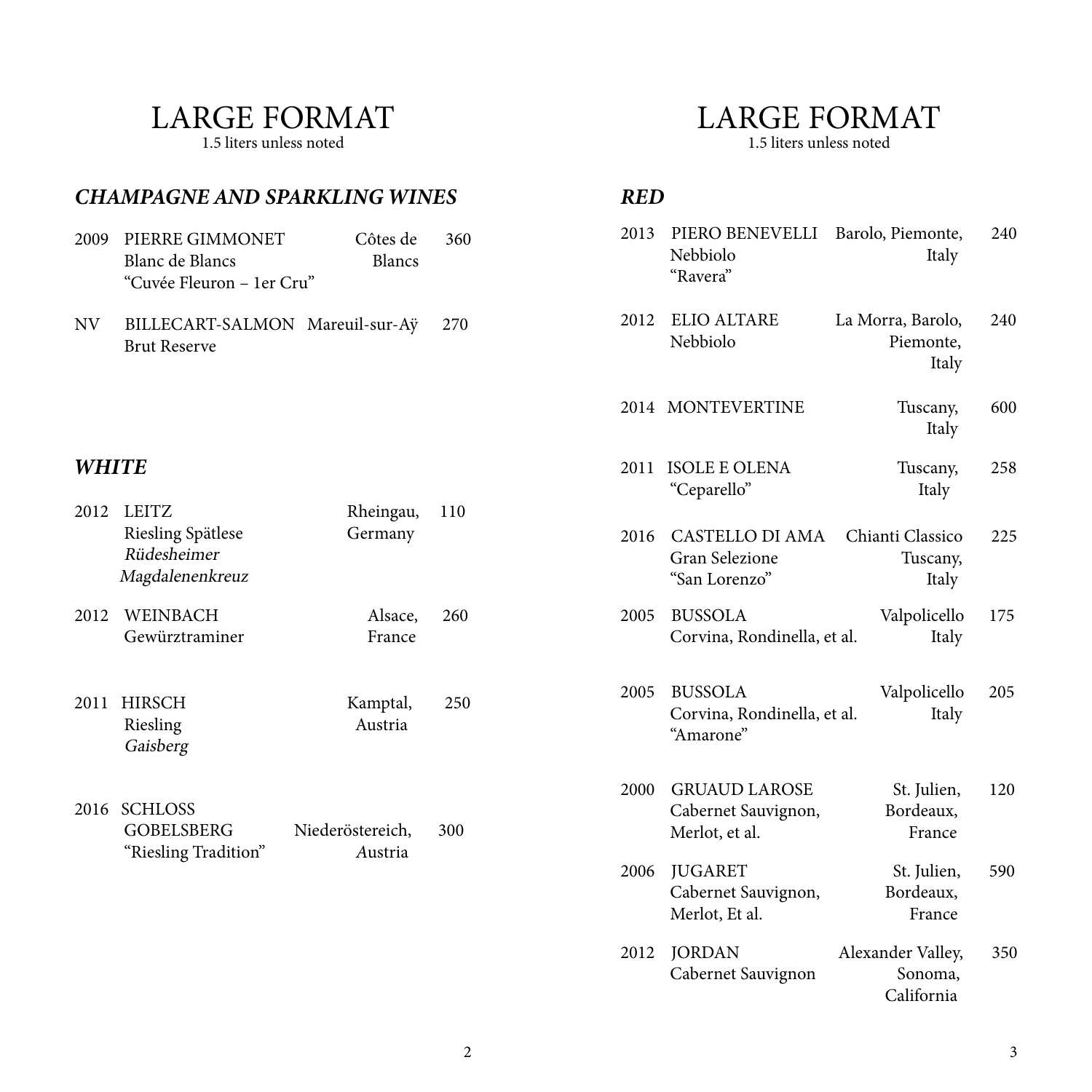LARGE FORMAT 1.5 liters unless noted

### HALF BOTTLES

#### *CHAMPAGNE & SPARKLING WINE*

#### *RED*

| KCD  |                                                                 |                            |              | <b>NV</b>    | <b>GASTON CHIQUET</b>                             | Dizy                                       | 60 |
|------|-----------------------------------------------------------------|----------------------------|--------------|--------------|---------------------------------------------------|--------------------------------------------|----|
| 2010 | <b>CONDE DE HERVIAS</b><br>"Torre"                              | Rioja,<br>Spain            | 195          |              | "Carte Verte"                                     |                                            |    |
| 2008 | <b>CONDE DE HERVIAS</b>                                         | Rioja,<br>Spain            | 285          | <b>NV</b>    | <b>DUMAGNI</b><br>"Le Rosé" - 1 <sup>er</sup> Cru | Chigny-les-Roses                           | 75 |
| 2002 | <b>LOPEZ DE HEREDIA</b><br>"Reserva"<br>Tondonia Vineyard       | Rioja,<br>Spain            | 230          | 2012         | <b>MESTRES</b><br>Cava<br>'Coquet' Gran Reserva   | Spain                                      | 40 |
| 2005 | <b>VINA DE HEREDIA</b><br>"Reserva"<br>Tondonia Vineyard        | Rioja,<br>Spain            | 230          | <b>WHITE</b> |                                                   |                                            |    |
| 2009 | VIÑA SASTRE<br>"Regina Vides"                                   | Ribera del Duero,<br>Spain | 480          | 2019         | <b>CROCHET</b>                                    | Sancerre,<br>France                        | 47 |
| 2003 | VIÑA SASTRE<br>"Pago de Santa Cruz"                             | Ribera del Duero,          | 600<br>Spain |              | 2018 RAMEY<br>Chardonnay                          | Russian River Valley<br>Sonoma, California | 48 |
| 2013 | <b>LAUREL</b><br>(Garnatxa, Syrah)                              | Priorat,<br>Spain          | 229          | 2015         | BRÜNDLMAYER<br>Riesling<br>Zöbinger Heiligenstein | Kamptal,<br>Austria                        | 48 |
|      | 2012 VIEUX TELEGRAPHE<br>Grenache, Syrah, et al.<br>"La Crau"   | Châteauneuf-<br>du-Pape    | 275          | 2009         | <b>HIRSCH</b><br>Riesling                         | Kamtal,<br>Austria                         | 48 |
| 2011 | <b>VIEUX TELEGRAPHE</b><br>Grenache, Syrah, et al.<br>"La Crau" | Châteauneuf-<br>du-Pape    | 275          |              | Heiligenstein                                     |                                            |    |
| 2010 | <b>VIEUX TELEGRAPHE</b><br>Grenache, Syrah, et al.<br>"La Crau" | Châteauneuf-<br>du-Pape    | 275          | 2008         | <b>TABLAS CREEK</b><br>"Espirit de Beaucastel"    | Paso Robles,<br>California                 | 52 |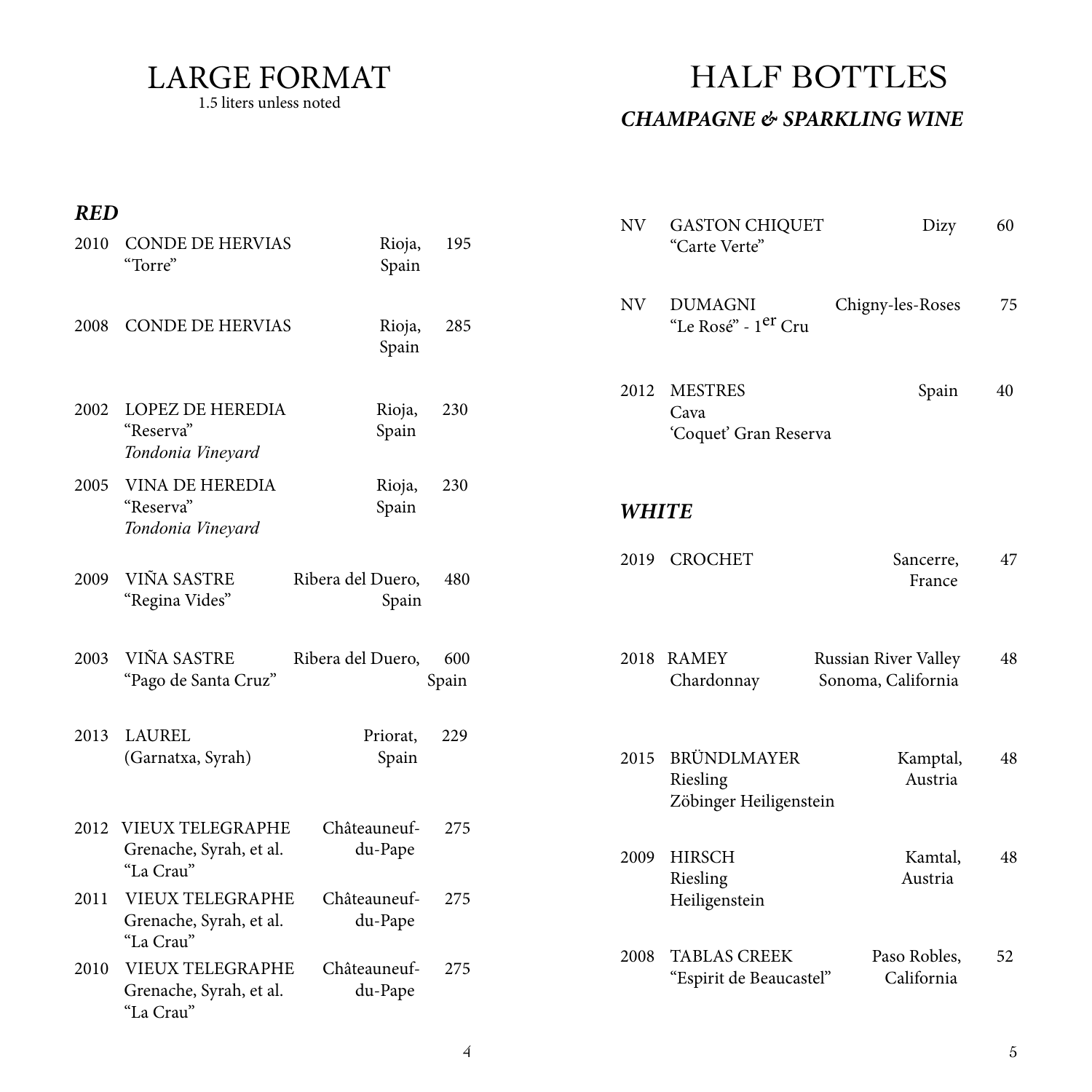# HALF BOTTLES

#### *WHITE (CONTINUED)*

| 2015        | <b>SELBACH-OSTER</b><br>Kabinett<br>Riesling halbtrocken                     | Mosel,<br>Germany  | 35  |
|-------------|------------------------------------------------------------------------------|--------------------|-----|
| 2017        | <b>SELBACH-OSTER</b><br>Auslese<br>Zeltinger-Sonnenuhr<br><b>Three Stars</b> | Mosel,<br>Germany  | 90  |
| 2004        | <b>KARL ERBES</b><br><b>Riesling Auslese</b><br>Urzinger Wurzgarten          | Mosel,<br>Germany  | 70  |
| 2016        | J.J. PRUM<br>Riesling Auslese (Gold Cap)<br>"Wehlener Sonnenhur"             | Mosel,<br>Germany  | 100 |
|             | 1995 DOMAINE HUET<br>Chenin Blanc<br>Le Mont<br>"Moelleux"                   | Vouvray,<br>France | 118 |
| <b>ROSÉ</b> | 2017 CHÂTEAU MIRAVAL<br>Cinsault,<br>Grenache, et al.                        | Vouvray,<br>France | 185 |

# HALF BOTTLES

#### *RED*

| 2017 | <b>ADELSHEIM</b><br>Pinot Noir                        | Willamette,<br>Oregon                            | 39 |
|------|-------------------------------------------------------|--------------------------------------------------|----|
| 2015 | CHATEAU.<br><b>HAUTE-SEGOTTES</b>                     | Saint-Émilion<br>Bordeaux,<br>France             | 50 |
| 2004 | <b>LOPEZ VIÑA</b><br>Tondonia Reserva                 | Rioja,<br>Spain                                  | 58 |
| 2017 | <b>RIDGE</b><br>Zinfandel et AL.<br>Geyserville       | Alexander Valley<br>Sonoma County,<br>California | 60 |
| 2014 | <b>TALLEY</b><br><b>Pinot Noir</b><br>"Estate"        | Arroyo Grande,<br>Central Coast,<br>California   | 45 |
| 2016 | COLTIBUONO<br>Chianti Classico                        | Tuscany,<br>Italy                                | 32 |
| 2013 | <b>CAPARZO</b><br>Sangiovese                          | Brunello di Montalcino<br>Tuscany,<br>Italy      | 60 |
| 2013 | <b>MARCARINI</b><br>Nebbiolo<br><i>Brunate</i>        | La morra, Barolo,<br>Piemonte,<br>France         | 75 |
| 2015 | LE VIEUX DONJON<br>Grenache, Syrah<br>Mourvedre       | Cháteauneuf-<br>Du-Pape<br>France                | 55 |
| 2013 | BITOUZET-PRIEUR<br>Pinot Noir<br>Les Aussys           | Volnay,<br>Burgundy,<br>France                   | 75 |
| 2013 | <b>GEORGES LIGNIER</b><br>Pinot Noir<br>Clos de Ormes | Morey-St.Denis<br>Burgundy,<br>France            | 90 |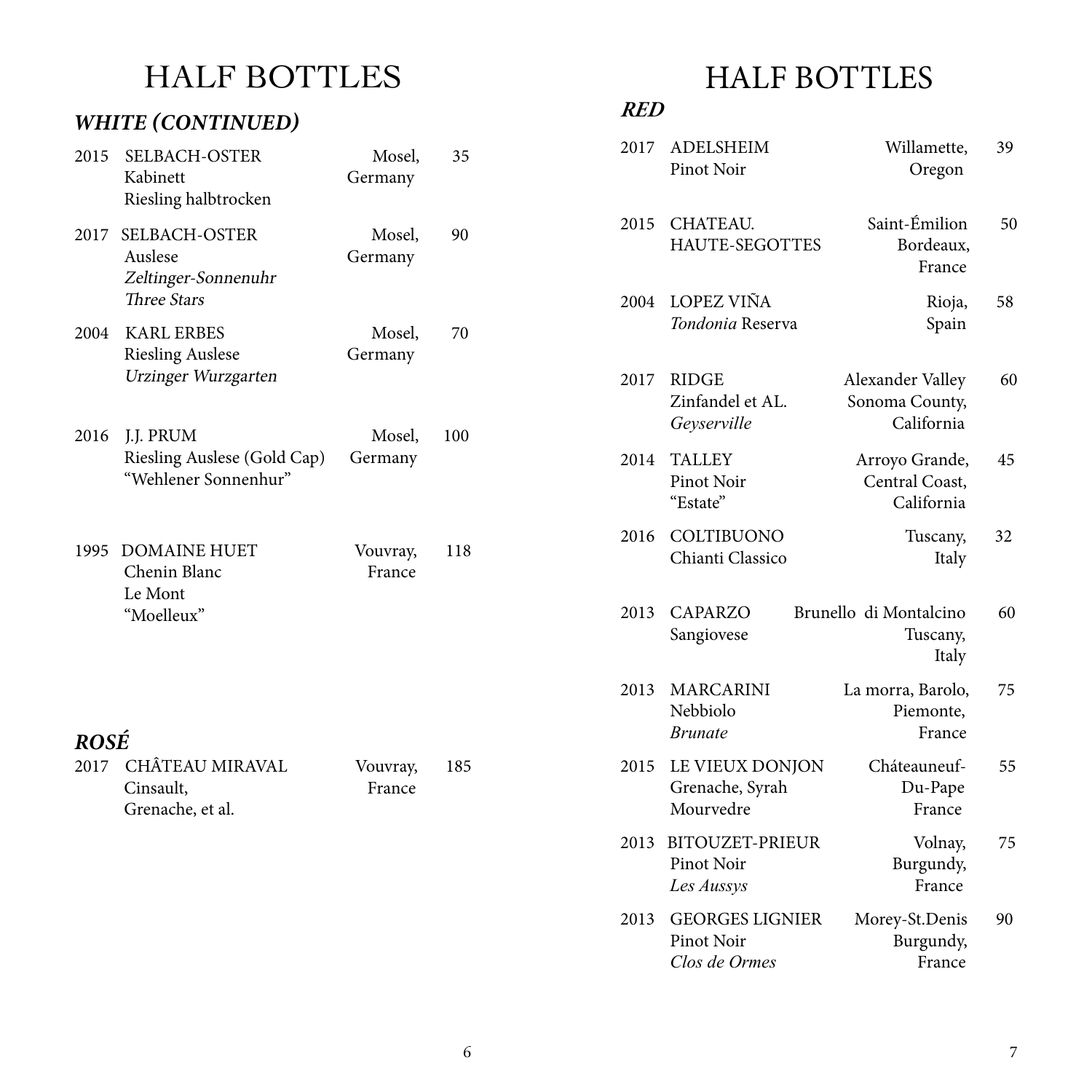#### CHAMPAGNE

*We absolutely love Champagne! It is among the greatest wines of the world, possesses remarkable flexibility with food, and is unparalleled as a drink for life's special moments. All Champagnes are "Brut" unless noted.*

"Les Chetillons" Oger

#### *BLANC DE BLANCS*

#### NV PIERRE PÉTERS Les Mesnil sur Oger 150 NV GLAVIER Cramant 135 "La Grace d'Alphael NV WARIS- Particules Crayeuses 165 LARMANDIER NV HENRIOT Reims 120 2011 PIERRE PÉTERS Les Mesnil Sur 270 NV GLAVIER Cramant 250 "Emotion" NV VARNIER FANNIERE Avize 178 "Clos St Denis" 2002 BOLLINGER Aÿ 450 R..D. 2005 BOLLINGER Aÿ 230 "La Grande Année" 2004 POL ROGER Épernay 380 Cuvée Sir Winston Churchill *ROSÉ* NV VILMART & CIE Rilly-la-Montagne 190 NV CHARLES ELLNER Epernay 114 2003 KRUG Reims 590

### CHAMPAGNE

*Blended from Pinot Noir, Pinot Meunier, and Chardon- nay, this style is fuller, fruitier, and spicier than Blanc* 

*de Blancs. `*

2008 GASTON CHIQUET Dizy 150

*MULTIPLE GRAPE CUVÉES*

"Cuvée Rubis"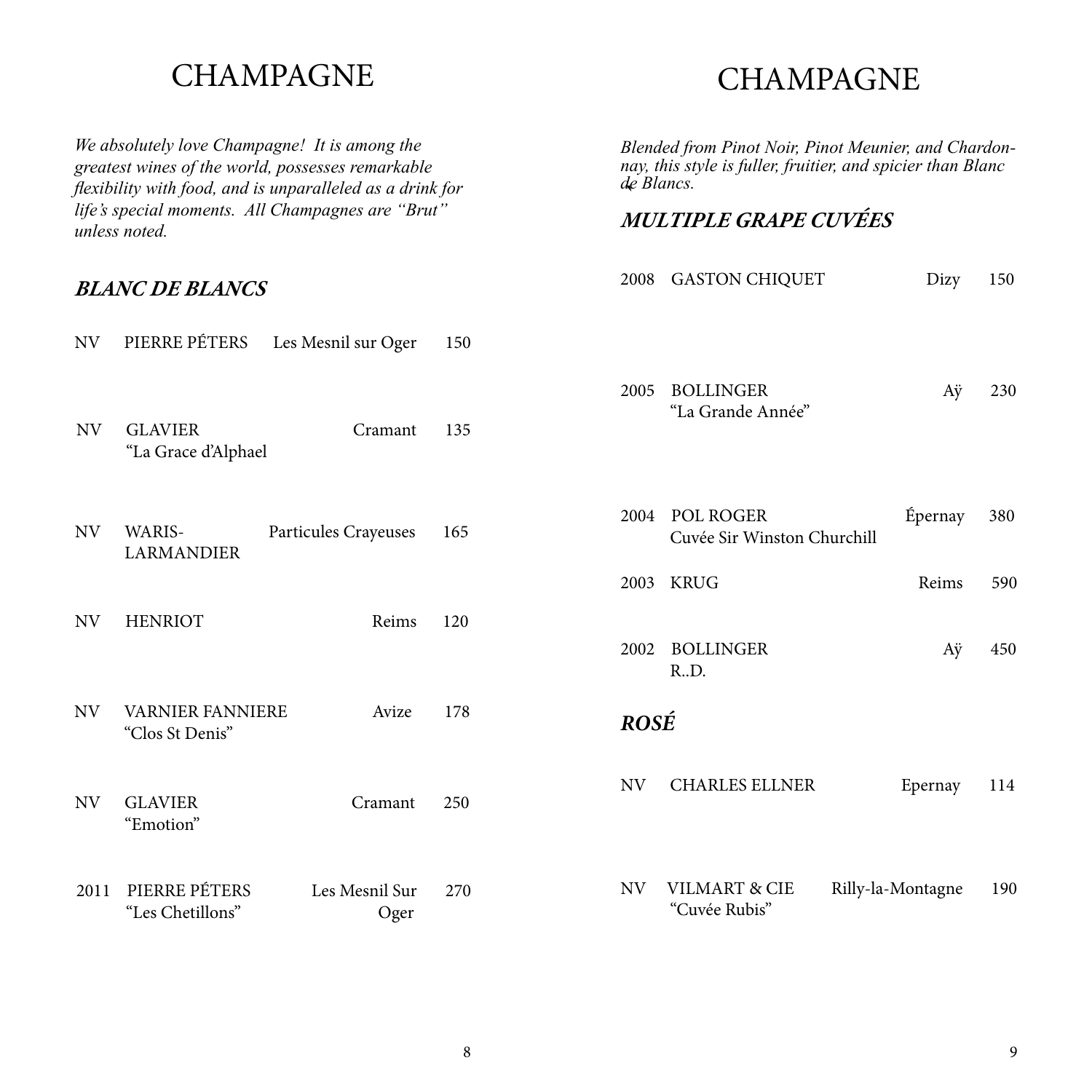# SPARKLING WINE

*From crisp, dry Blanc de Blancs to fuller, fruitier blends to the kiss of sweetness in Moscato di Asti, sparkling wine is always a celebration. Terrific as an aperitif, these are also some of the most versatile wines with food. We look for those that DON'T mimic Champagne.*

| NV   | <b>BRUNDLMAYER</b><br>Sekt - Extra Dry | Kamptal,<br>Austria                              | 110 |      | <b>GERMANY</b>                     |
|------|----------------------------------------|--------------------------------------------------|-----|------|------------------------------------|
|      |                                        |                                                  |     |      | 2019 DAUTE                         |
| NV   | CA' DEL BOSCO<br>"Satèn"               | Franciacorta,<br>Lombardy,<br>Italy              | 140 |      |                                    |
| NV   | <b>SOMMARIVA</b><br>(Prosecco)         | Valdobbiadene<br>Conegliano,<br>Veneto,<br>Italy | 55  | 2017 | DÖNN<br>Kreuzn<br>Erste La         |
| 2014 | ALMA <sub>4</sub>                      | Mendoza,<br>Argentina                            | 54  | 2005 | <b>HEXAI</b><br>Medesh<br>Spätlese |
| NV   | <b>FOREAU</b><br>$\,$                  | Vouvray,<br>France                               | 76  | 2015 | VON W<br>Diedesl<br>Grosses        |
| 2017 | PETER LAUER "Sec"                      | Saar<br>Germany                                  | 85  | 2017 | VON W<br>Diedesl<br>Grosses        |
| NV   | $\,$<br><b>ROLET</b>                   | Jura,<br>France                                  | 55  | 2014 | VON B<br>Diedesl                   |
| NV   | <b>ROLET Rosé</b>                      | Jura,<br>France                                  | 58  | 2016 | MULLI<br>Burgerg<br>Grosses        |
| NV   | <b>MADL Blanc de Noirs</b>             | Weinviertal,<br>Austria                          | 115 | 2017 | DÖNN<br>Hermai<br>Grosses          |

## GERMAN RIESLING DRIER STYLES

*Riesling shows a remarkable range of flavors that mirror the soil and climate where it grows. Riesling wines are especially at home with dishes that possess natural sweetness and fruit acidity.*

#### *GERMANY*

|      | 2019 DAUTEL                                                               | Württemberg | 50  |
|------|---------------------------------------------------------------------------|-------------|-----|
|      | 2017 DÖNNHOFF<br>Kreuznacher Kahlenberg<br>Erste Lage                     | Nahe        | 80  |
| 2005 | <b>HEXAMER</b><br>Medesheimer Altenberg<br>Spätlese Trocken               | Nahe        | 70  |
|      | 2015 VON WINNING<br>Diedesheimer Kalkofen<br><b>Grosses Gewachs</b>       | Pflaz       | 150 |
|      | 2017 VON WINNING<br>Diedesheimer Kieselberg<br><b>Grosses Gewachs</b>     | Pflaz       | 150 |
|      | 2014 VON BUHL<br>Diedesheimer Kristalberg                                 | Pfalz       | 75  |
|      | 2016 MULLER-CATOIR<br>Burgergarten "Im Breumel"<br><b>Grosses Gewachs</b> | Pfalz       | 120 |
|      | 2017 DÖNNHOFF<br>Hermannshöle<br><b>Grosses Gewachs</b>                   | Nahe        | 190 |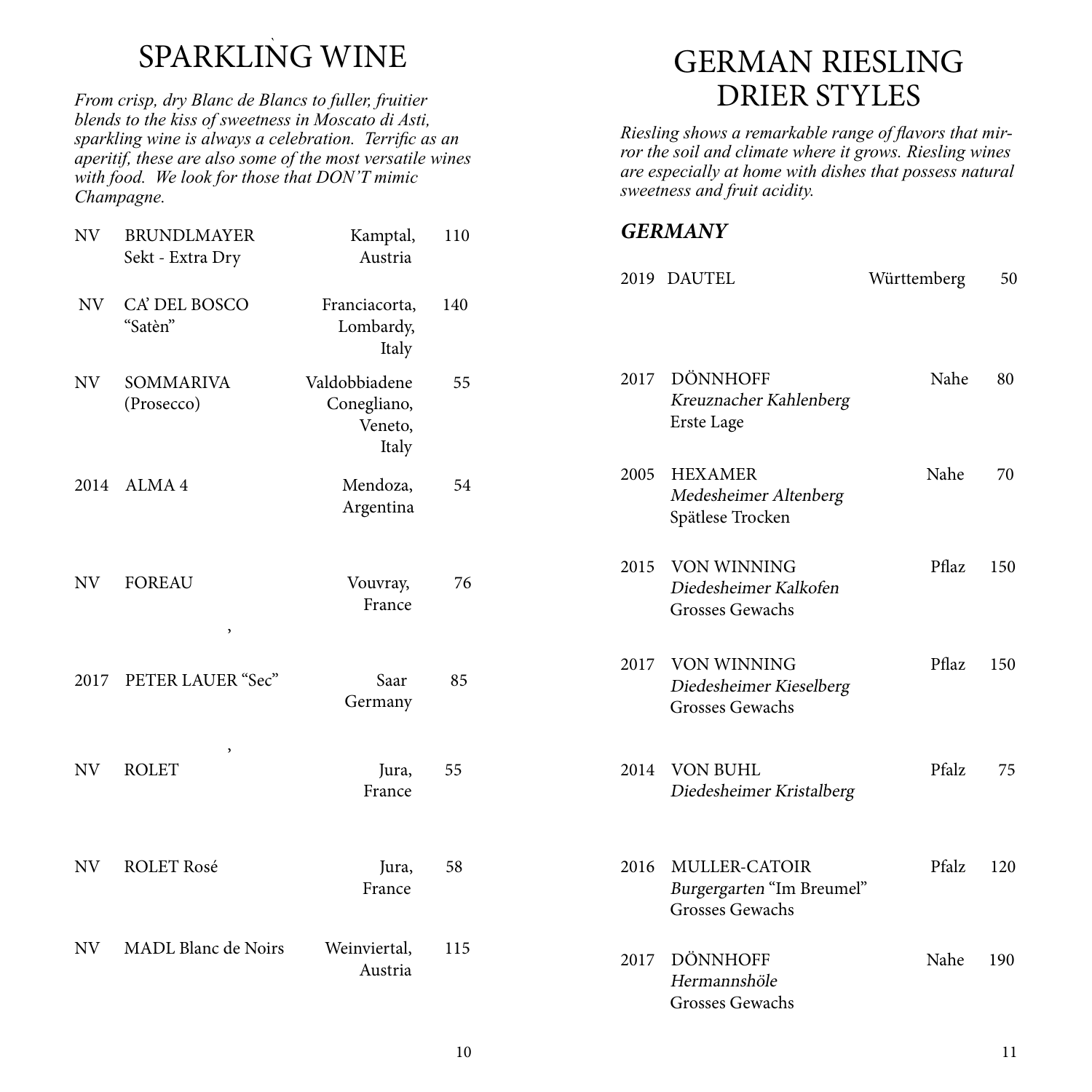### GERMAN RIESLING

*Many German wines have a touch of residual sugar, creating a delicate balance with their natural crispness. As the wines age, this simple acid-sugar balance is replaced by a complex blend of earth and sweetness unlike that found in any other wine.*

| 2020 | PETER LAURER<br>Ayler Kupp                                                          | Saar                 | 58  |  |
|------|-------------------------------------------------------------------------------------|----------------------|-----|--|
| 2017 | <b>KNEBEL</b><br>Alte Reben                                                         | Mosel                | 100 |  |
| 2020 | A.J. ADAM Kabinett<br>Dhron Hofberg                                                 | Mosel                | 69  |  |
| 2017 | JOH. JOS. PRUM Kabinett<br>Wehlener Sonnenuhr                                       | Mosel                | 90  |  |
| 2019 | <b>KARL ERBES Spätlese</b><br>Ürziger Würzgarten                                    | Mosel                | 55  |  |
| 2011 | JOH. JOS. PRUM Spätlese<br>Wehlener Sonnenuhr                                       | Mosel                | 130 |  |
| 2007 | KESSELER Spätlese<br>Rudesheimer Bischofsberg<br>Gold Cap                           | Rheingau             | 100 |  |
| 2012 | <b>LEITZ</b><br><b>Riesling Spätlese</b><br>Rüdesheimer<br>Magdalenenkreuz (Magnum) | Rheingau,<br>Germany | 110 |  |
| 2014 | DÖNNHOFF Spätlese<br>Niederhauser Hermannshöhle                                     | Nahe                 | 120 |  |

## GERMAN RIESLING

| 2008 | DIEL Spätlese<br>Dorsheimer Goldlach                                           | Nahe  | 144 |
|------|--------------------------------------------------------------------------------|-------|-----|
| 2002 | DIEL Spätlese<br>Dorsheimer Pittermannchen                                     | Nahe  | 120 |
|      | 2019 ZILLIKEN Spätlese<br>Saarburger Rauschen                                  | Saar  | 135 |
|      | 2019 SELBACH-OSTER Auslese<br>Zeltliner Himmerleich<br>Anrecht Parcel          | Mosel | 120 |
| 2018 | <b>SELBACH-OSTER Auslese</b><br>Zeltliner Schlossberg<br><b>Schmitt Parcel</b> | Mosel | 150 |
|      | 2013 DIEL Auslese<br>Dorsheimer Goldloch                                       | Nahe  | 195 |
|      | 2019 DIEL Auslese<br>Dorsheimer Pittermannchen                                 | Nahe  | 168 |
| 2003 | JOH. JOS. PRUM Auslese<br>Wehlener Sonnenuhr<br>Goldcapsule                    | Mosel | 320 |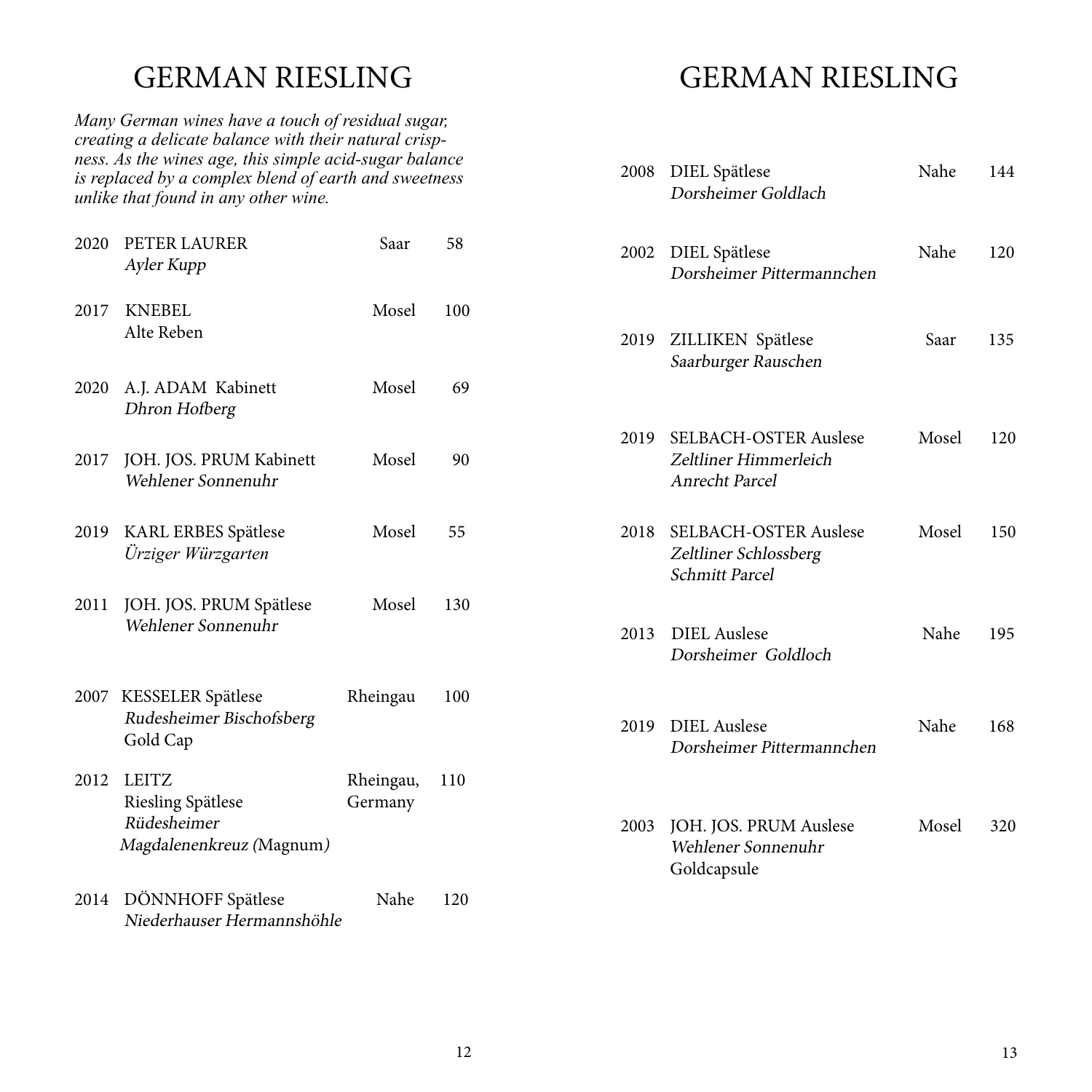### AUSTRIAN RIESLING

*Austria's climates and soils create chiseled, largeframed Rieslings that often have a dense mineral component. Floral aromas and a dry richness keep the wines deep, yet lively.*

## AUSTRIAN RIESLING

|      |                                                                            |          |     | 2016 | PICHLER-KRUTZLER<br>"In der Wand"                   | Wachau | 100 |
|------|----------------------------------------------------------------------------|----------|-----|------|-----------------------------------------------------|--------|-----|
| 2016 | <b>BRUNDLMAYER</b><br>Ried Zöibinger Heiligenstein<br>Alte Reben - Reserve | Kamptal  | 160 | 2006 | ALZINGER - Smaragd<br>Loibenberg                    | Wachau | 130 |
| 2016 | <b>BRUNDLMAYER</b><br>Ried Zöibinger Heiligenstein<br>"Lyra"               | Kamptal  | 180 | 2017 | ALZINGER - Smaragd<br>Hollerin                      | Wachau | 120 |
|      | 2019 HIRSCH<br>Heiligenstein                                               | Kamptal  | 132 | 2010 | NIKOLAIHOF - Smaragd<br>Vom Stein                   | Wachau | 150 |
| 2011 | <b>HIRSCH</b><br>Heiligenstein                                             | Kamptal  | 144 | 1995 | <b>NIKOLAIHOF</b><br>"Vinothek"                     | Wachau | 345 |
| 2011 | <b>HIRSCH</b><br>Gaisberg                                                  | Kamptal  | 144 | 2005 | <b>NIKOLAIHOF</b><br>Steiner Hund<br>"Jungfernlese" | Wachau | 265 |
| 2017 | <b>NIGL</b><br>Reid Hochacher                                              | Kremstal | 160 | 2004 | <b>NIKOLAIHOF</b><br>"Steinriesler"                 | Wachau | 210 |
| 2016 | <b>NIGL</b><br>Rehberger Goldberg                                          | Kremstal | 180 |      | 2015 STAGARD<br>Steiner Bransdorfer                 | Wachau | 80  |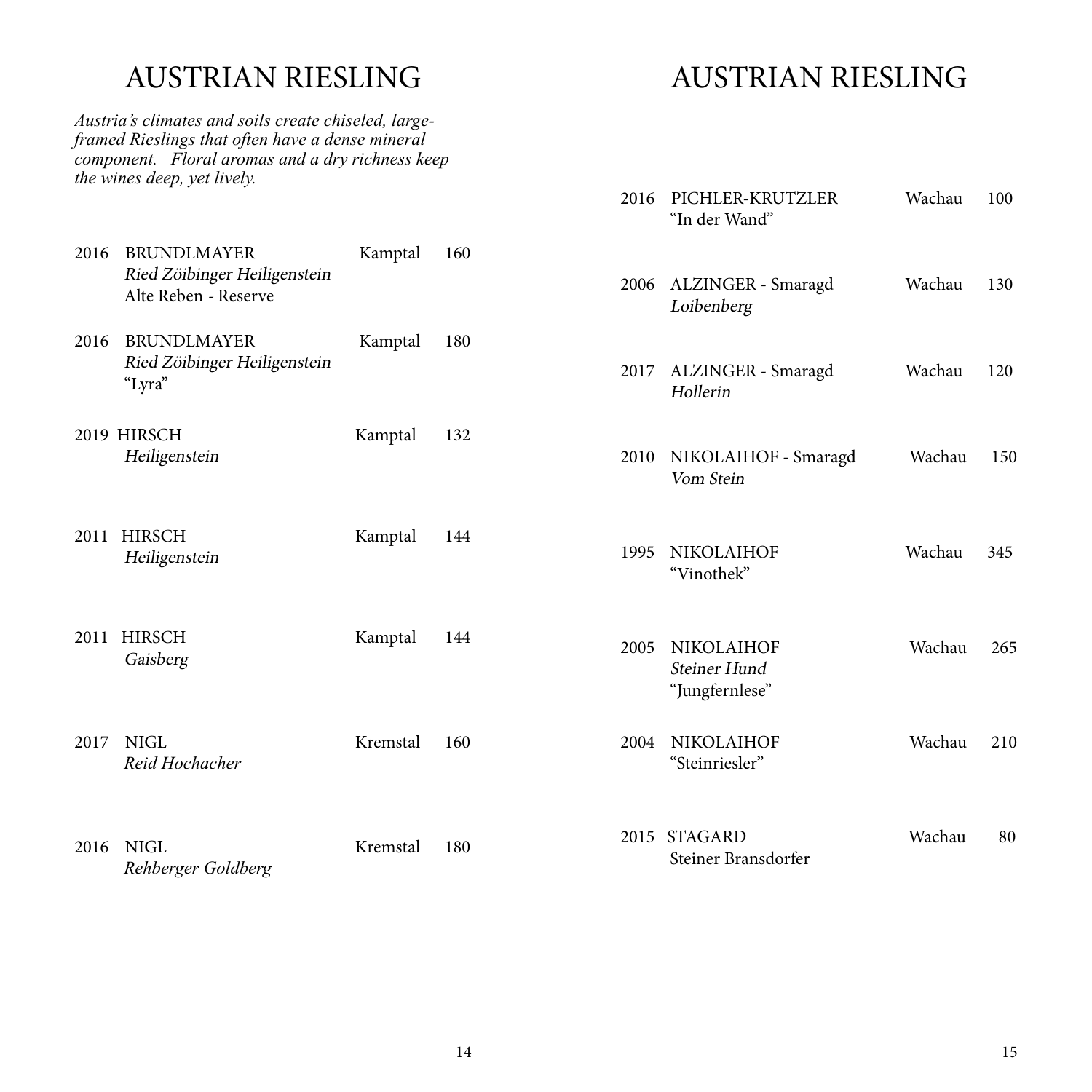### ALSACE RIESLING

*Alsace Riesling is typically made dry in a warmer climate, which results in more body and texture than German examples. Expect ethereal aromas followed by lemon and stone on the palate, all of which is followed by a long, rich finish.*

|      | 2005 HUGEL<br>"Jubilee"         | 110 |
|------|---------------------------------|-----|
|      | 2012 OSTERTAG<br>Clos Mathis    | 90  |
|      | 2016 OSTERTAG<br>Clos Mathis    | 75  |
| 2016 | <b>PIROUETTES</b><br>Frankstein | 85  |

### ALSACE RIESLING

*A curated selection of Trimbach riesling from select sites throughout Alsace*

| 2011 TRIMBACH<br>Geisberg<br><b>Grand Cru</b> | 210 |
|-----------------------------------------------|-----|
| 2009 TRIMBACH<br>Clos Ste. Hune               | 490 |
| 2008 TRIMBACH<br>"Cuvée Frédéric Emile"       | 165 |
| 2001 TRIMBACH<br>"Cuvée Frédéric Emile"       | 210 |
| 1997 TRIMBACH<br>"Cuvée Frédéric Emile"       | 250 |
| 1996 TRIMBACH<br>"Cuvée Frédéric Emile"       | 250 |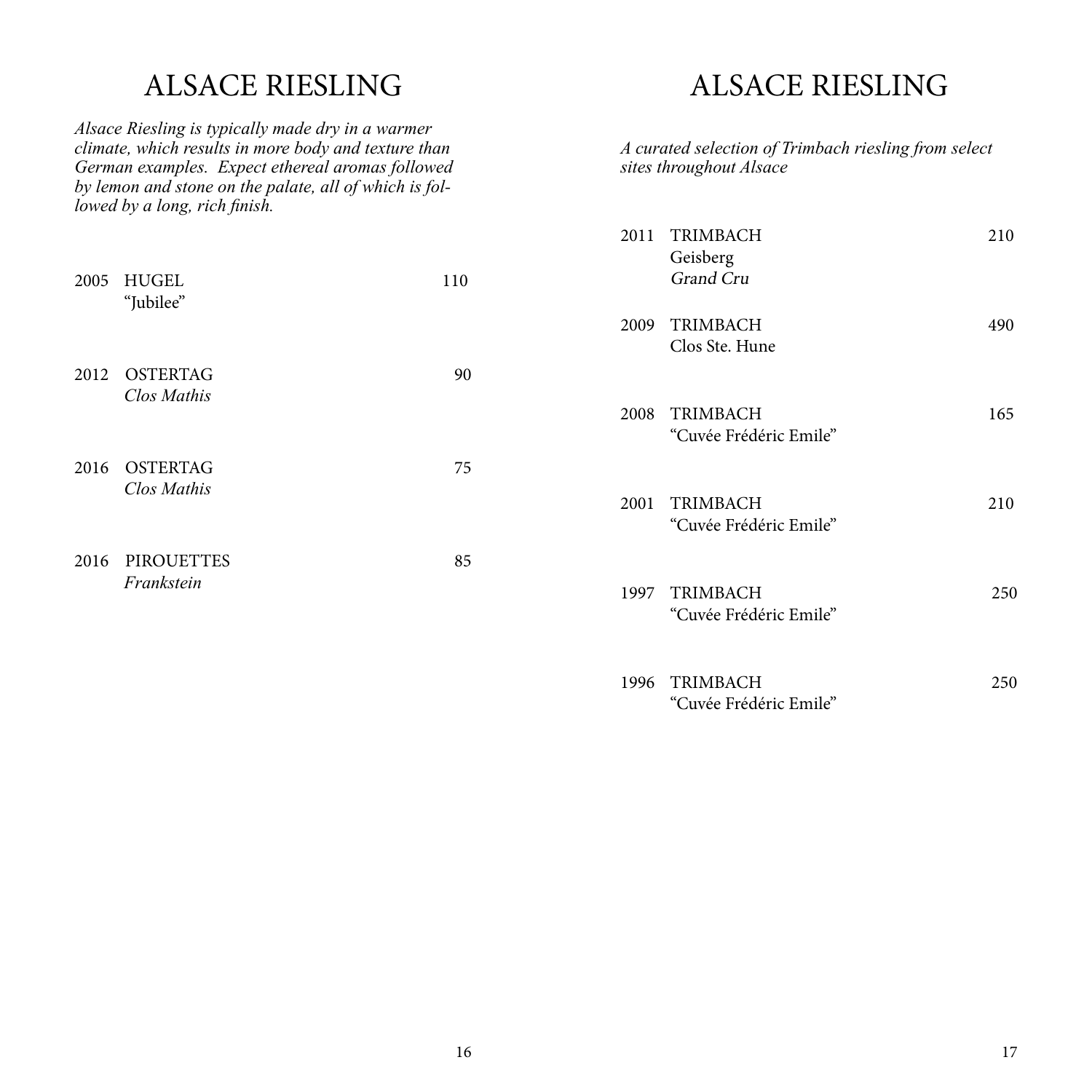### OTHER RIESLING

2016 TEUTONIC Willamette Valley, 55

Oregon

# GRÜNER VELTLINER

*Grüner Veltliner is the best wine in the world to enjoy with vegetables. A magisterial grape with flavors and aromas of herbs, white pepper, and heather that age magnificently.* 

#### *AUSTRIA*

| 2011 | <b>SMITH MADRONE</b>                 | Napa Valley,<br>California       | 60  | 2020 | HIEDLER<br>"Löss"             | Kremstal,<br>Austria | 50  |
|------|--------------------------------------|----------------------------------|-----|------|-------------------------------|----------------------|-----|
|      |                                      |                                  |     | 2016 | NIGL<br>Herzstück Kirchenberg | Kremstal,<br>Austria | 120 |
|      | 2016 GROSSET<br>Polish Hill Vineyard | Clare Valley,<br>South Australia | 110 | 2016 | <b>OTT</b><br>Rosenberg       | Wagram,<br>Austria   | 160 |

2016 OTT Wagram, 150 Ried Engabrunner - Erste Lage Austria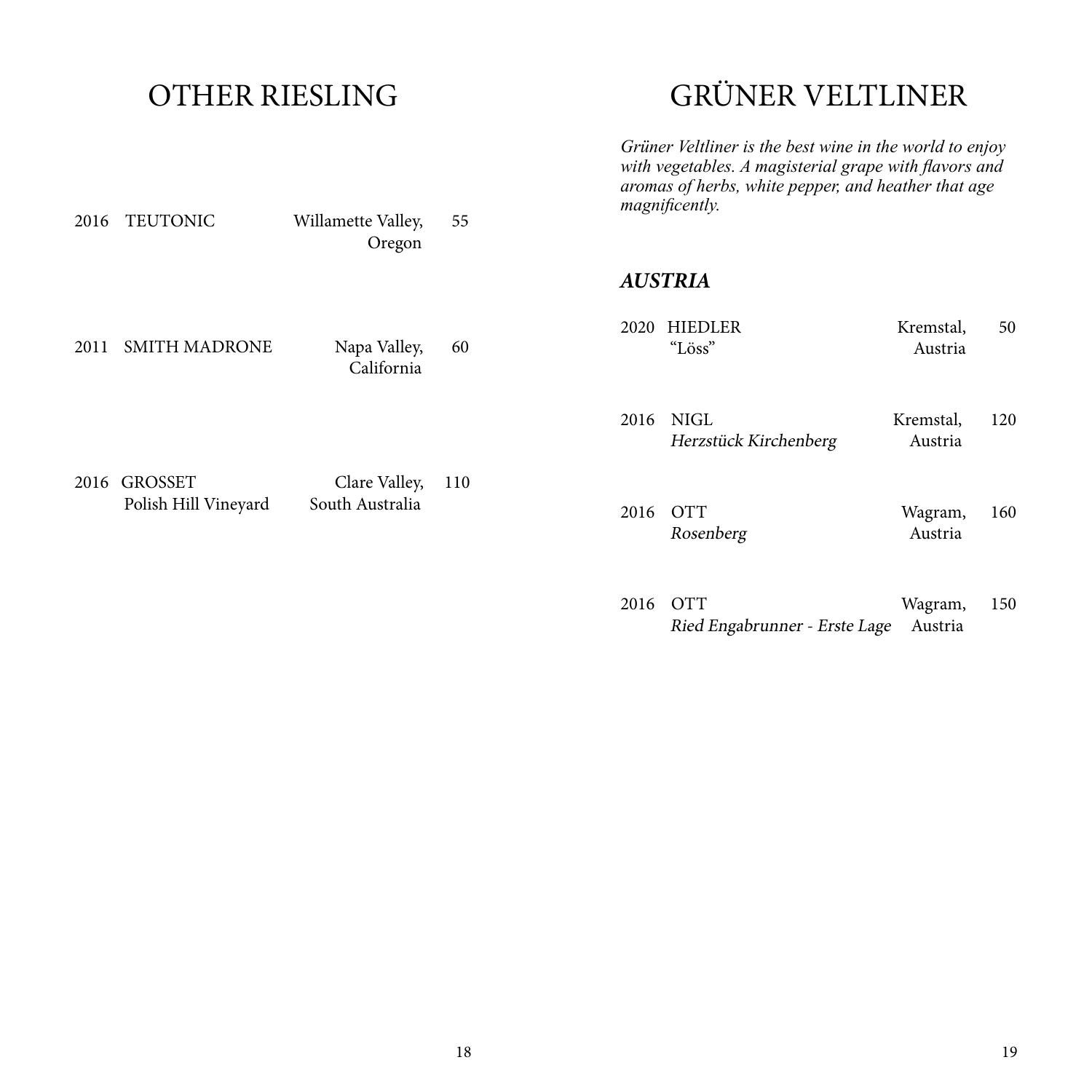# GRÜNER VELTLINER

## SAUVIGNON BLANC

| 2009 | <b>NIKOLAIHOF</b>                                      | Wachau,<br>Austria | 135 | Bright, refreshing acidity is a hallmark of these wines.<br>Sauvignon Blanc can take on aromas of smoke and<br>herbs but is fundamentally clean with hints of citrus. |                          |                         |    |
|------|--------------------------------------------------------|--------------------|-----|-----------------------------------------------------------------------------------------------------------------------------------------------------------------------|--------------------------|-------------------------|----|
| 2012 | <b>PRAGER</b><br>Smaragd<br>Wachstum Bodenstein        | Wachau,<br>Austria | 160 |                                                                                                                                                                       | 2019 MARC PLOUZEAU       | Touraine,<br>France     | 50 |
| 2011 | HIRTZBERGER<br>Smaragd<br>Honivogl                     | Wachau,<br>Austria | 225 |                                                                                                                                                                       | 2020 LUCIEN CROCHET      | Sancerre,<br>France     | 78 |
|      | 2011 F.X. PICHLER - Smaragd<br>Dürnsteiner Kellerberg  | Wachau,<br>Austria | 270 |                                                                                                                                                                       | 2020 MINET               | Pouilly Fumé,<br>France | 66 |
| 2015 | <b>RUDI PICHLER</b><br>Smaragd<br>Wösendorfer Hochrain | Wachau,<br>Austria | 110 |                                                                                                                                                                       | 2017 MARC DESCHAMPS      | Pouilly Fumé,<br>France | 58 |
|      |                                                        |                    |     | 2014                                                                                                                                                                  | PETER DIPOLI<br>"Voglar" | Alto Adige,<br>Italy    | 80 |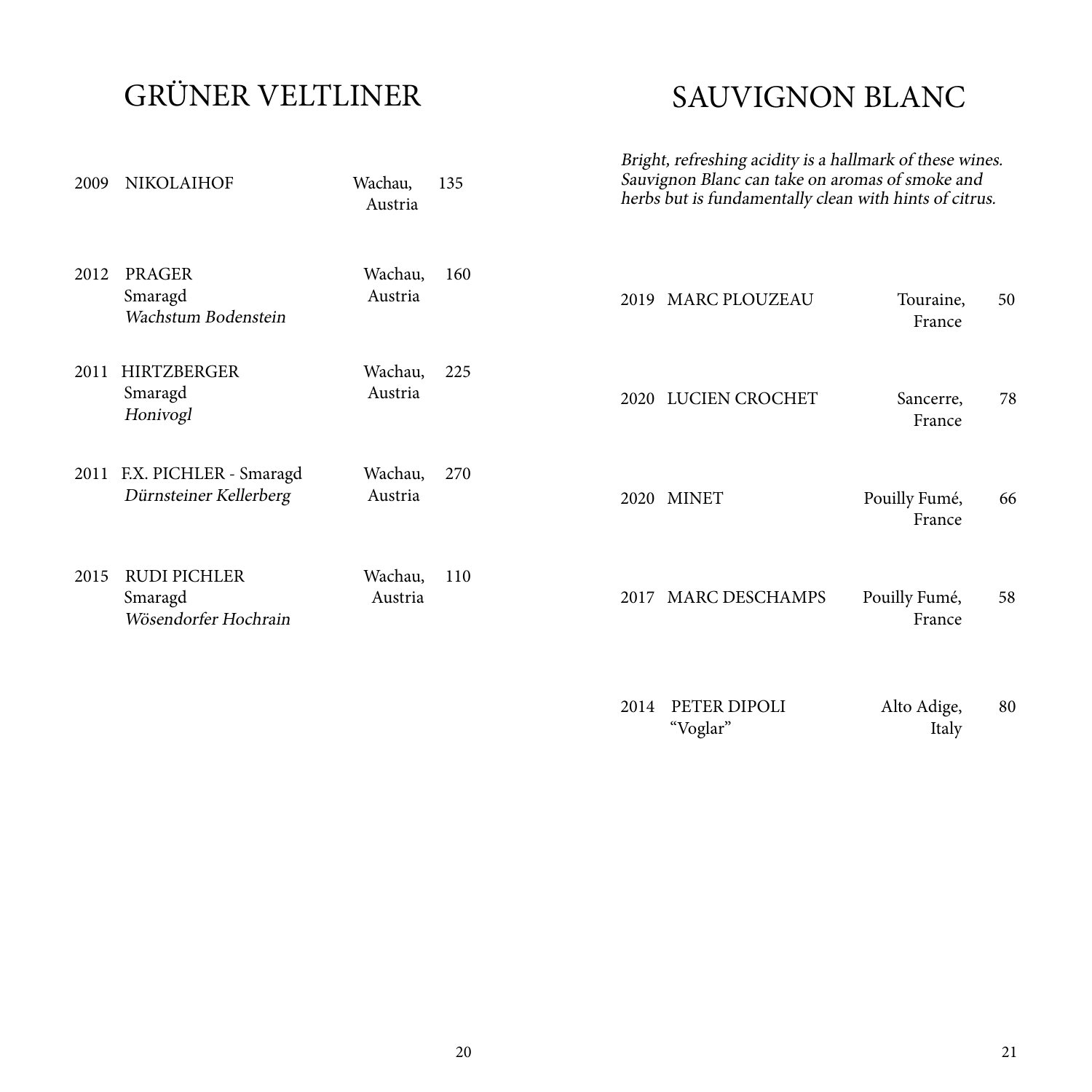### SAUVIGNON BLANC

2012 MA(I)SONRY Napa Valley, 75

California

### WHITE BORDEAUX

*Sauvignon Blanc is often blended with Sémillion and, occasionally Muscadelle in Bordeaux to provide body and fruit. Semillion provides savory flavors of ripe tree fruit and beeswax; Muscadelle lends fruit and power.*

|      |                                    |                                 | 2014 |      | CHÂTEAU<br>PUYANCHÉ            | Bordeaux       | 40  |
|------|------------------------------------|---------------------------------|------|------|--------------------------------|----------------|-----|
| 2018 | <b>HONIG</b>                       | Napa Valley,<br>California      | 48   | 2015 | <b>CHÂTEAU PALMER</b>          | Margeaux       | 490 |
| 2001 | <b>KALIN CELLARS</b><br>"Reserve"  | Livermore Valley,<br>California | 75   | 2014 | <b>CHÂTEAU</b><br>PAPE CLEMENT | Pessac-Leognan | 415 |
| 2019 | <b>GREYWACKE</b><br>"Wild Ferment" | Marlborough,<br>New Zealand     | 64   |      |                                |                |     |

## SÉMILLION

| 2012 | SILKMAN                                       | Hunter Valley,<br>Australia        | 58 |
|------|-----------------------------------------------|------------------------------------|----|
| 2014 | <b>TORBECK</b><br>"Woodcutter's<br>Reseserve" | Barossa Valley,<br>South Australia | 55 |
| 2019 | AMAVI                                         | Washington                         | 54 |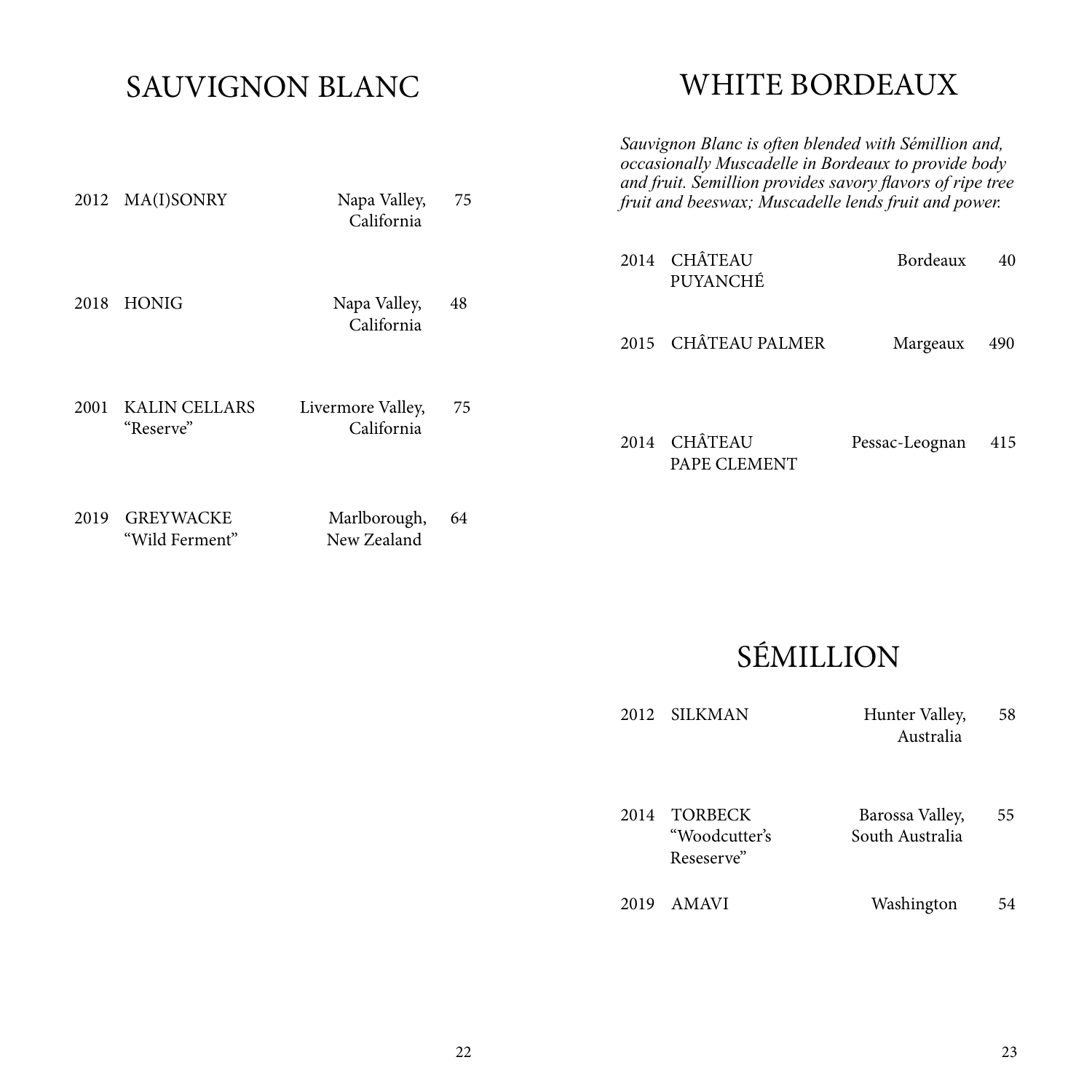#### *CHABLIS*

*Few wines display such a spirit of place as those from Chablis. An amalgam of limestone soil, northerly environs, and centuries-old tradition produce profound wines that age magnificiently.* 2015 DE MOOR 105 Coteau de Rosette 2017 WILLIAM FEVRE 138 Montmains - 1<sup>er</sup> Cru 2017 WILLIAM FEVRE 254 *Les Preuses* Grand Cru 2019 WILLIAM FEVRE 68 "Champs Royale" 2010 LOUIS MICHEL 170 Les Grenouilles - Grand Cru

2007 DANIEL-ETIENNE DEFAIX 180 Les Grenouilles - Grand Cru

### CHARDONNAY

#### *BURGUNDY*

*These Chardonnays usually taste dry and crisp without a lot of obvious fruit or oak flavors. Typically Burgundies possess a tightly knit texture with flavors more implied than stated.* 

| 2015 | <b>DOMAINE LEFLAIVE</b>                          | Bourgogne             | 160 |
|------|--------------------------------------------------|-----------------------|-----|
|      | 2015 HENRI BOILLOT                               | Bourgogne             | 95  |
|      | <i><b>CÔTE DE NUITS</b></i>                      |                       |     |
| 2015 | <b>DOMAINE DUJAC</b>                             | Morey-Saint-<br>Denis | 210 |
| 2015 | DOMAINE DUJAC<br>Les Monts Luisants              | Morey-Saint-<br>Denis | 295 |
| 2016 | DOMAINE DUJAC<br>Les Monts Luisants              | Morey-Saint-<br>Denis | 360 |
|      | <b>CÔTE DE BEAUNE</b>                            |                       |     |
| 2011 | <b>JEAN-PHILIPPE</b><br>FICHET - Les Chevalières | Meursault             | 180 |
| 2015 | <b>XAVIER MONOT</b><br>Les Chevalières           | Meursault             | 120 |
| 2014 | XAVIER MONOT<br>Les Charmes -- 1er Cru           | Meursault             | 150 |
| 2015 | <b>DOMAINE LEFLAIVE</b>                          | Meursault             | 390 |

Sous le Dos D'Ane -- 1er Cru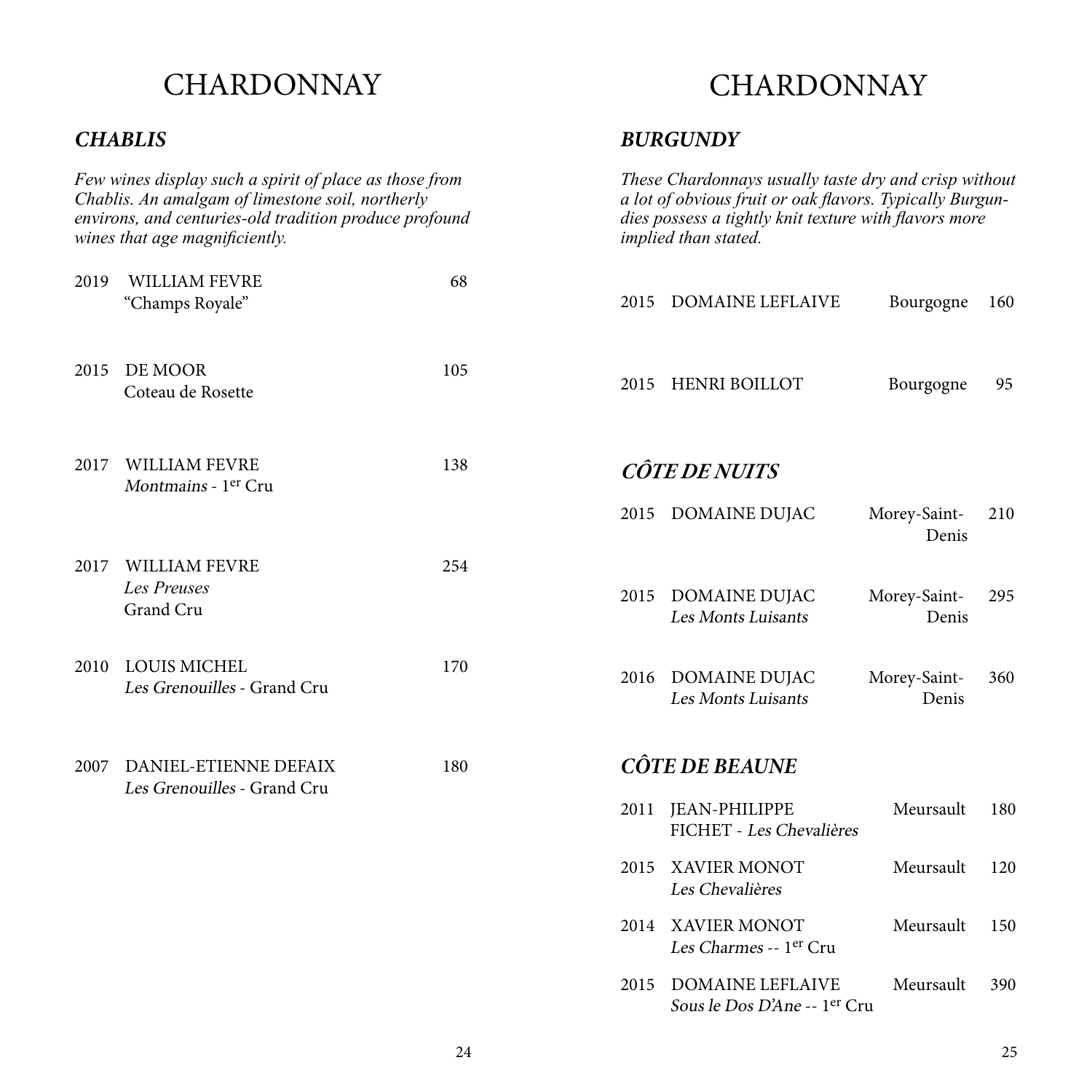#### *BURGUNDY CÔTE DE BEAUNE CONTINUED...*

| 2009 | <b>SAUZET</b><br>Bienvenue Bâtard<br>Montrachet -- Grand Cru | Puligny-<br>Montrachet   | 750 |
|------|--------------------------------------------------------------|--------------------------|-----|
| 2016 | <b>BOUCHARD</b>                                              | Puligny-<br>Montrachet   | 170 |
| 2016 | <b>ALAIN CHAVY</b><br>Les Charmes                            | Puligny-<br>Montrachet   | 155 |
| 2015 | <b>HENRI BOILLOT</b><br>Les Pucelles -- 1 <sup>er</sup> Cru  | Puligny-<br>Montrachet   | 360 |
|      | 2014 JEAN PHILIPPE FICHET                                    | Auxey-<br>Duresses       | 110 |
| 2017 | FRANCOIS CARILLON<br>Les Macherelles -- 1er Cru              | Chassagne-<br>Montrachet | 270 |
| 2011 | <b>GUY AMIOT</b><br>Champsgains -- 1er Cru                   | Chassagne-<br>Montrachet | 190 |
| 2011 | <b>GUY AMIOT</b><br>Clos Saint Jean -- 1er Cru               | Chassagne-<br>Montrachet | 190 |
| 2014 | <b>MAISON HARBOUR</b><br>En Remilly -- 1er Cru               | Chassagne-<br>Montrachet | 190 |
| 2013 | <b>BENJAMIN LEROUX</b><br>Les Embazees - 1er Cru             | Chassagne-<br>Montrachet | 210 |
| 2016 | <b>BERNARD MOREAU</b>                                        | Chassagne-<br>Montrachet | 210 |

#### CHARDONNAY

*BURGUNDY*

#### *CÔTE DE BEAUNE CONTINUED...*

- 2015 FRANCOIS JOBARD St. Aubin 150 Sur le Sentier du Clou -- 1er Cru
- 2015 ANTOINE JOBARD St. Aubin 190 Les Perrieres -- 1er Cru

#### *MÂCONNAIS*

- 2013 CHATEAU DE Pouilly-Loché 140 QUARTS Clos des Quarts
- 2014 MARCEL COUTURIER Pouilly-Fuissé 60 Le Bourg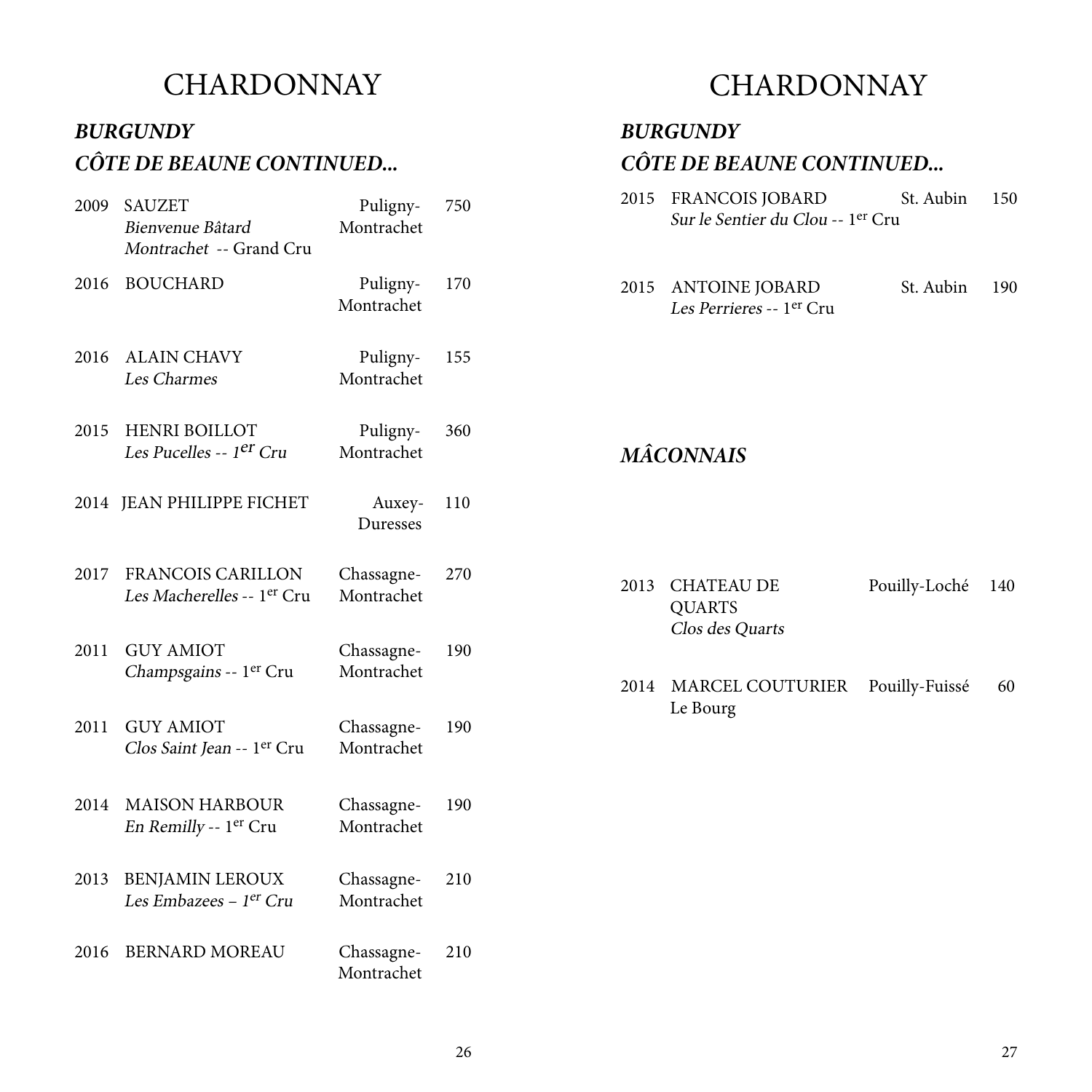#### *CALIFORNIA*

*These styles are full bodied, usually with pronounced oak and sweet fruit flavors. If Burgundy is the strings of our Chardonnay orchestra, these represent the brass section.*

#### *NORTH COAST*

### **CHARDONNAY**

#### *CALIFORNIA*

#### *NORTH COAST*

|      |                                             |                                   |     | 2015 | <b>FAILLA</b><br>Chuy Vineyard                   | Sonoma Valley     | 135 |
|------|---------------------------------------------|-----------------------------------|-----|------|--------------------------------------------------|-------------------|-----|
|      | 2016 FLOWERS                                | Sonoma Coast                      | 85  |      |                                                  |                   |     |
| 2014 | <b>DUMOL</b><br>"Isobel"                    | Sonoma Coast                      | 150 | 2017 | <b>ANCIEN</b>                                    | Carneros          | 72  |
|      | Heintz Vineyard<br>2015 WAYFARER            | Fort Ross-Seaview                 | 190 | 2014 | <b>GRGICH HILLS ESTATE</b><br>"40th Anniversary" | Napa Valley       | 120 |
| 2019 | <b>RAMEY</b><br>Woolsey Road                | Russian River Valley              | 155 |      | <b>CENTRAL COAST</b>                             |                   |     |
| 2016 |                                             | KOSTA BROWNE Russian River Valley | 170 |      |                                                  |                   |     |
|      |                                             |                                   |     | 2019 | <b>SEA SMOKE</b><br>Streamside                   | Sta Rita Hills    | 158 |
| 2014 | <b>DUMOL</b><br>"Chloe"<br>Ritchie Vineyard | Russian River Valley 150          |     | 2014 | WHITCRAFT<br>Pence Ranch                         | Santa Ynez Valley | 120 |
| 2014 | <b>FLANAGAN</b><br>Ritchie Vineyard         | Russian River Valley 130          |     | 1995 | <b>KALIN CELLARS</b><br>"Cuvée W"                | Livermore Valley  | 90  |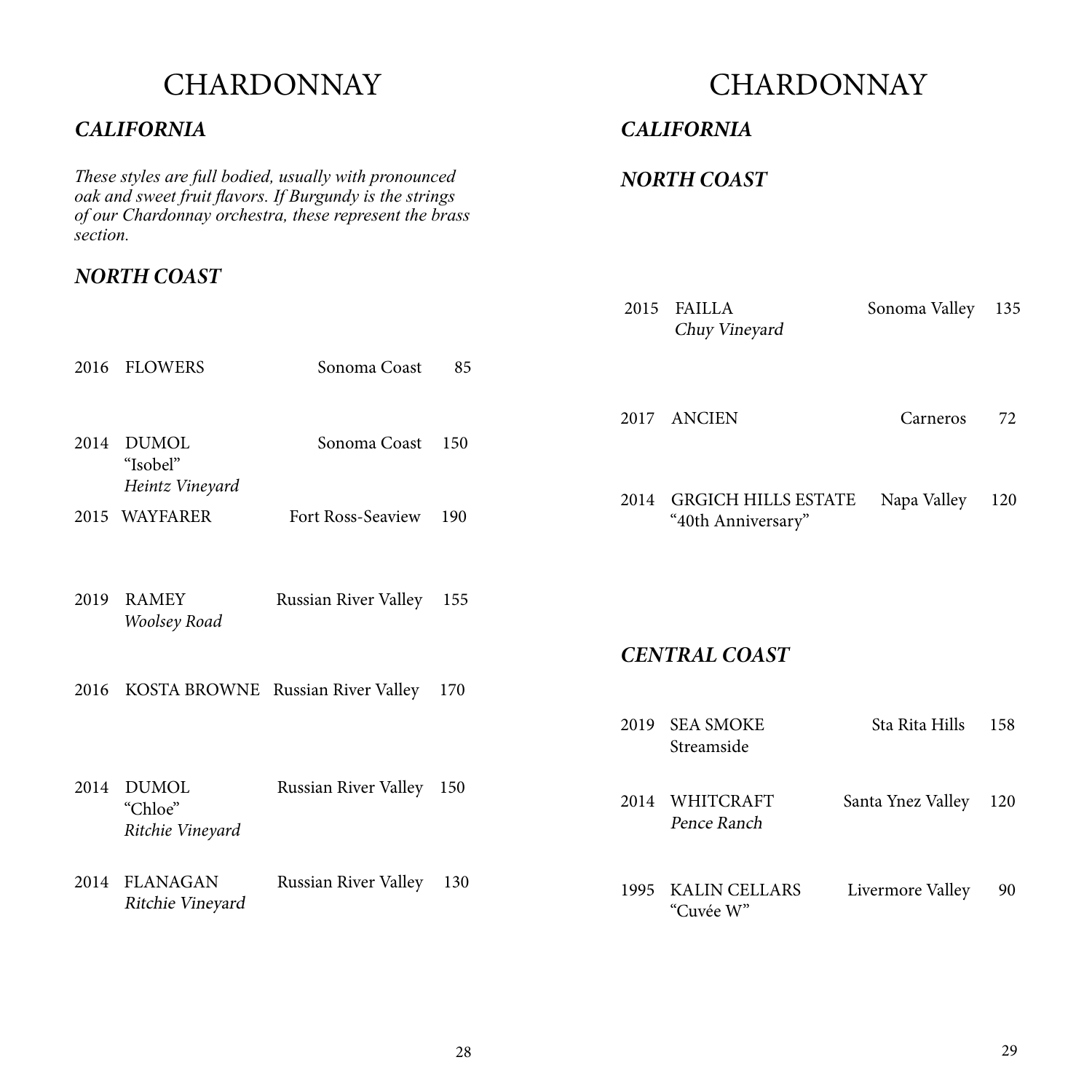#### *OTHER REGIONS*

# PINOT GRIS (GRIGIO)

*While Italian Pinot Grigios often lean toward a lighter* 

|      | UTIILIA KLUIUI VJ                                    |                                     |     |      |                                        | style with lemon undertones, we search for those that                                                                                                          |     |
|------|------------------------------------------------------|-------------------------------------|-----|------|----------------------------------------|----------------------------------------------------------------------------------------------------------------------------------------------------------------|-----|
| 2012 | <b>LA BORDE</b><br>Cote Caillot                      | Arbois Pupillon,<br>France          | 75  |      | nuttiness in these refreshing wines.   | also emphasize body and texture. Alsatian and Ore-<br>gonian Pinot Gris are richer and more complex with<br>notes of minerals and honey, tempered by a hint of |     |
| 2016 | LINGUA FRANCA<br>"Avni"                              | Willamette Valley,<br>Oregon        | 82  | 2018 | <b>FORADORI</b><br>"Fuoripista"        | Vigneti delle Dolomiti,<br>Italy                                                                                                                               | 98  |
| 2016 | <b>CATENA</b>                                        | Mendoza,<br>Argentina               | 74  | 2017 | <b>SASSETTI</b><br>"Colle Argento"     | Montalcino,<br>Sienna,<br>Tuscany                                                                                                                              | 75  |
| 2007 | CA' DEL BOSCO<br>"Curtefranca"                       | Franciacorta,<br>Lombardy,<br>Italy | 150 | 2016 | <b>VILLA RUSSIZ</b>                    | Collio Goriziano,<br>Friuli-Venezia Giula,<br>Italy                                                                                                            | 50  |
| 2015 | <b>CATENA</b><br>"White Stones"<br>Adrianna Vineyard | Tupungato,<br>Mendoza,<br>Argentina | 220 | 2016 | <b>RADIKON</b><br>"Sivi"               | Friuli-Venezia Giulia,<br>Italy                                                                                                                                | 81  |
|      |                                                      |                                     |     | 2019 | <b>BOXLER</b><br><b>Brand Vineyard</b> | Alsace,<br>France                                                                                                                                              | 150 |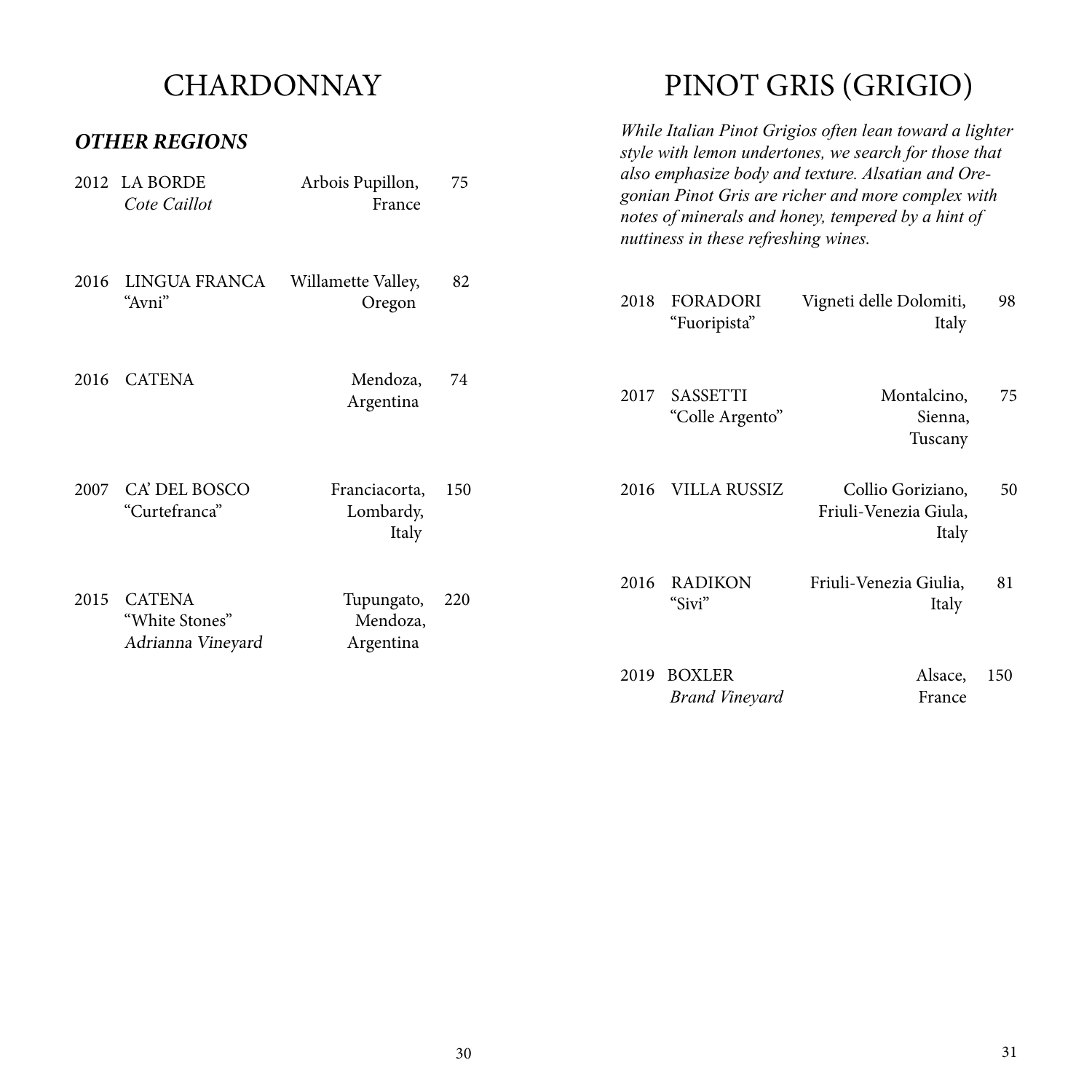#### PINOT BLANC

*Unfairly compared to Chardonnay, Pinot Blanc has much more inherent fruit and keeps much longer. Its sea-shell and apple aromas, coupled with ripe acidity and a horizontal mouth-feel make this a sure bet for vegetables, sweet-starchy flavors, and all things white.*

# 2015 MICHEL FONNE Alsace, 45 France 2014 RUDI PICHLER Wachau, 10 Smaragd Austria Wosendorfer Kollmutz 2016 ELENA WALCH Alto Adige, 50 "Kriatalberg" Italy 2015 ADELSHEIM Chehalem Mountains, 45<br>Bryan Vinevard Willamette, Bryan Vineyard Oregon

# CHENIN BLANC

| Chenin Blanc has a floral character and, when young,<br>a delightful pear-like flavor. Underneath this floral<br>and fruity character lie complex mineral flavors and a<br>beeswax quality that becomes more pronounced as<br>the wine ages. All selections are from France's Loire<br>valley unless otherwuse noted. |                                                    |         |     |  |  |  |  |
|-----------------------------------------------------------------------------------------------------------------------------------------------------------------------------------------------------------------------------------------------------------------------------------------------------------------------|----------------------------------------------------|---------|-----|--|--|--|--|
| 2018                                                                                                                                                                                                                                                                                                                  | <b>DOMAINE HUET</b><br>Clos du Bourg - Sec         | Vouvray | 90  |  |  |  |  |
| 2018                                                                                                                                                                                                                                                                                                                  | <b>CHAMPALOU</b><br>Sec                            | Vouvray | 48  |  |  |  |  |
| 2017                                                                                                                                                                                                                                                                                                                  | <b>LE HAUT LIEU</b><br>Sec                         | Vouvray | 75  |  |  |  |  |
| 2010                                                                                                                                                                                                                                                                                                                  | <b>FOREAU - Moelleux</b><br>Domaine du Clos Naudin | Vouvray | 240 |  |  |  |  |
| 2002                                                                                                                                                                                                                                                                                                                  | <b>DOMAINE HUET</b><br>Clos du Bourg - Moelleux    | Vouvray | 190 |  |  |  |  |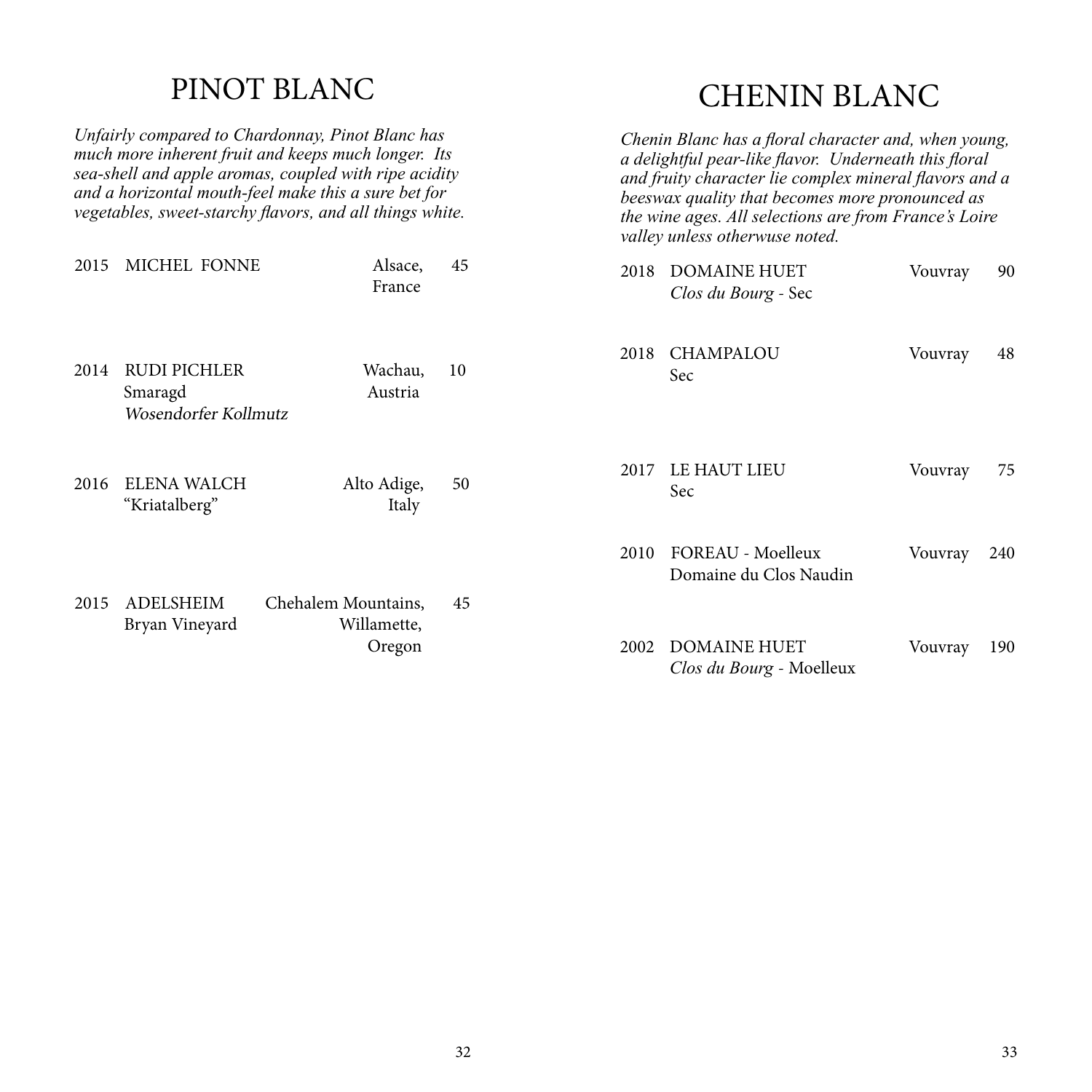# MARSANNE, ROUSANNE, AND VIOGNIER

*Viognier is redolent with peaches and white flowers, a gorgeous match for crab and fish. Marsanne and Rousanne echo these exotic aromas, but ground them with a nutty earthiness.*

|      | 2017 PIERRE AMADIEU<br>"La Pallousse"  | Châteauneuf-du-<br>Pape, France | 86  |
|------|----------------------------------------|---------------------------------|-----|
|      | 2015 YVES CUILLERON<br>"Les Chaillets" | Condrieu,<br>France             | 117 |
|      | 2015 REMULURRI                         | Rioja,<br>Spain                 | 160 |
| 2014 | REMULURRI                              | Rioja,<br>Spain                 | 160 |
|      | 2013 REMULURRI                         | Rioja,<br>Spain                 | 160 |

# ITALIAN **WHITES**

| 2009 | <b>CA' RUGATE</b><br>Garganega<br>"Monte Alto" | Soave<br>Classico | 55 |
|------|------------------------------------------------|-------------------|----|
| 2010 | CORTE GARDONI<br>Garganega<br>"Mael"           | Veneto            | 40 |
|      | 2015 PUNTA CRENA<br>Vermentino                 | Liguria           | 60 |

# GEWÜRZTRAMINER

| 2015 TEUTONIC        | Willamette Valley, | 55 |
|----------------------|--------------------|----|
| Crow Valley Vineyard | Oregon             |    |

2012 WEINBACH Alsace, 260<br>Altenbourg France Altenbourg (Magnum)1.5L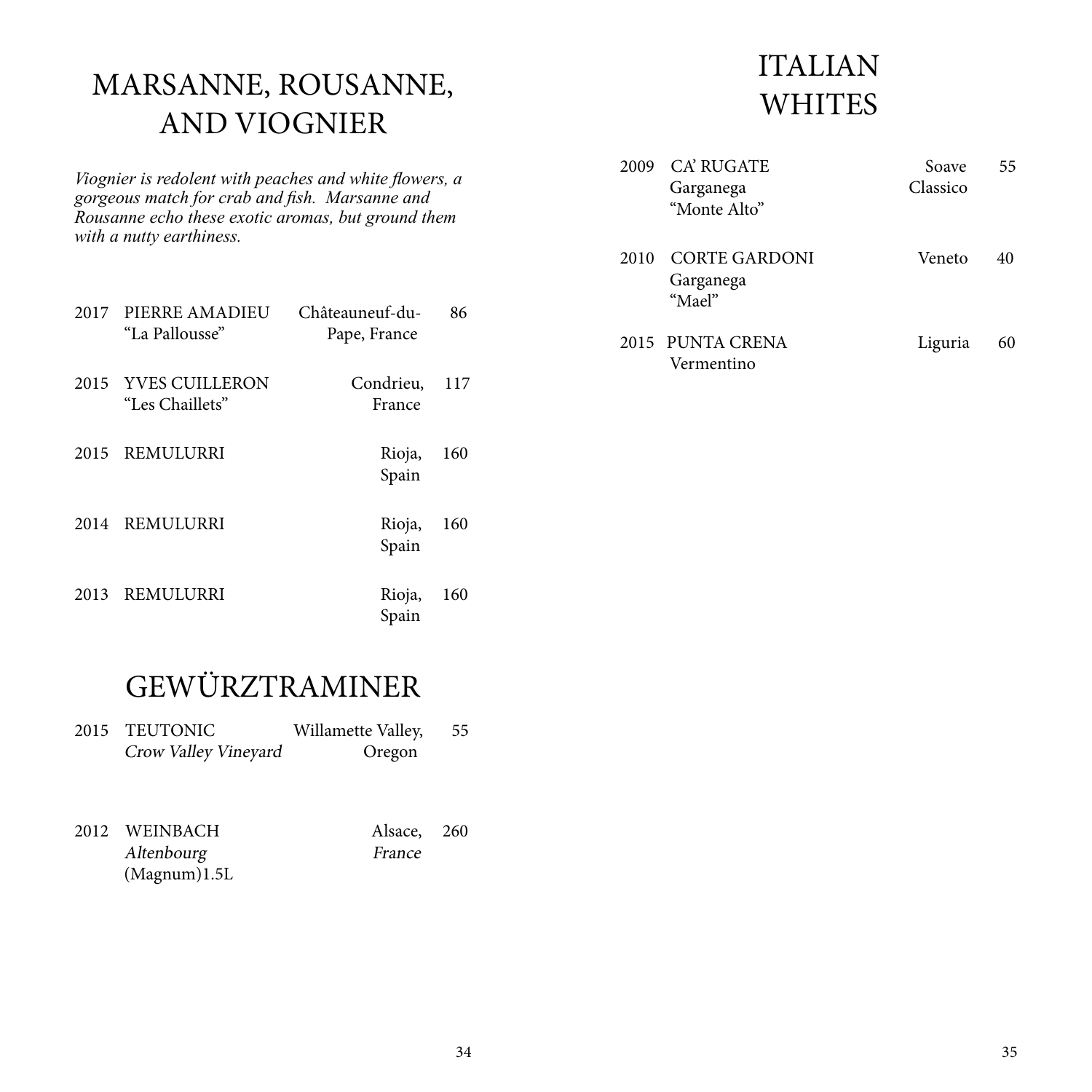# ITALIAN **WHITES**

2015 MIANI Friuli- 130 Friulano Venezia Giulia

Colli Orientali

# INDIGENOUS AND UNIQUE WHITE WINES

*There are thousands of grapes used throughout the wine-growing world that remain the provenance of small locales. The following producers specialize in lesser-known varietals; each one is unique and steeped in tradition and can be a welcome change of pace.* 

| 2015 | <b>KETTMEIR</b><br>Müller Thurgau                    | Alto Adige-Südtirol | 45 | 2016         | <b>SOELLNER</b><br>Roter Veltliner                             | Wagram,<br>Austria        | 55  |
|------|------------------------------------------------------|---------------------|----|--------------|----------------------------------------------------------------|---------------------------|-----|
| 2007 | <b>GULFI</b><br>Carjcanti                            | Sicily              | 90 | <b>NV</b>    | <b>FISHER KING</b><br>Frontenac Gris<br>& Lacrosse             | Mount Horeb,<br>Wisconsin | 40  |
| 2014 | <b>VINO LAURIA</b><br>Grillo<br>"Giardinello"        | Sicily              | 45 | 2009<br>2014 | PAZO SEÑORANS<br>Albarino<br>"Selección de Añada"<br>VIÑA MEIN | Rias Baixas,<br>Spain     | 110 |
| 2014 | <b>VINO LAURIA</b><br>Zibibbo (Muscat of Alexandria) | Sicily              | 45 |              | Treixadura                                                     |                           |     |

& Catarratto "Fontane Bianche"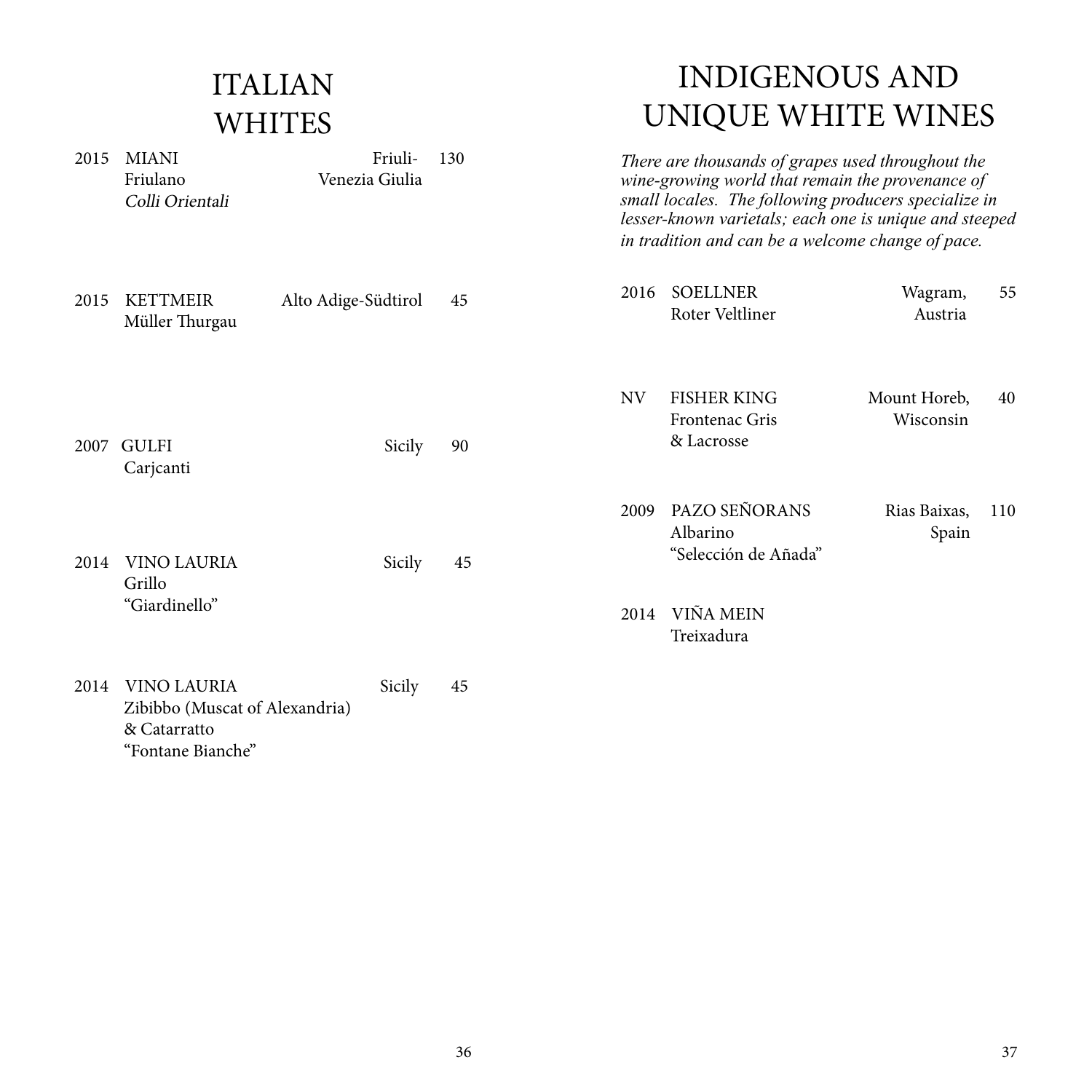# INDIGENOUS AND UNIQUE WHITE WINES

- 2010 DOMAINE Morey-Saint-Denis, 260 PONSOT Burgundy, Aligoté France 1er Cru Clos des Monts Luisants
- 2015 ERIC TEXIER Châteauneuf- 125 Clairette & Bourbolenc du-Pape, France
- 2012 EDI SIMČIČ Goriška Brda, 50 Sauvignonasse Slovenia
- 2015 BLACKWATER Robertson, 60 Palomino Western Cape, "Pleasure Garden" South Africa

### NATURAL WINES

*These wines are produced with minimal intervention from the winemaker, made from grapes produced in organic or biodynamic vineyards, and fermented with naturally occurring yeasts. In some cases an earthy sourness emerges while other examples are nearly indistiguisable from their conventional counterparts. In all cases these are living wines from living* 

- 2018 FORADORI Vigneti delle Dolomiti, 98 Pinot Grigio Italy
- 2016 PIROUETTES Alsace, 85 Frankstein France Riesling

- 2016 RADIKON Friuli-Venezia Giulia, 81 "Sivi" (Pinot Grigio) Italy
- NV BRAND Pfalz, 65 Dornfelder Germany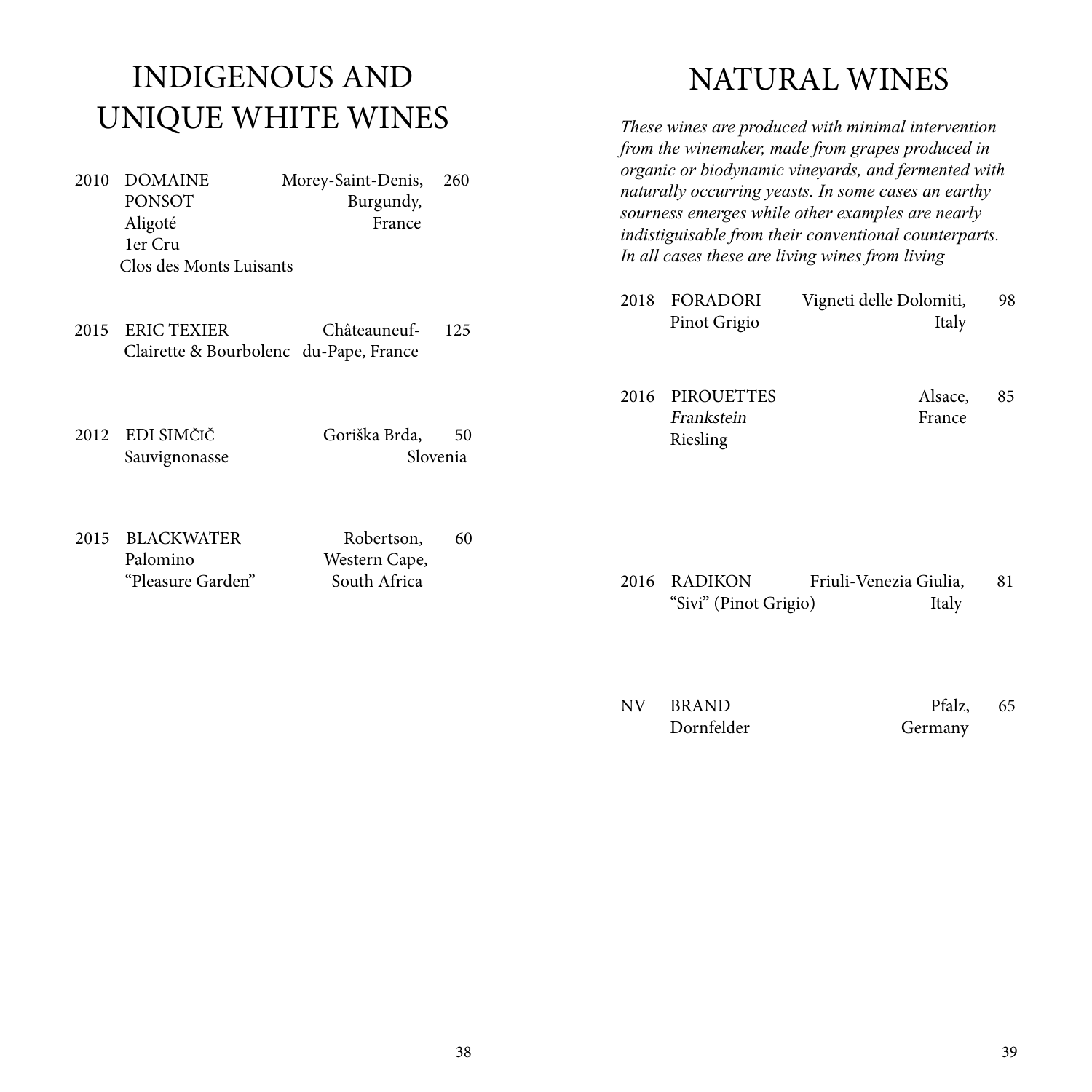# ROSÉ WINES

*These run the gamut from light and lively to bold and*  spicey. A great choice with si *fare.*

### PINOT NOIR

| These run ine gamui from light and tively to bold and<br>spicey. A great choice with slightly salty or lightly fried<br>fare. |                                          |                              |     | Mysterious, seductive, enchantingno red has<br>captured human fascination like Pinot Noir. Although<br>it's a lighter style of red, it can be fantastically complex<br>with flavors of cherry, herbs, and earth. Best of all is<br>its texture, which is firm, yet velvety. Like the Riesling<br>grape, Pinot Noir shows a diverse range of flavors<br>depending on where it is grown and development due<br>to ageing. |                                                                                                                                                                                                                              |                       |     |
|-------------------------------------------------------------------------------------------------------------------------------|------------------------------------------|------------------------------|-----|-------------------------------------------------------------------------------------------------------------------------------------------------------------------------------------------------------------------------------------------------------------------------------------------------------------------------------------------------------------------------------------------------------------------------|------------------------------------------------------------------------------------------------------------------------------------------------------------------------------------------------------------------------------|-----------------------|-----|
| 2020                                                                                                                          | <b>PRATELLO</b>                          | Lombardy,<br>Italy           | 48  | <b>BURGUNDY</b>                                                                                                                                                                                                                                                                                                                                                                                                         | The ancestral home of Pinot Noir where it once grew<br>wild. Burgundies tend to have higher acidity and more<br>earth tones than their New World counterparts with<br>significant variations among different vineyard sites. |                       |     |
| 2020                                                                                                                          | <b>DOMAINE TEMPIER</b>                   | Bandol,<br>France            | 100 | 2015                                                                                                                                                                                                                                                                                                                                                                                                                    | <b>GHISLAINE BARTHOD</b><br>"Les Bons Batons"                                                                                                                                                                                | Bourgogne             | 105 |
| 2020                                                                                                                          | <b>TOUR CAMPANET</b><br>"Bois de Fees"   | Provence,<br>France          | 59  | 2015                                                                                                                                                                                                                                                                                                                                                                                                                    | <b>DOMAINE CHEZEAUX</b>                                                                                                                                                                                                      | Bourgogne             | 95  |
|                                                                                                                               |                                          |                              |     | 2012                                                                                                                                                                                                                                                                                                                                                                                                                    | <b>GIRARDIN</b><br>Cuvée St. Vincent                                                                                                                                                                                         | Bourgogne             | 60  |
| 2020                                                                                                                          | <b>BIG TABLE FARM,</b><br>"Laughing Pig" | Willamette Valley,<br>Oregon | 77  |                                                                                                                                                                                                                                                                                                                                                                                                                         | <b>CÔTE DE NUITS</b>                                                                                                                                                                                                         |                       |     |
|                                                                                                                               | 2018 CUNE                                | Rioja,<br>Spain              | 48  | 2014 COLLOTTE                                                                                                                                                                                                                                                                                                                                                                                                           |                                                                                                                                                                                                                              | Marsannay             | 90  |
|                                                                                                                               |                                          |                              |     | 2015                                                                                                                                                                                                                                                                                                                                                                                                                    | MEO-CAMUZET<br><b>FRÈRES et SŒURS</b>                                                                                                                                                                                        | Fixin                 | 120 |
|                                                                                                                               |                                          |                              |     | 2015                                                                                                                                                                                                                                                                                                                                                                                                                    | <b>HUBERT LIGNIER</b><br>Les Seuvrees                                                                                                                                                                                        | Gevrey-<br>Chambertin | 240 |
|                                                                                                                               |                                          |                              |     | 2016                                                                                                                                                                                                                                                                                                                                                                                                                    | <b>DOMAINE FOURRIER</b><br>Vielles Vignes                                                                                                                                                                                    | Gevrey-<br>Chambertin | 240 |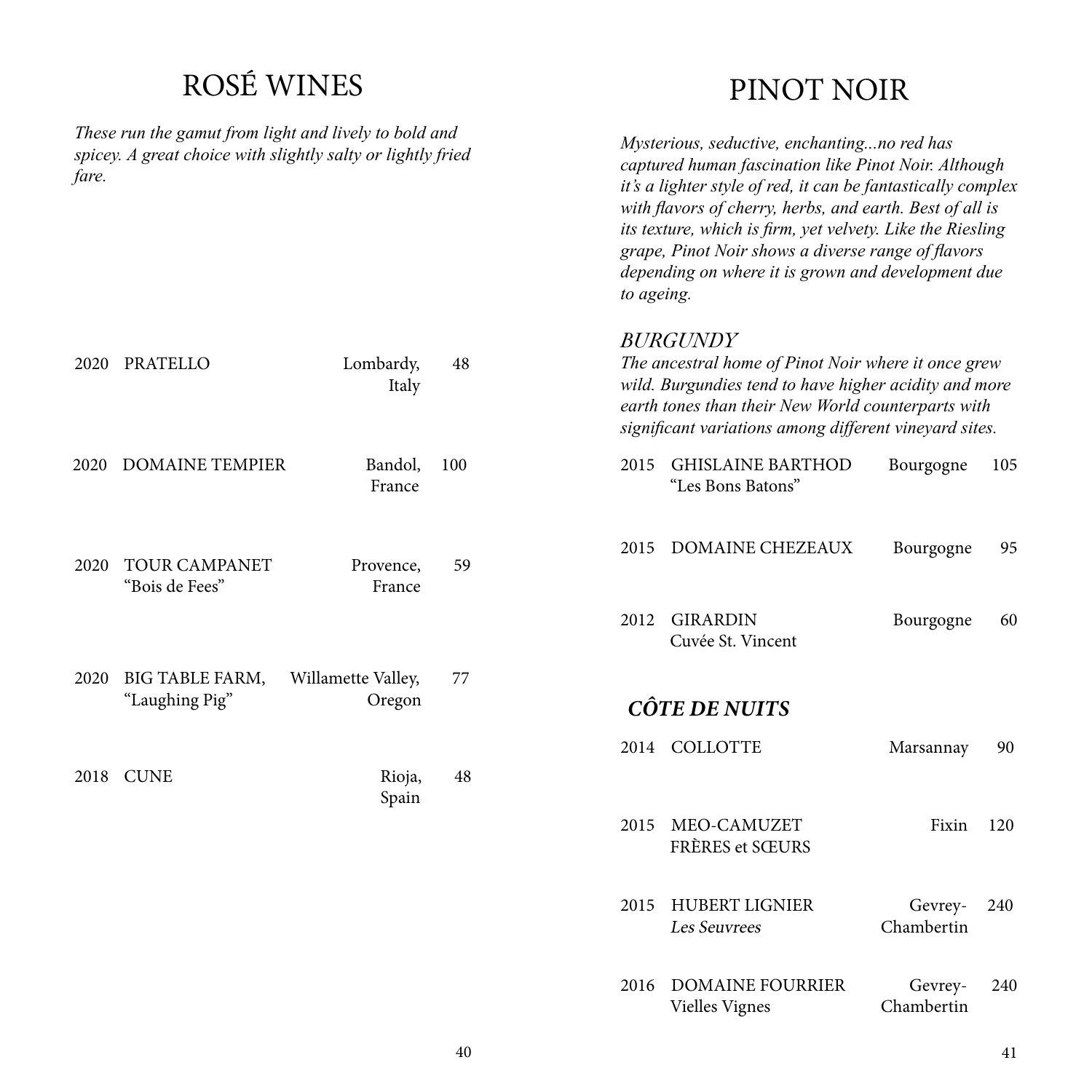#### *BURGUNDY*

| 2013 | <b>CLAUDE DUGAT</b>                                         | Gevrey-<br>Chambertin     | 290  |
|------|-------------------------------------------------------------|---------------------------|------|
| 2009 | <b>HUBERT LIGNIER</b><br>"La Justice"                       | Gevrey- 210<br>Chambertin |      |
| 2014 | <b>MAISON HARBOUR</b><br>"La Justice"                       | Gevrey-<br>Chambertin     | 160  |
| 2014 | PIERRE GELIN<br>Clos de Meixvelle                           | Gevrey-<br>Chambertin     | 95   |
| 2014 | PHILIPPE CHARLOPIN<br>Morceaux                              | Gevrey-<br>Chambertin     | 160  |
| 2016 | DOMAINE DUJAC<br>Aux Combottes - 1 <sup>er</sup> Cru        | Gevrey-<br>Chambertin     | 530  |
| 2014 | PIERRE GELIN<br>Clos de Beze -- Grand Cru                   | Chambertin                | 325  |
| 2015 | <b>HUBERT LIGNIER</b><br>Grand Cru                          | Charmes-<br>Chambertin    | 790  |
| 2015 | <b>DOMAINE DUJAC</b><br><b>Grand Cru</b>                    | Clos Saint-Denis          | 890  |
| 2016 | DOMAINE DUJAC<br><b>Grand Cru</b>                           | Clos Saint-Denis          | 1050 |
| 2015 | <b>DOMAINE DUJAC</b>                                        | Morey<br>Saint-Denis      | 260  |
| 2016 | DOMAINE DUJAC                                               | Morey<br>Saint-Denis      | 310  |
| 2015 | <b>HUBERT LIGNIER</b><br>Les Chaffots - 1 <sup>er</sup> Cru | Morey<br>Saint-Denis      | 390  |
| 2015 | DUJAC FILS ET PÈRE                                          | Morey<br>Saint-Denis      | 160  |

# PINOT NOIR

#### *BURGUNDY CÔTE DE NUITS*

| 2015 | <b>HUBERT LIGNIER</b><br>"Trilogie"                                      | Morey<br>Saint-Denis  | 240 |
|------|--------------------------------------------------------------------------|-----------------------|-----|
| 2016 | <b>DOMAINE FOREY</b>                                                     | Morey<br>Saint-Denis  | 150 |
| 2014 | <b>DOMAINE FOREY</b>                                                     | Morey<br>Saint-Denis  | 150 |
| 2016 | <b>DOMAINE DUJAC</b>                                                     | Chambolle-<br>Musigny | 290 |
| 2015 | MEO-CAMUZET<br><b>FRÈRES et SŒURS</b><br>Les Cras -- 1 <sup>er</sup> Cru | Chambolle-<br>Musigny | 360 |
| 2015 | <b>GHISLAINE BARTHOD</b>                                                 | Chambolle-<br>Musigny | 230 |
| 2015 | <b>GHISLAINE BARTHOD</b><br>Les Cras -- 1 <sup>er</sup> Cru              | Chambolle-<br>Musigny | 270 |
| 2009 | <b>JACQUES CACHEUX</b><br>Les Plantes -- 1 <sup>er</sup> Cru             | Chambolle-<br>Musigny | 290 |
| 2011 | <b>ANNE GROS</b><br>Le Grand Maupertui<br>Grand Cru                      | Clos Vougeot          | 490 |
| 2014 | DOMAINE HEZEAUX<br>Clos de Vougeot -- Grand Cru                          | Clos Vougeot          | 290 |
| 2015 | DOMAINE CHEZEAUX Clos Vougeot<br>Clos de Vougeot -- Grand Cru            |                       | 310 |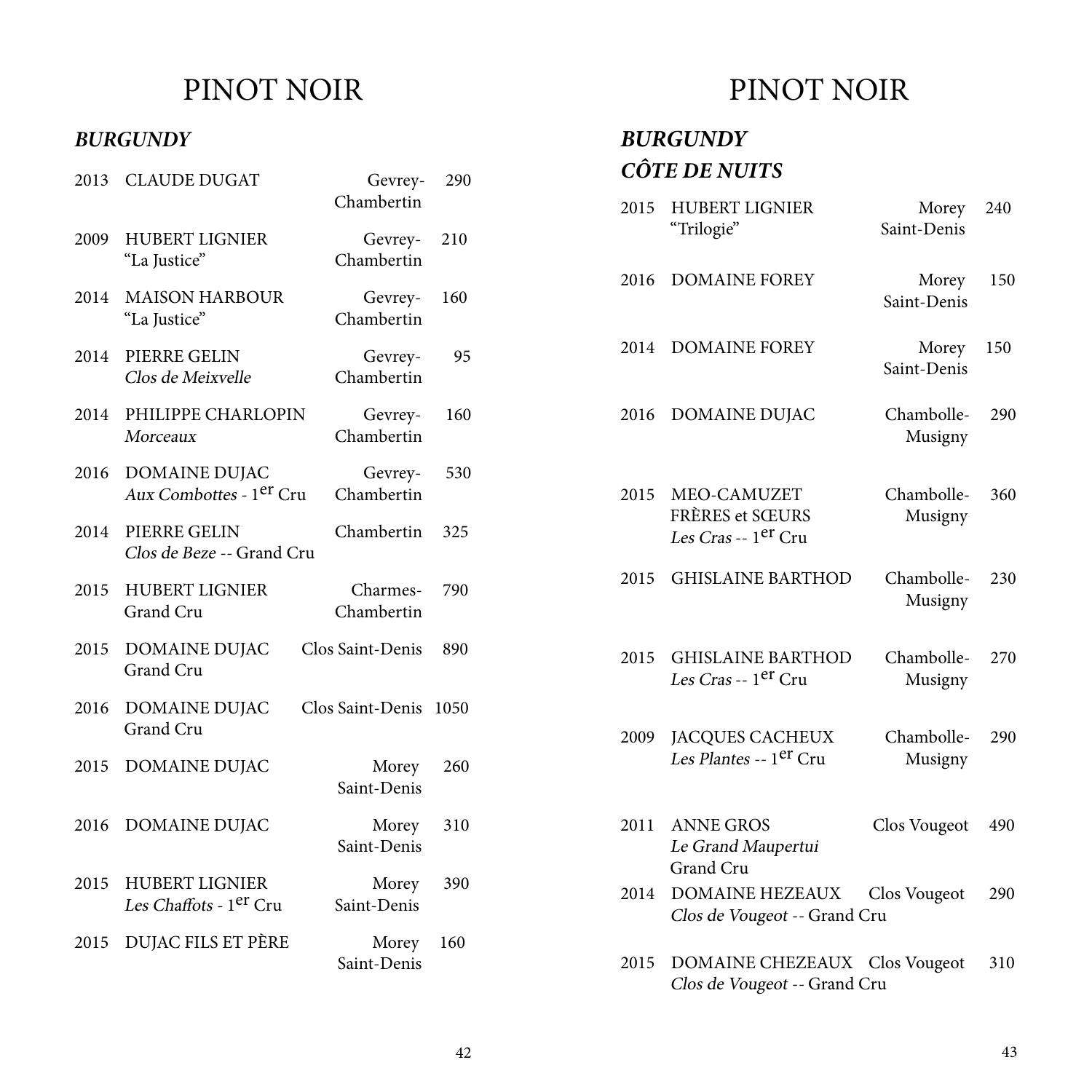#### *BURGUNDY CÔTE DE NUITS*

2011 ANNE GROS Vosne-Romanée 790 Richebourg -- Grand Cru

2012 DOMAINE GILLE Vosne-Romanée 165

- 2016 DOMAINE DUJAC Vosne-Romanée 590 Les Beaux Monts -- 1<sup>er</sup> Cru
- 2014 JEAN GRIVOT Vosne-Romanée 450 Les Beaux Monts -- 1er Cru
- 2013 JACQUES CACHEUX Vosne-Romanée 170 Les Ormes
- 2014 JEAN GRIVOT Échezeaux 590 Grand Cru
- 2013 JEAN GRIVOT Nuits-Saint- 290 Aux Boudots -- 1er Cru Georges
- 2015 MEO-CAMUZET Nuits-Saint- 190 FRÈRES et SŒURS Georges

#### PINOT NOIR

#### *BURGUNDY CÔTE DE NUITS*

- 2009 HUBERT LIGNIER Nuits-Saint- 390 Les Didiers de Hospices Georges de Nuits-- 1er Cru
- 2014 CHAUVENET-CHOPIN Nuits-Saint- 170 Les Murgers -- 1<sup>er</sup> Cru Georges
- 2014 HENRI GOUGES Nuits-Saint- 340 Les Saint George -- 1<sup>er</sup> Cru Georges
- 2015 DUJAC FILS ET PÈRE Nuits-Saint- 290 Aux Cras -- 1er Cru Georges
- 2014 DOMAINE THIBAULT Nuits-Saint- 290 LIGER-BELAIR Georges Les Saint George -- 1er Cru
- 2015 DOMAINE CHEZEAUX Nuits-Saint- 190 Les Charbonnieres -- 1<sup>er</sup> Cru Georges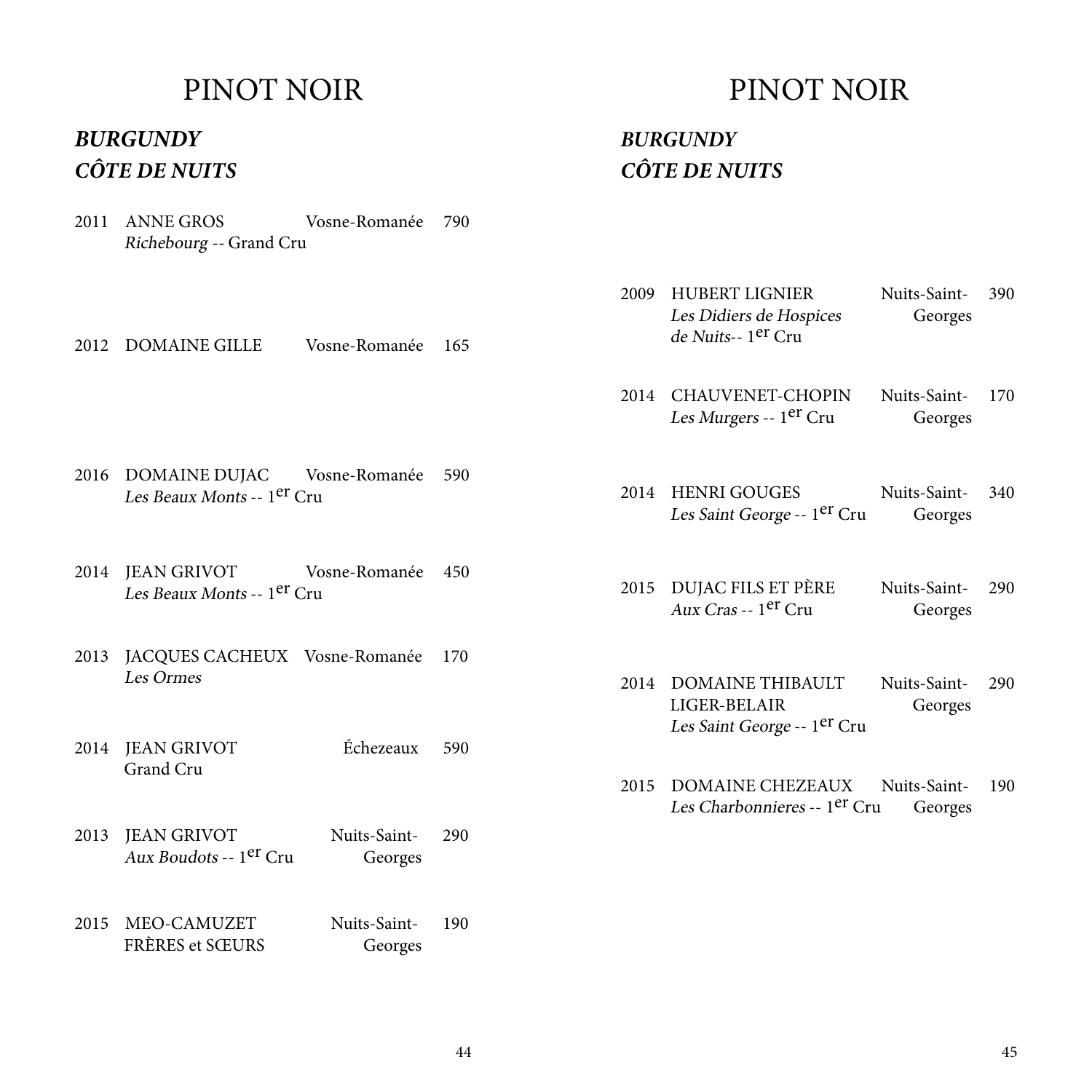#### *BURGUNDY*

#### *CÔTE DE BEAUNE*

|      | 2015 DOMAINE CHEZEAUX<br><i>Rue de Chaux -- 1<sup>er</sup> Cru</i>     | Nuits-Saint-<br>Georges | 170 |  |
|------|------------------------------------------------------------------------|-------------------------|-----|--|
|      | 2014 DOMAINE DE LA<br>ROMANEE-CONTI<br>Grand Cru                       | Corton 1050             |     |  |
|      | 2014 TOLLOT BEAUT<br>Les Bressandes -- Grand Cru                       | Corton                  | 280 |  |
|      | 2015 MEO-CAMUZET<br>FRÈRES et SŒURS<br>Les Cras -- 1 <sup>er</sup> Cru | Chambolle-<br>Musigny   | 360 |  |
|      | 2013 BOUCHARD<br>Vigne de L'Enfant Jesus<br>$1er$ Cru                  | Beaune Grèves           | 240 |  |
|      | 2014 BOUCHARD                                                          | Pommard                 | 155 |  |
|      | 2016 BOUCHARD                                                          | Pommard                 | 180 |  |
|      | 2015 MEO-CAMUZET<br>FRÈRES et SŒURS                                    | Pommard                 | 150 |  |
| 2015 | <b>LOUIS BOILLOT</b><br><b>ET FILS</b><br>'Les Grands Poisots"         | Volnay                  | 13  |  |
| 2014 | LUCIEN BOILLOT<br>Les Brouillards -- 1 <sup>er</sup> Cru               | Volnay                  | 175 |  |
| 2015 | LUCIEN BOILLOT                                                         | Volnay                  | 170 |  |

### PINOT NOIR

#### *CÔTE DE BEAUNE BURGUNDY*

| -Saint-<br>eorges     | 170         |      | 2014 DEVAUX<br>La Perriere                     | Hautes-Côtes<br>de Beaune | 120 |
|-----------------------|-------------|------|------------------------------------------------|---------------------------|-----|
| Corton<br>Corton      | 1050<br>280 | 2016 | <b>BERNARD MOREAU</b><br><b>Vielles Vignes</b> | Chassagne-<br>Montrachet  | 160 |
|                       |             |      | 2016 BOUCHARD                                  | Santenay                  | 75  |
| nbolle-<br>usigny     | 360         |      |                                                |                           |     |
| Grèves                | 240         |      | <b>CÔTE CHALONNAISE</b>                        |                           |     |
|                       |             |      |                                                |                           |     |
| ımard                 | 155         | 2015 | <b>JUILLOT</b><br>Les Champs Martins - 1er Cru | Mercurey                  | 90  |
| ımard                 | 180         | 2014 | <b>JUILLOT</b><br>Les Champs Martins - 1er Cru | Mercurey                  | 90  |
| ımard                 | 150         |      |                                                |                           |     |
| Volnay                | 13          |      |                                                |                           |     |
| $l_{\Omega}$ lnov 175 |             |      |                                                |                           |     |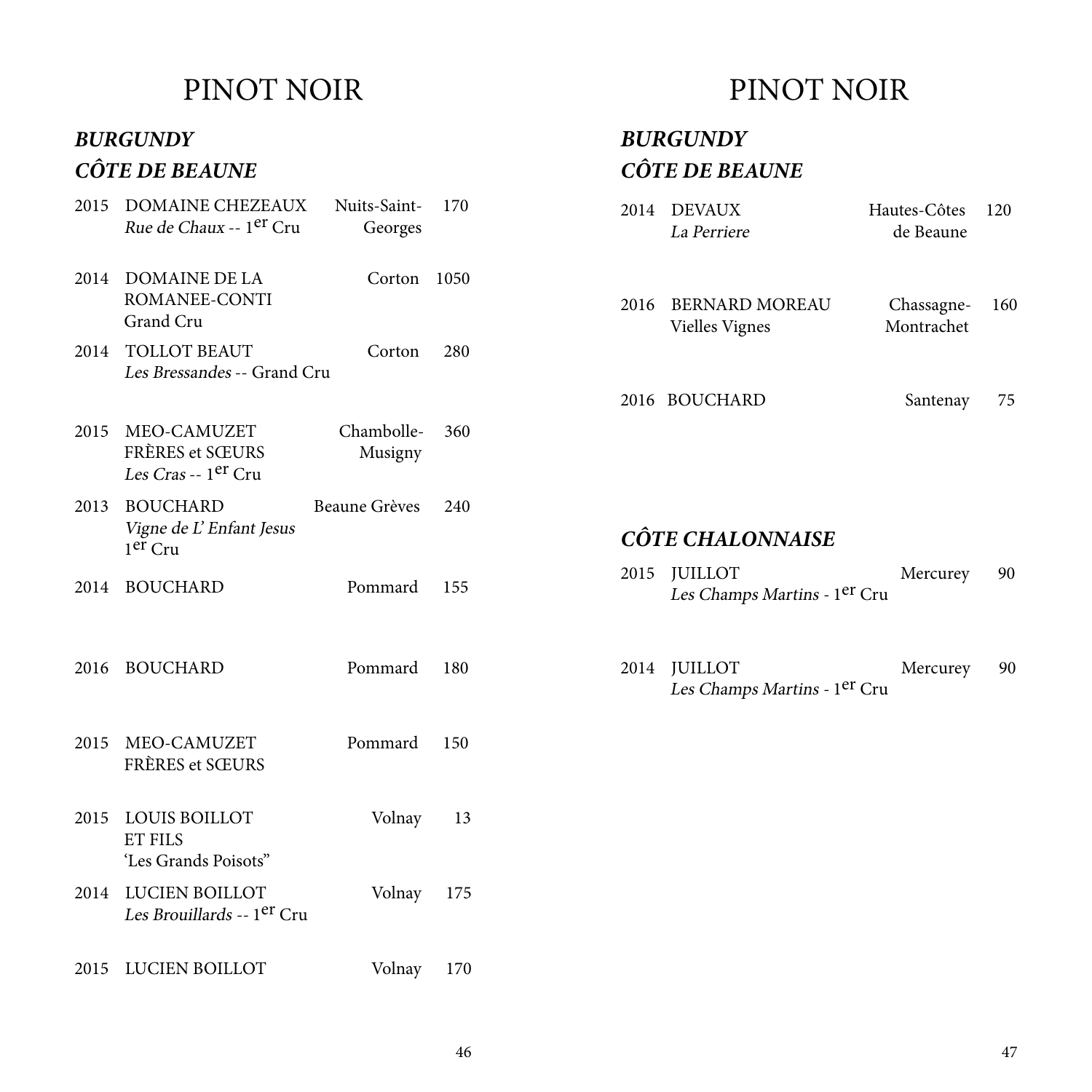#### *BURGUNDY*

| A Selection of wines from Domaine Méo-Camuzet |                                    |                   |     |  |  |
|-----------------------------------------------|------------------------------------|-------------------|-----|--|--|
|                                               | 2016 CLOS VOUGEOT                  |                   | 615 |  |  |
|                                               | 2016 ECHEZEAUX<br>Les Rouge du Bas |                   | 712 |  |  |
|                                               | 2015 VOSNE-ROMANÉE                 |                   | 231 |  |  |
|                                               | 2015 LES CHAUMES                   | Vosne-Romanée     | 405 |  |  |
|                                               | 2015 LES CHAUMES                   | Vosne-Romanée     | 405 |  |  |
|                                               | 2016 AUX MURGERS                   | Nuits St. Georges | 390 |  |  |
|                                               | 2015 AUX MURGERS                   | Nuits St. Georges | 390 |  |  |
|                                               | 2016 LES PERRIERS                  | Corton 530        |     |  |  |
|                                               |                                    |                   |     |  |  |

### PINOT NOIR

#### *OREGON*

|      | These cool-climate Pinots have a firmer backbone than<br>those from California and tend to show "cooler" fruit<br><i>flavors with more earth.</i> |     |
|------|---------------------------------------------------------------------------------------------------------------------------------------------------|-----|
|      | 2017 J. CHRISTOPHER<br>" $II$ "                                                                                                                   | 58  |
| 2014 | SOTER<br>North Valley                                                                                                                             | 140 |
|      | 2014 SOTER<br>Yamhill-Carlton<br>Mineral Springs Vineyard                                                                                         | 160 |
|      | 2016 OWEN ROE<br>Yamhill-Carlton<br>"The Kilmore"                                                                                                 | 94  |
| 2016 | <b>SHEA WINE CELLARS</b><br>Yamhill-Carlton<br>Shea Vineyard Block 23                                                                             | 143 |
| 2019 | TUETONIC WINE COMPANY<br><b>Chehalem Mountains</b><br>Bergspitze Vineyard                                                                         | 60  |
|      | 2018 BEAUX FRÉRES<br>Ribbon Ridge<br><b>Upper Terrace Vineyard</b>                                                                                | 205 |
| 2017 | <b>EYRIE VINEYARDS</b><br>Dundee Hills<br>Sisters Vineyard                                                                                        | 100 |
| 2018 | <b>BIG TABLE FARM</b><br>Eola-Amity Hills<br>Pelos Sandberg Vineyard                                                                              | 125 |
| 2017 | <b>EVENING LAND</b><br>Eola-Amity Hills<br>7 Springs Vineyard                                                                                     | 80  |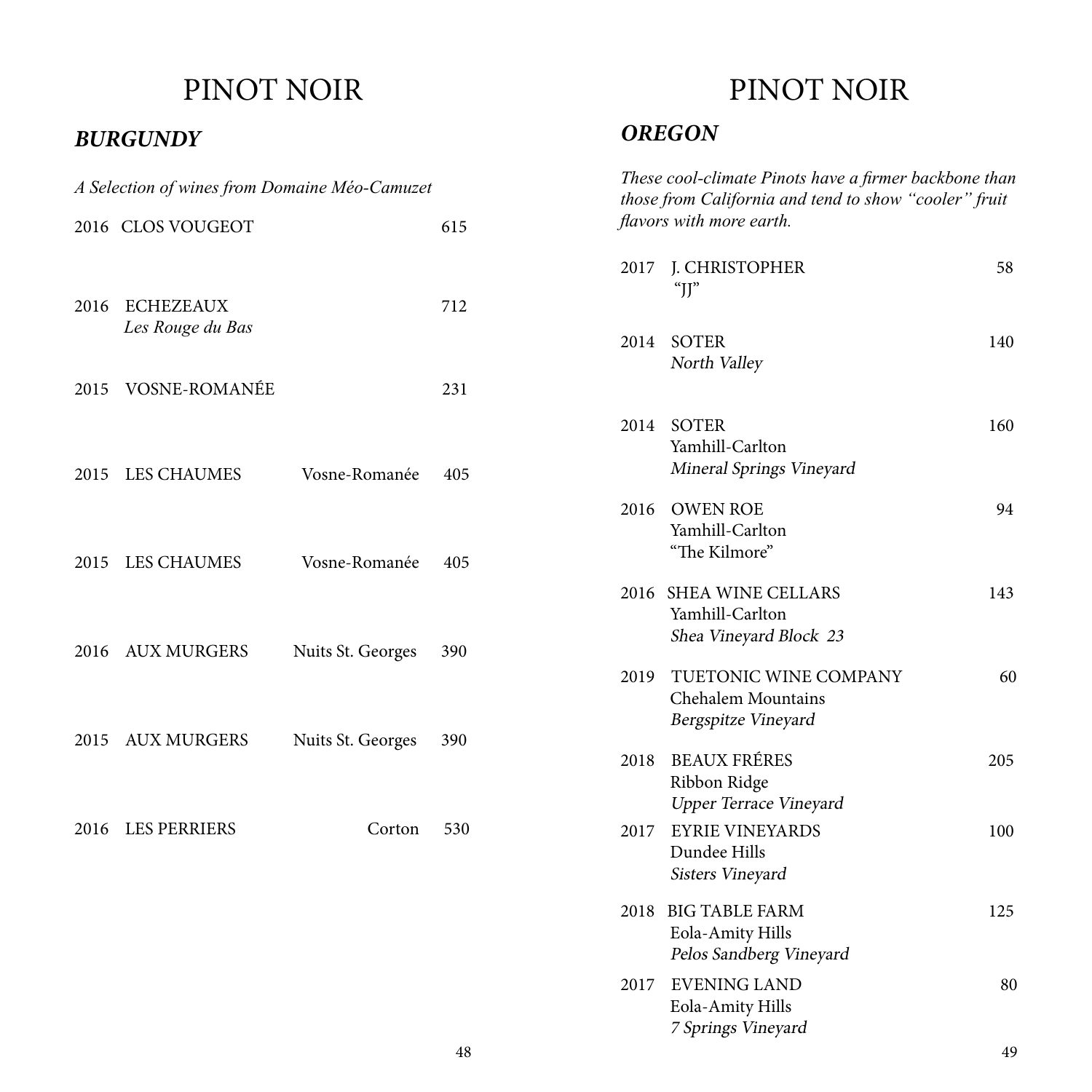#### *CALIFORNIA*

*The warmer climate yields riper wines. These are full of soft fruit and most are gently oaked.*

*NORTH COAST*

| 2014 WAYFARER<br>-200<br><b>Fort Ross-Seaview</b> |
|---------------------------------------------------|
|---------------------------------------------------|

2016 KOSTA BROWNE Russian River Valley 220

2019 FAILLA Sonoma Coast 81

PINOT NOIR

*CALIFORNIA NORTH COAST*

2015 ANCIEN Los Carneros 75

*CENTRAL COAST*

|                   | Sonoma Coast 220 |  | 2018 LIOCO<br>Saveria Vineyard | Santa Cruz Mountains | 130 |
|-------------------|------------------|--|--------------------------------|----------------------|-----|
| 2014 KOSTA BROWNE | Sonoma Coast 220 |  | 2017 SANDHI                    | Santa Rita Hills     | 60  |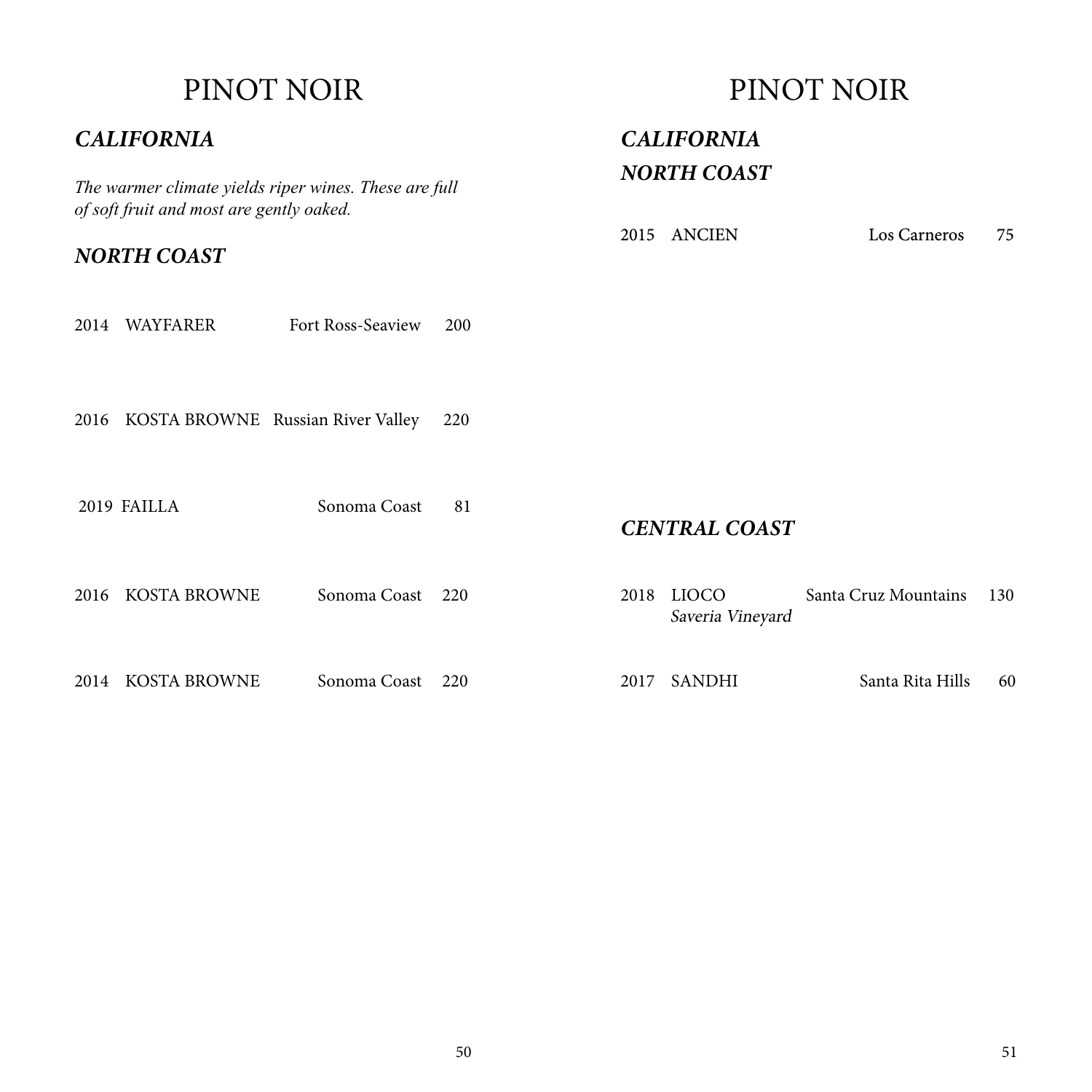#### *CENTRAL COAST CALIFORNIA*

### PINOT NOIR

#### *OTHER REGIONS*

|      | A Selection of wines from Sea Smoke |                  |     | 2014 | DR. HEGER<br>Tuniberg                                | Baden,<br>Germany                                | 58  |
|------|-------------------------------------|------------------|-----|------|------------------------------------------------------|--------------------------------------------------|-----|
| 2017 | <b>SEA SMOKE</b><br>"Southing"      | Santa Rita Hills | 170 | 2013 | DR. HEGER<br>Vorderer Winklerberg<br>Grosses Gewachs | Baden,<br>Germany                                | 160 |
| 2015 | <b>SEA SMOKE</b><br>"Southing"      | Santa Rita Hills | 170 | 2018 | <b>ZEREISEN</b><br>Schulen Vineyard                  | Baden,<br>Germany                                | 90  |
| 2013 | <b>SEA SMOKE</b><br>"Southing"      | Santa Rita Hills | 180 | 2018 | <b>HEBENSTREIT</b><br>Schulen Vineyard               | Weinviertel,<br>Austria                          | 58  |
| 2012 | <b>SEA SMOKE</b><br>"Southing"      | Santa Rita Hills | 180 | 2011 | <b>ALBERT MANN</b><br>"Les Saint Claires"            | Alsace,<br>France                                | 210 |
| 2017 | <b>SEA SMOKE</b><br>"Ten"           | Santa Rita Hills | 210 | 2015 | <b>ROLLY GASSMAN</b>                                 | Alsace,<br>France                                | 63  |
| 2016 | <b>SEA SMOKE</b><br>"Ten"           | Santa Rita Hills | 210 |      | 2018 MICHEL VATTAN                                   | Sancerre,<br>France                              | 65  |
| 2014 | <b>SEA SMOKE</b><br>"Ten"           | Santa Rita Hills | 190 |      |                                                      |                                                  |     |
| 2012 | <b>SEA SMOKE</b><br>"Ten"           | Santa Rita Hills | 230 | 2006 | CA' DEL BOSCO<br>"Pinero"                            | Franciacorta,<br>Lombardy,<br>Italy              | 190 |
| 2011 | <b>SEA SMOKE</b><br>"Ten"           | Santa Rita Hills | 250 | 2016 | DALRYMPLE                                            | Pipers River,<br>Tasmania                        | 90  |
|      |                                     |                  |     |      | 2017 BREW CRU                                        | Walker Bay,<br>Cape South Coast,<br>South Africa | 55  |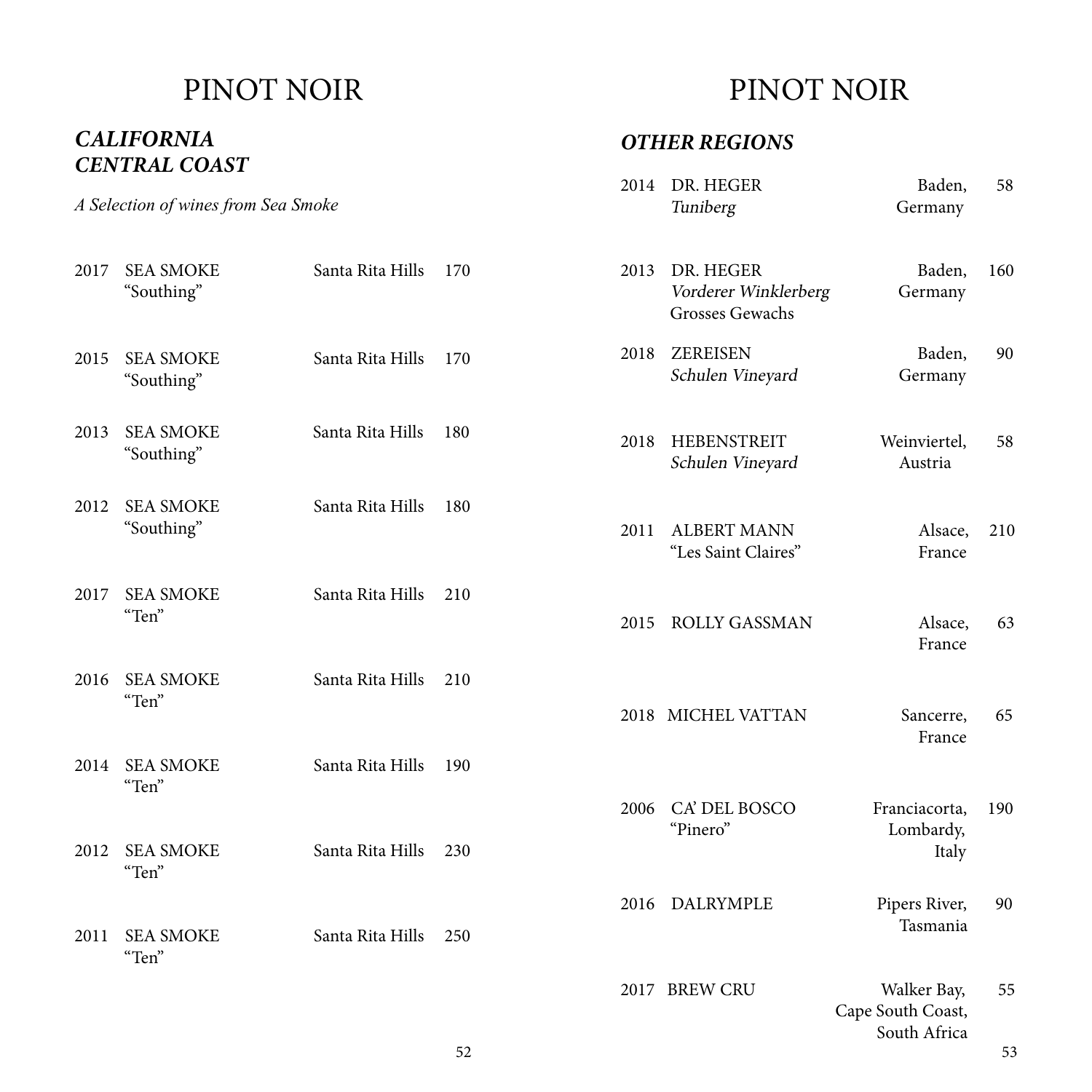### **GAMAY**

*Gamay is marvelous at channeling unique soil characteristics into the flavor of wine. Its lighter body yields comparisons to the Pinot Noirs in Burgundy, but in Beaujolais, its true home, Gamay shares more in common with the earthy and spicy profile of Rhone wines.* 

#### GRENACHE BLENDS

*The most famous of the Côtes du Rhône wine, the "Coteaux" of Châteauneauf-du-Pape, located between the cities of Orange and Avignon, is one of the most beautiful landscapes of Provence. The wine is thick, powerful and richly colored. Red wine from "CndP" is famous for authorizing 13 grapes to be blended.*

| 2019 | <b>JEAN FOILLARD</b><br>"Villages"                 |                 | 62 |      | 2016 USSEGLIO                                                                 | 125 |
|------|----------------------------------------------------|-----------------|----|------|-------------------------------------------------------------------------------|-----|
|      | 2018 CHEVEAU                                       | St Amour        | 55 | 2015 | <b>DOMAINE ST. PATRICE</b>                                                    | 130 |
| 2019 | <b>RICHARD ROTIER</b>                              | Moulin-au-Vent  | 52 | 2015 | <b>CLOS DES PAPES</b>                                                         | 225 |
| 2017 | <b>CHERMETTE</b>                                   | Fleurie         | 72 | 2014 | DOMAINE DE LA JANASSE<br>"Chaupin"                                            | 170 |
| 2017 | <b>LARDY</b><br>Côte du Py                         | Morgon          | 65 |      | 2014 CHÂTEAU BEAUCASTEL                                                       | 190 |
| 2016 | <b>JEAN-PAUL BRUN</b><br>Côte du Py -- Javernieres | Morgon          | 65 | 2011 | VIEUX TELEGRAPHE<br>"La Crau"                                                 | 163 |
| 2018 | <b>JEAN MICHEL DUPRE</b>                           | Morgon          | 50 | 2011 | <b>VIEUX TELEGRAPHE</b><br>Grenache, Syrah, et al.<br>"La Crau" (1.5L Magnum) | 275 |
| 2018 | <b>LARDY</b><br>"Pollen"                           | <b>Brouilly</b> | 52 |      |                                                                               |     |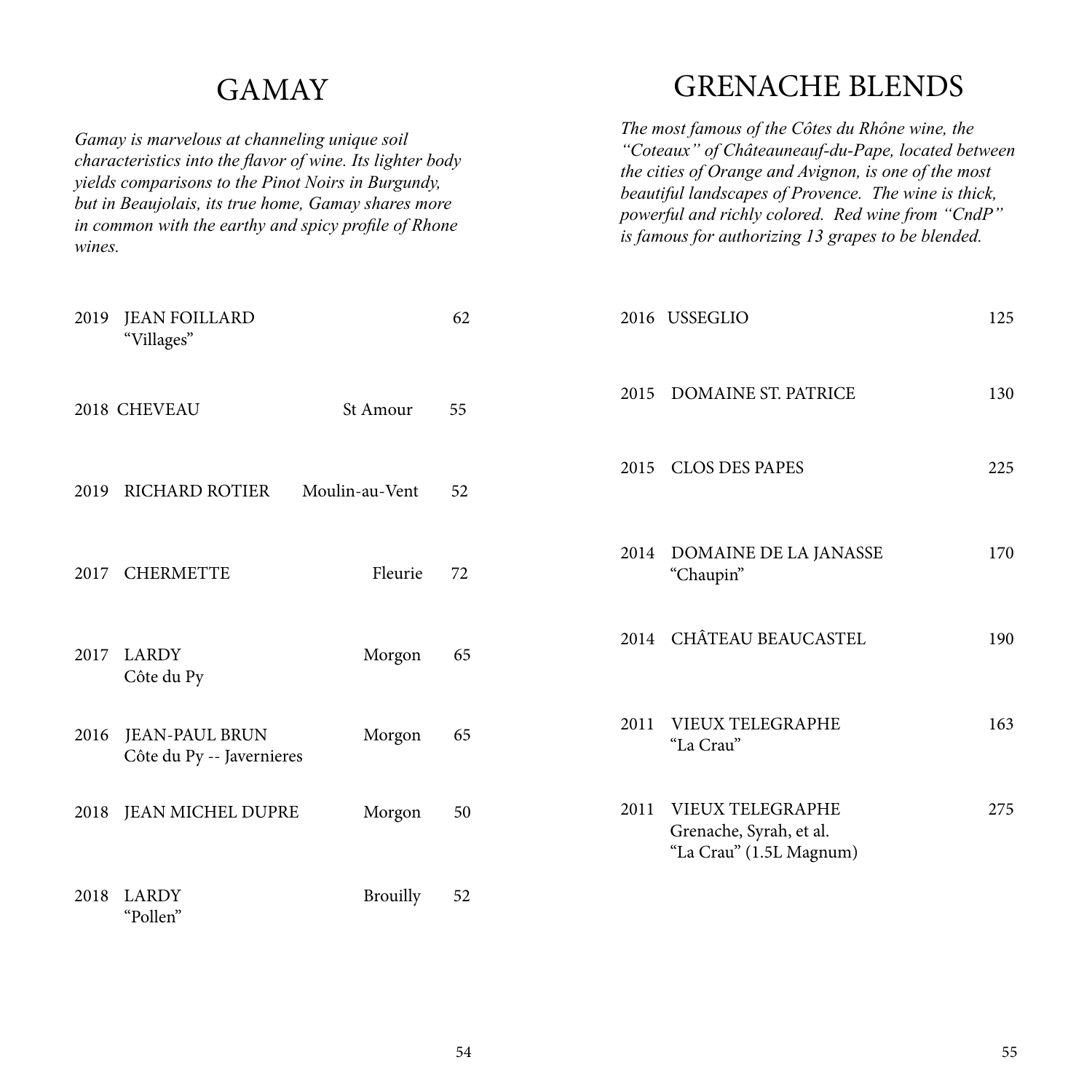### GRENACHE BLENDS

These are bold, warm wines with an earthy, spicy dimension. As they age, they take on softer floral and mushroom notes which complement their heartiness.

#### *FRANCE*

|              | 2016 ST DAMIEN<br>Le dix de St. Damien |                                  | 50  |
|--------------|----------------------------------------|----------------------------------|-----|
| 2014         | <b>MAS JULIEN</b><br>"Carlan"          | Terrasses du Larzac              | 120 |
|              | 2016 AMADIEU<br>Le Pas L'Aigle         | Gigondas                         | 83  |
|              | <b>AUSTRALIA</b>                       |                                  |     |
| 2010         | <b>SIMON HACKETT</b><br>"Old Vine"     | McLaren Vale,<br>South Australia | 43  |
| <b>ITALY</b> |                                        |                                  |     |
|              | 2000 LA STOPPA<br>"Cuvée Buster"       | Emilia-Romagna<br>Italy          | 90  |

# GRENACHE BLENDS

#### *SPAIN*

|      | 2017 VALL LACH<br>Embruix                 | Priorat | 62  |
|------|-------------------------------------------|---------|-----|
|      | 2016 COSTERS DEL PRIORAT<br>Pissares      | Priorat | 58  |
| 2016 | <b>COSTERS DEL PRIORAT</b><br>Clos Alzina | Priorat | 142 |
|      | 2015 COSTERS DEL PRIORAT<br>Clos Cypres   | Priorat | 142 |
| 2015 | <b>FERRER BOBET</b>                       | Priorat | 114 |
|      | 2015 MAS DOIX                             | Priorat | 90  |
| 2014 | <b>ROTLAN TORRA</b><br>Crianza            | Priorat | 50  |
| 2013 | <b>ALTO MONCAYO</b><br>"Aquillon"         | Priorat | 95  |
| 2012 | <b>FERRER BOBET</b><br>Selección Especial | Priorat | 160 |
| 2010 | <b>FERRER BOBET</b><br>Selección Especial | Priorat | 170 |
| 2010 | <b>BUIL &amp; GINÉ</b><br>"Pleret"        | Priorat | 170 |
| 2010 | <b>CLOS ERASMUS</b>                       | Priorat | 270 |
| 2009 | <b>FERRER BOBET</b><br>Selección Especial | Priorat | 167 |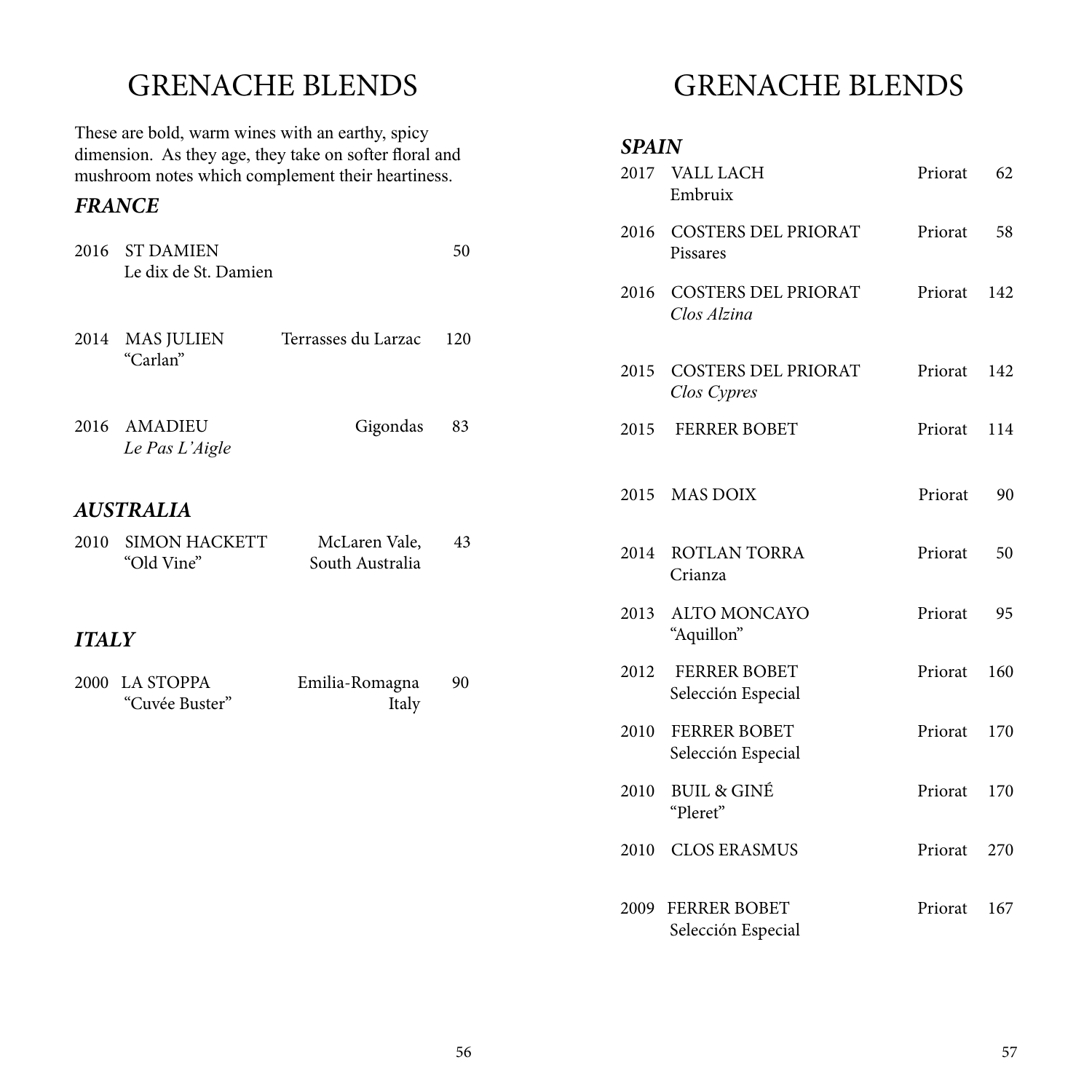## GRENACHE BLENDS

## GRENACHE BLENDS

| <b>SPAIN</b> |                                         |          |     | <b>SPAIN</b>                                |
|--------------|-----------------------------------------|----------|-----|---------------------------------------------|
|              | 2009 CLOS ERASMUS                       | Priorat  | 265 | A Selection of Priorat from Alvaro Palacios |
| 2008         | <b>CLOS ERASMUS</b>                     | Priorat  | 270 | 2016 GRATALLOPS<br>125                      |
| 2014         | <b>JOAN D'ANGUERA</b><br>Finca L'Argata | Montsant | 63  | <b>GRATALLOPS</b><br>125<br>2014            |
| 2012         | <b>JOAN D'ANGUERA</b><br><b>Bugader</b> | Montsant | 132 | <b>FINCA DOFI</b><br>155<br>2016            |
| 2012         | <b>JOAN D'ANGUERA</b><br>L'Hosel        | Montsant | 162 | <b>FINCA DOFI</b><br>155<br>2015            |
| 2011         | DOMENECH FURVUS                         | Montsant | 75  |                                             |
| 2011         | PORTAL DEL<br><b>MONTSANT</b>           | Montsant | 40  | 2014 FINCA DOFI<br>155                      |
|              | 2016 PEGASO<br>Zeta                     | Cebreros | 50  | 2012 FINCA DOFI<br>155                      |
| NV           | ESPODEL (Rancia Style)                  |          | 52  |                                             |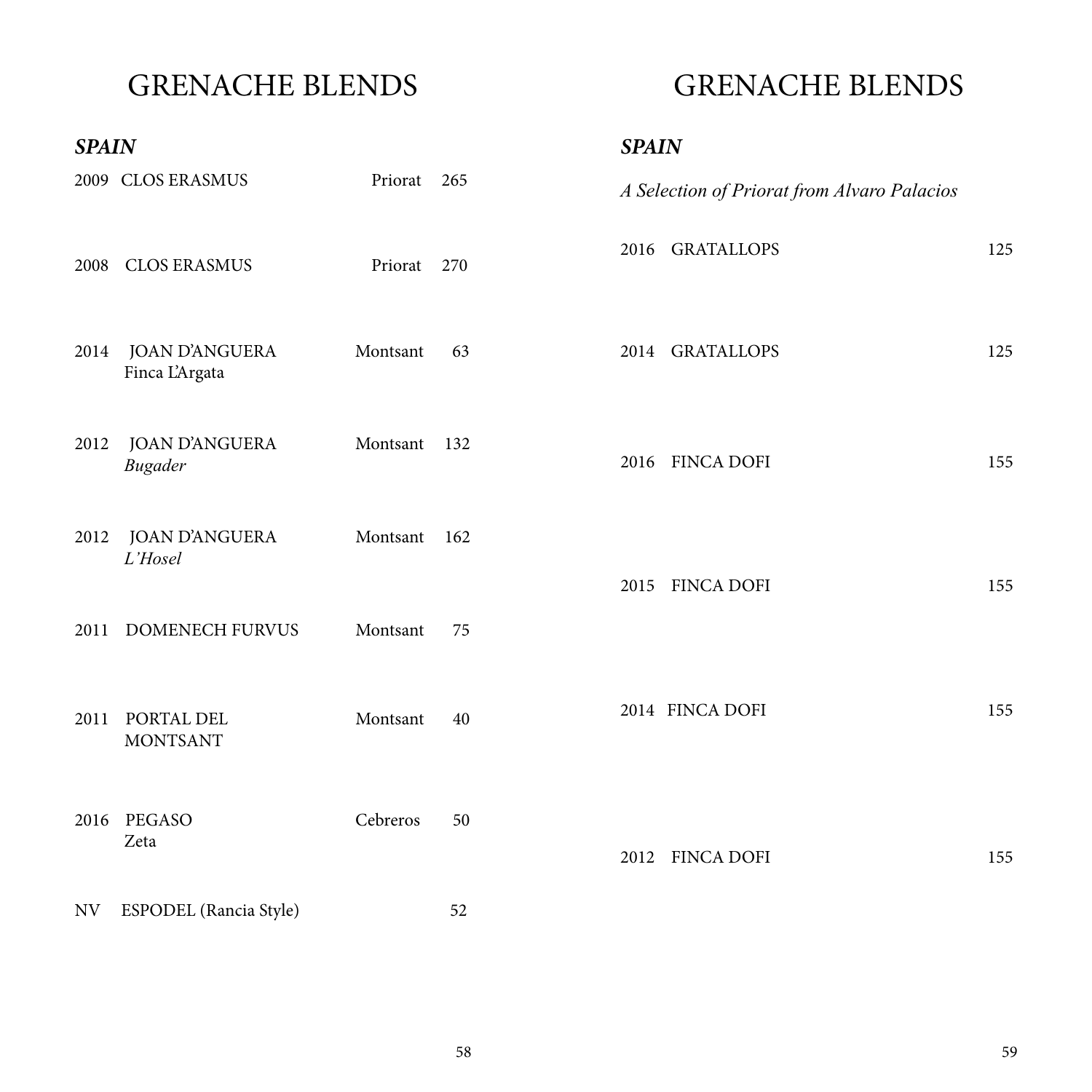# SYRAH

#### *FRANCE*

#### SYRAH

#### *CALIFORNIA AND WASHINGTON*

|      | This grape produces robust wines with a distinctively<br>peppery and red raspberry flavor. It pairs well with<br>similarly bold dishes.<br>Our Syrahs from France originate from the south-in<br>the rocky soils of the Rhone Valley and the Langued-<br>oc. They are usually peppery with flavors of game, |                  |     |           | California Syrahs can be effusively fruity and<br>chocolatey with lovely aromas of blackberries and<br>violets. Those from Washington may be more<br>varietally true, with more licorice and herbs. |                        |     |
|------|-------------------------------------------------------------------------------------------------------------------------------------------------------------------------------------------------------------------------------------------------------------------------------------------------------------|------------------|-----|-----------|-----------------------------------------------------------------------------------------------------------------------------------------------------------------------------------------------------|------------------------|-----|
|      | raspberry, and earth. All are from the Northern Côte<br>du Rhone unless otherwise noted.                                                                                                                                                                                                                    |                  |     | <b>NV</b> | <b>SANS LIEGE</b><br>"Transcendentalist"                                                                                                                                                            | <b>Central Coast</b>   | 65  |
|      | 2014 GRANGE DE PERES                                                                                                                                                                                                                                                                                        |                  | 225 |           |                                                                                                                                                                                                     |                        |     |
| 2017 | <b>BELLE</b><br>Louis Belle                                                                                                                                                                                                                                                                                 | Crozes-Hermitage | 81  | 2016      | <b>JONATA</b><br>"Todos"                                                                                                                                                                            | <b>Ballard Canyon</b>  | 118 |
| 2019 | <b>FAURY</b>                                                                                                                                                                                                                                                                                                | Saint-Joseph     | 82  | 2014      | PAUL LATO<br>"Matinee"                                                                                                                                                                              | Santa Barbara          | 90  |
| 2009 | <b>GUIGAL</b><br><i>Vignes de l'Hospice</i>                                                                                                                                                                                                                                                                 | Saint-Joseph     | 240 | 2014      | <b>HERMAN STORY</b><br>"Nuts and Bolts"                                                                                                                                                             | Santa Barbara          | 102 |
| 2011 | PAUL JABOULET<br>Domaine St. Pierre                                                                                                                                                                                                                                                                         | Cornas           | 190 |           |                                                                                                                                                                                                     |                        |     |
| 2005 | PAUL JABOULET<br>Domaine St. Pierre                                                                                                                                                                                                                                                                         | Cornas           | 210 | 2014      | <b>KONGSGAARD</b>                                                                                                                                                                                   | Napa Valley            | 460 |
| 2009 | <b>CLAPE</b>                                                                                                                                                                                                                                                                                                | Cornas           | 240 |           | 2013 DUXOUP                                                                                                                                                                                         | Dry Creek Valley       | 55  |
|      | 2014 JEAN-PAUL JAMET                                                                                                                                                                                                                                                                                        | Côte Rotie       | 295 | 2014      | <b>GRAMERCY CELLARS</b><br>"Lagniappe"                                                                                                                                                              | Columbia<br>Valley, WA | 125 |
| 2005 | <b>GUIGAL</b><br>$D'$ Ampuis                                                                                                                                                                                                                                                                                | Côte Rotie       | 290 |           |                                                                                                                                                                                                     |                        |     |
|      | 2009 GILLES ROBIN                                                                                                                                                                                                                                                                                           | Hermitage        | 210 |           |                                                                                                                                                                                                     |                        |     |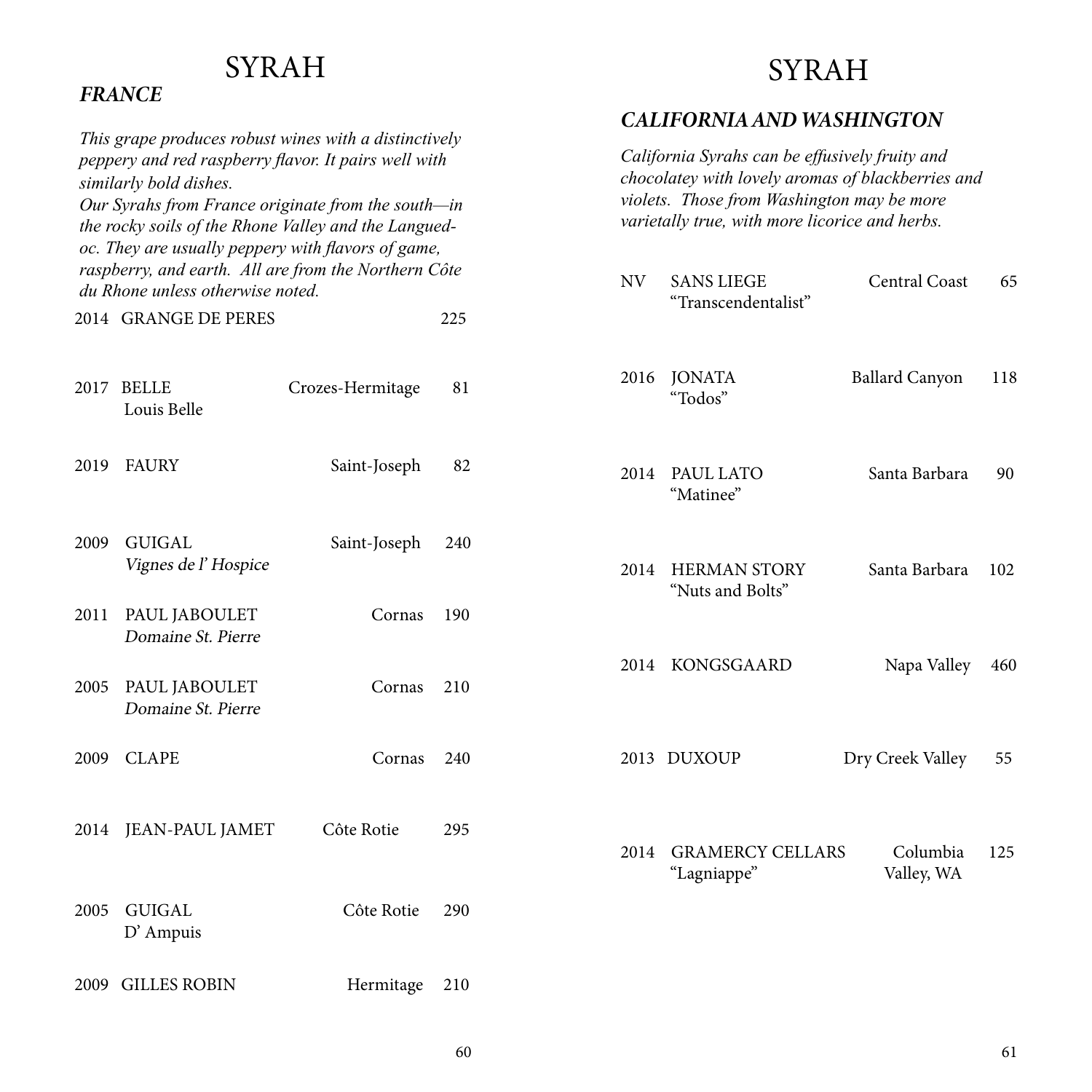#### *ITALY* 2009 RAPITALA Sicily, Italy 4 "Nadir" 2015 SADIE Swartland, Western Cape, 295 "Columella" South Africa *SOUTH AFRICA Australia* 2016 YALUMBA Eden Valley 80 "Hand Picked" 2013 HENSHKE Barossa Valley 110 "Henry's Seven" 2008 ELDERTON Barossa Valley 180 "Command" 2013 NINE STONES Barossa Valley 48 2011 TERLATO & Central Victoria 140 CHAPOUTIER Lieu dit Malakoff MOURVÈDRE *Deep and dark with aromas of plums, earth, and meat. When carefully tended, Mourvèdre has an inimitable texture that combines density and pliancy. In Spain, the varietal is known as "Monastrell," while here in the States we still find examples of it labeled "Mataro."* 2011 HECHT AND Bandol 90 BANNIER 2007 CHÂTEAU Bandol 230 PRADEAUX 2019 DOMINE TEMPIER Bandol 125 *FRANCE SPAIN* 2016 EL NIDO Jumilla 84 Clio 2015 JUAN GIL Jumilla 75 "Blue Label" 2013 EL NIDO Jumilla 216

SYRAH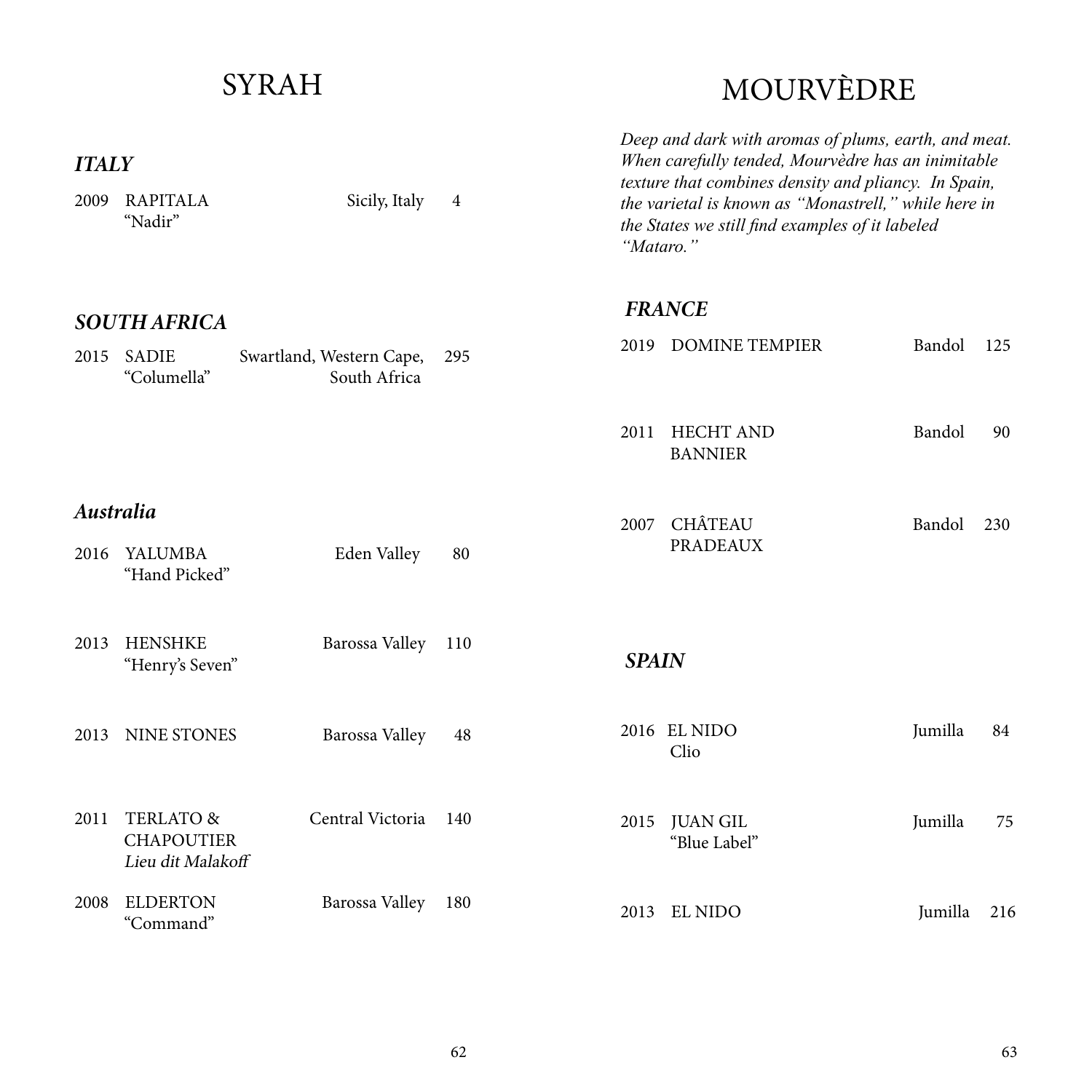#### *SANGIOVESE BRUNELLO DI MONTALCINO*

*This DOCG region takes the name of the grape, Brunello, a clone of Sangiovese. Along with Barolo and Barbaresco, Brunello is considered one of the "great growths" of Italy. The wines of this region have the longest aging requirements in Italy— five years, two and a half of which must be in wooden barrels. This vigorous and slightly bitter wine differs from Chianti in terms of being 100-percent Sangiovese, full bodied with strong tannins. Brunello, which translates to "little dark one," is one of the most expressive wines anywhere.*

| 2011 | <b>BARBI</b><br>Riserva  | 240 |
|------|--------------------------|-----|
| 2013 | <b>CAPARZO</b>           | 100 |
|      | 2013 ALTESINO<br>Riserva | 165 |
| 2008 | GAJA<br>"Rennina"        | 380 |
| 2010 | SASSETTI<br>"Pertimali"  | 290 |
|      | 2013 CASANOVA DI NERI    | 140 |
| 2008 | <b>FULIGNI</b>           | 160 |
| 2013 | <b>COSTANTI</b>          | 180 |
| 2010 | LE MACIOCHE              | 165 |

### ITALIAN GRAPES

#### *SANGIOVESE*

*Fine wines with rose, cherry and tobacco notes. High acidity harmonizes nicely with many of our dishes.*

| 2011 | <b>FELSINA</b><br>Riserva<br>Rancia Vineyard                   | Chianti Classico                     | 110 |
|------|----------------------------------------------------------------|--------------------------------------|-----|
| 2011 | <b>ANTINORI</b><br>Badia a Passignano                          | Chianti Classico                     | 125 |
|      | 2007 CASTELLO DI AMA<br>Riserva                                | Chianti Classico                     | 180 |
|      | 2014 CASTELLO DI AMA<br><b>Gran Selezione</b><br>"San Lorenzo" | Chianti Classico                     | 120 |
| 1999 | VALDIPIATTA<br>"Vigna d' Alfiero"                              | Montepulciano,<br>Sienna,<br>Tuscany | 280 |
| 2012 | <b>BARBI</b><br>"Vignetto Colombaccio"                         | Lago di Corbara,<br>Umbria           | 65  |
|      |                                                                |                                      |     |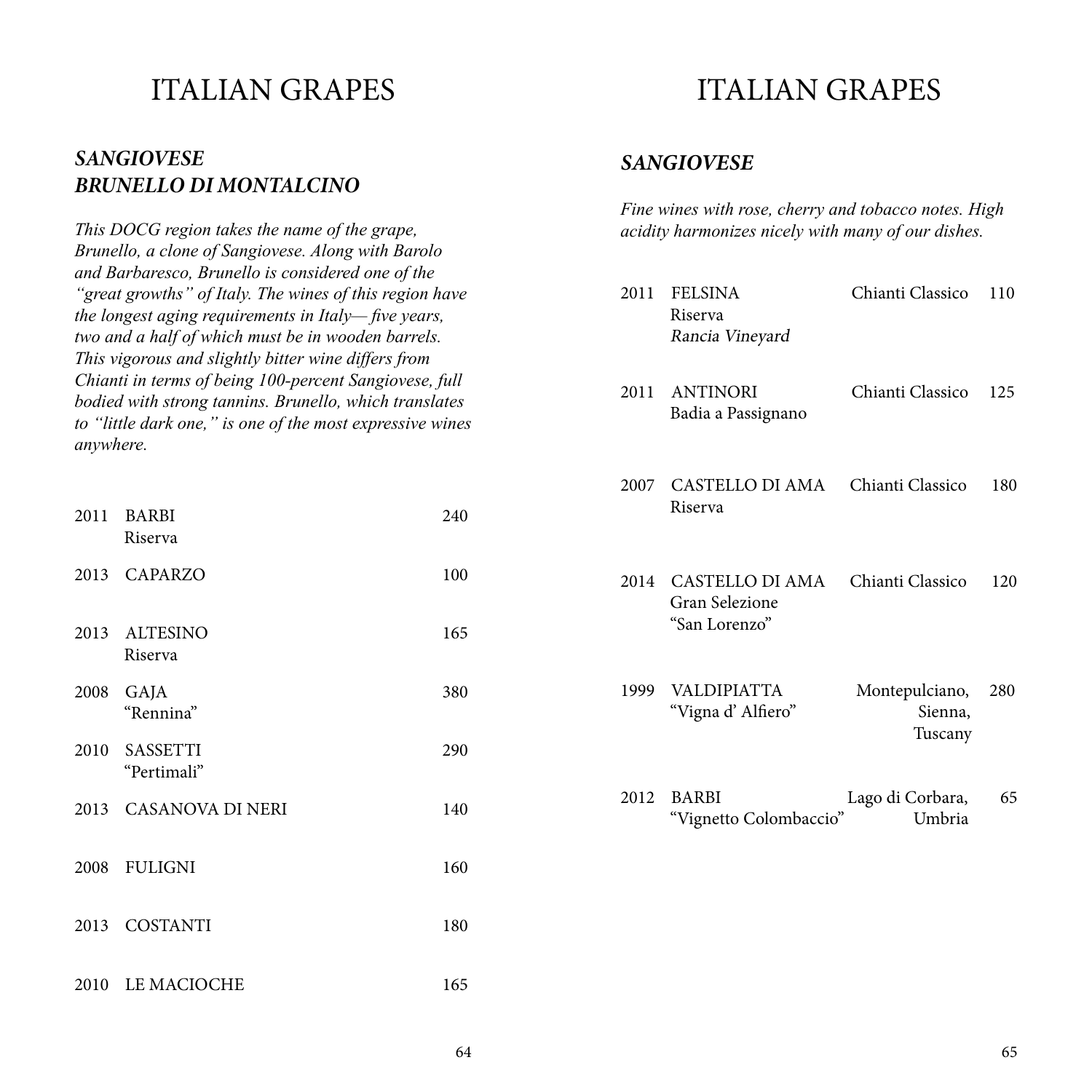#### *SUPER-TUSCANS*

*Recipes vary, but expect bold wine with ample oak flavors and intense, sometimes massive fruit. Many producers base their wines on Cabernet or Merlot while others remain all Sangiovese.*

2014 MONTEVERTINE Radda in Chianti

2014 MONTEVERTINE Radda in Chianti

2010 MONTEPELOSO Suverto

2016 MONTEPELOSO Suverto

1997 CASTELLO Bossi

"Le Pergole Torte" (Magnum 1.5L)

"Le Pergole Torte"

"Gabbro"

"a Quo"

DI BOSSI "Corbaia"

#### ITALIAN GRAPES

#### *NEBBIOLO*

| k<br>ıy<br>t |      | The great grape of Piedmont. A beguiling combina-<br>tion of delicacy and power with trademark aromas of<br>violets, plums and truffles. Sea deep flavors for special<br>occasions. |                      |     |
|--------------|------|-------------------------------------------------------------------------------------------------------------------------------------------------------------------------------------|----------------------|-----|
|              |      | 2015 BARBACAN                                                                                                                                                                       | Valtellina, Lombardy | 60  |
| 600          | 2010 | <b>FERRANDO</b><br>"Eticheta Bianca"                                                                                                                                                | Carema               | 130 |
| 270          | 2014 | <b>FERRANDO</b><br>"Eticheta Bianca"                                                                                                                                                | Carema               | 180 |
| 290          | 2016 | <b>EINAUDI</b>                                                                                                                                                                      | Langhe               | 75  |
|              | 2003 | GAJA<br>Costa Russi                                                                                                                                                                 | Langhe               | 490 |
| 60           | 2005 | GAJA<br>Sorì Tildìn                                                                                                                                                                 | Langhe               | 790 |
| 365          | 2009 | <b>CORTESE</b><br>Rabaja                                                                                                                                                            | Barbaresco           | 120 |
|              | 2007 | <b>GIACOSA</b><br>Santo Stefano                                                                                                                                                     | Barbaresco           | 370 |
|              | 2010 | LA CA NOVA                                                                                                                                                                          | Barberesco           | 100 |
|              | 1989 | <b>SCARPA</b><br>Tettineve                                                                                                                                                          | Barbaresco           | 370 |
|              |      | 1974 SCARPA<br>Podere Barberis                                                                                                                                                      | Barbaresco 1100      |     |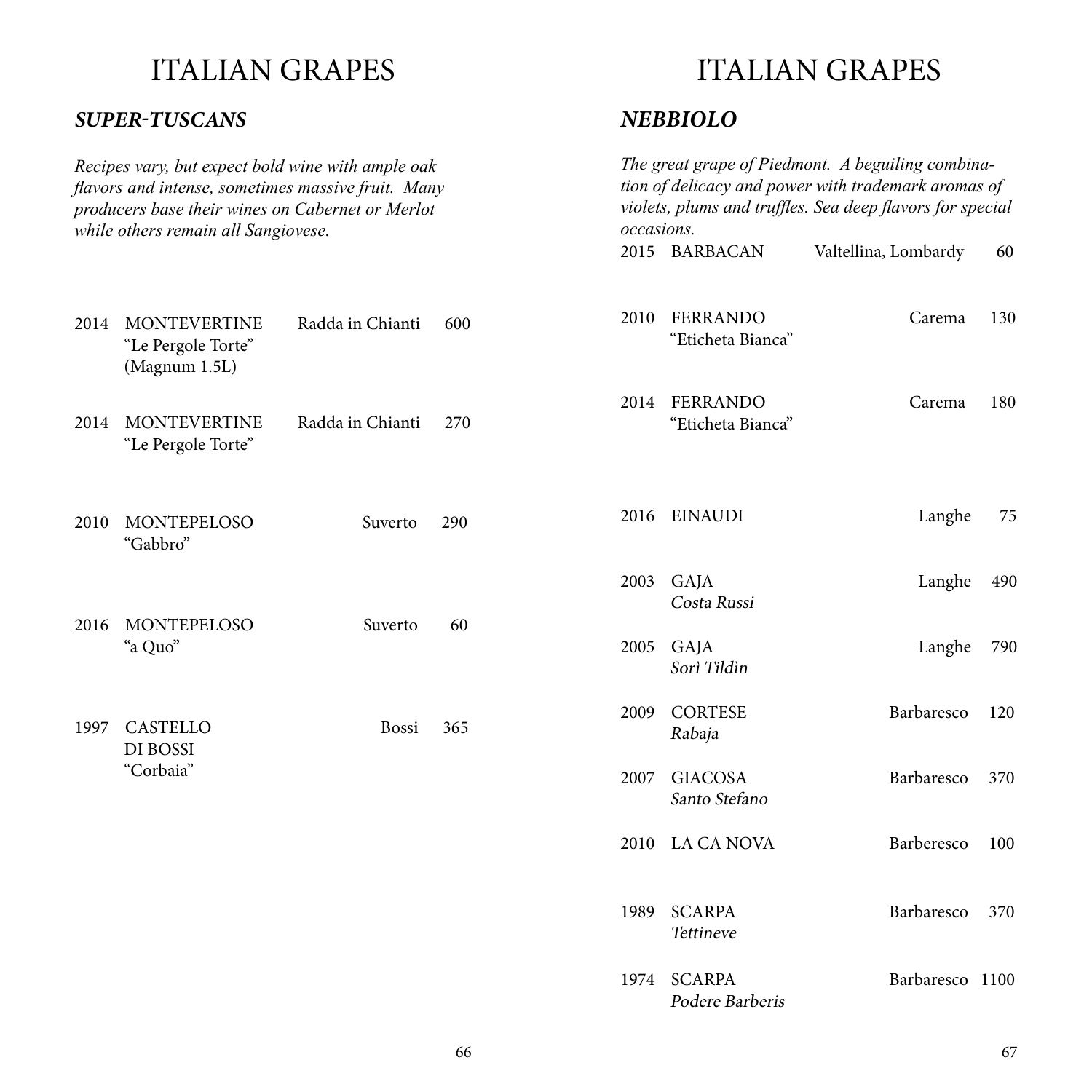#### *NEBBIOLO CONTINUED...*

| 2014 | SOTTIMANO<br>Cottá                           | Barbaresco                     | 140 |
|------|----------------------------------------------|--------------------------------|-----|
| 1997 | MASCARELLO<br>Monprivato                     | Castiglione Falleto,<br>Barolo | 440 |
| 2010 | <b>MASCARELLO</b><br>Monprivato              | Castiglione Falleto,<br>Barolo | 370 |
| 2000 | <b>FANTINO</b><br><b>Bussia</b>              | Monforte<br>d'Alba, Barolo     | 210 |
| 2004 | <b>FANTINO</b><br><b>Bussia</b>              | Monforte<br>d'Alba, Barolo     | 190 |
| 2013 | PIERO BENEVELLI<br>Ravera                    | Monforte<br>d'Alba, Barolo     | 130 |
| 2013 | PIERO BENEVELLI<br>Ravera<br>$(1.5L$ Magnum) | Monforte<br>d'Alba, Barolo     | 240 |
| 2006 | <b>ALDO CONTERNO</b><br>Colonnello           | Monforte<br>d'Alba, Barolo     | 290 |
| 2010 | M. MARENGO<br>"Brunate Riserva"              | La Morra,<br>Barolo            | 190 |
| 2012 | <b>ELIO ALTARE</b>                           | La Morra,<br><b>Barolo</b>     | 190 |

### ITALIAN GRAPES

#### *REGIONAL VARIETALS*

|      | 1994 SCARPA<br>"La Selva di Moirano"        | Piemonte            |     |
|------|---------------------------------------------|---------------------|-----|
|      | Fresia Secco                                |                     |     |
| 2009 | <b>ALOIS</b><br>"Murella"<br>Pallagero Nero | Terre del Volturno  | 120 |
|      | 2012 LE MASCIARE<br>Alianico                | Taurasi<br>Campania | 75  |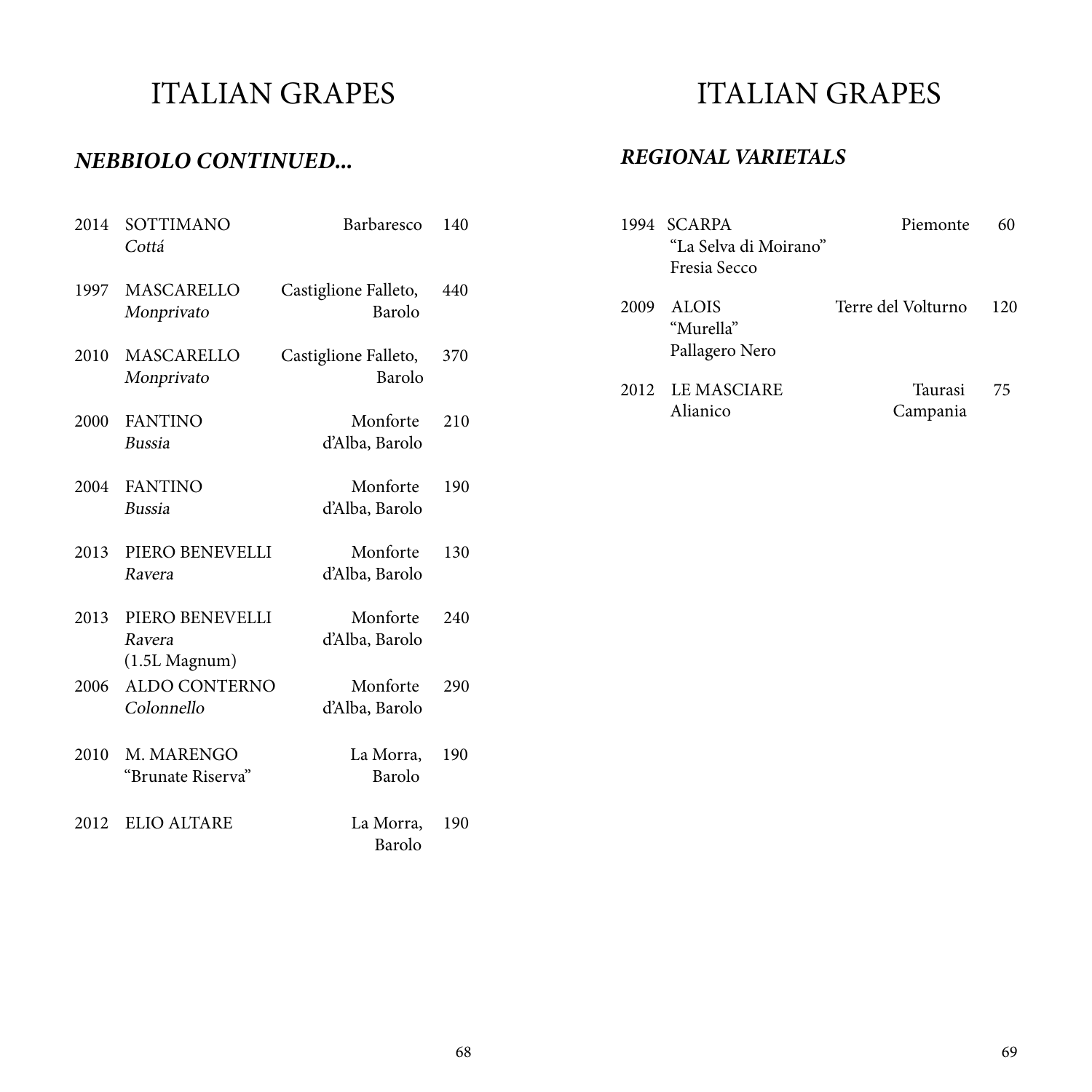#### *REGIONAL VARIETALS*

| 2000 | CA' DEL MONTE<br>Coravina, et al.                      | Valpolicella<br>Classico   | 150 |
|------|--------------------------------------------------------|----------------------------|-----|
|      | 2013 MONTE DALL'ORA<br>Coravina, et al.                | Valpolicella<br>Classico   | 50  |
| 2015 | <b>BARONI CAPOANO</b><br>Riserva Superiore<br>Gagliopo | Cirò Classico,<br>Calabria | 85  |
| 2010 | <b>DU CROPIO</b><br>"Dom Giuvà"<br>Gaglioppo           | Cirò,<br>Calabria          | 60  |
|      | 2015 ALTA MORA<br>Nerello Mascalese                    | Etna Rosso,<br>Sicily      | 65  |

### TEMPRANILLO

*Aromas of leather and earth with flavors of Montmorency cherry characterize Spain's national grape that is at once delicate and flavorful.*

#### *RIOJA*

|      | 2013 OSTATU<br>Reserva                    | 68  |
|------|-------------------------------------------|-----|
|      | 2012 REMULLURI<br>Reserva                 | 82  |
|      | 2011 REMULLURI<br>Gran Reserva            | 171 |
|      | 2011 LUBERRI<br>Gran Reserva              | 90  |
|      | 2011 BARON DE LAY<br>Gran Reserva         | 52  |
|      | 2011 TORRE DEL CONDE HERVÍAS              | 81  |
|      | 2010 TORRE DEL CONDE HERVÍAS              | 102 |
|      | 2010 REMULLURI                            | 171 |
|      | 2010 LÓPEZ DE HEREDIA<br>Viña Cubilo      | 57  |
| 2010 | <b>MUGA</b><br>Prado Enea<br>Gran Reserva | 248 |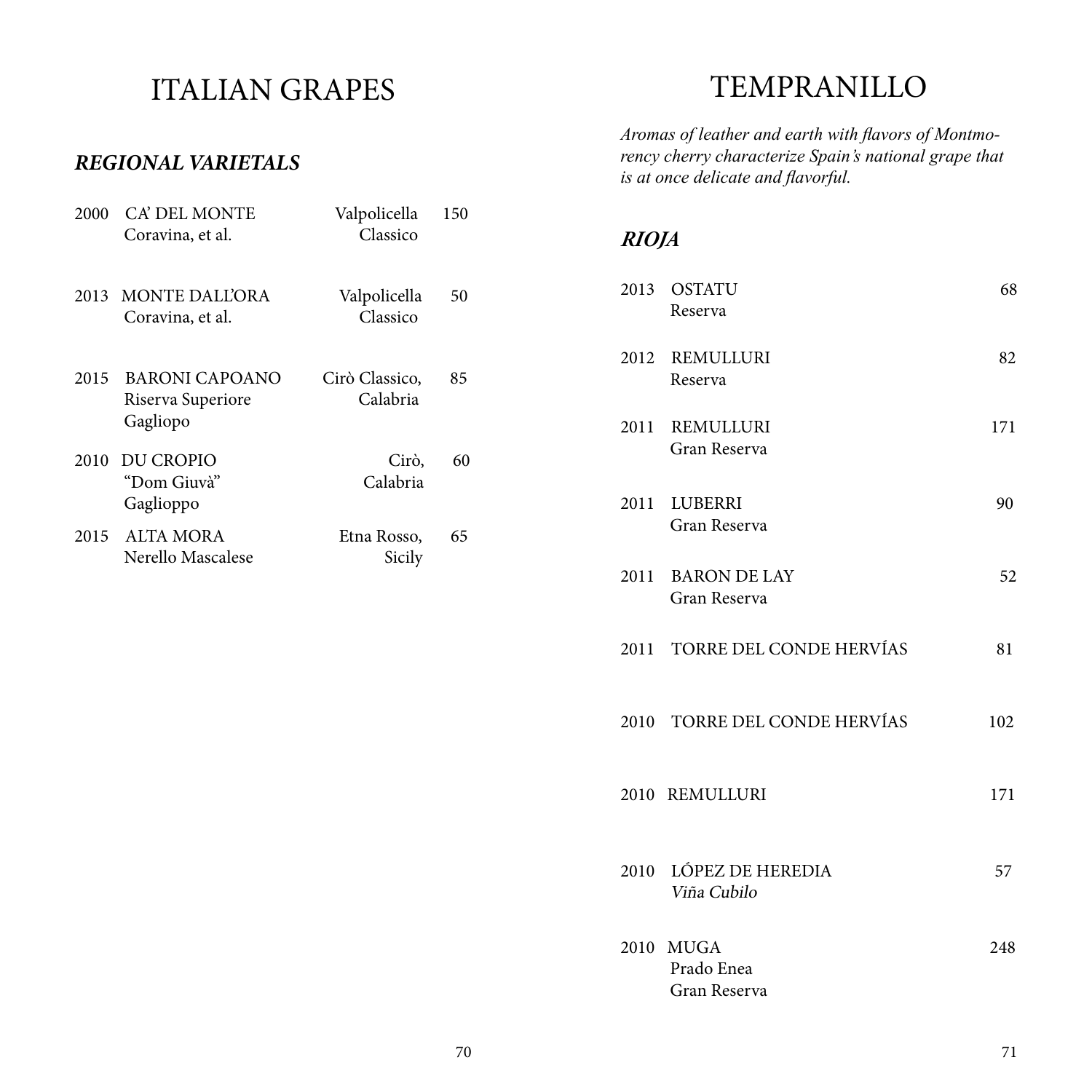## TEMPRANILLO

### TEMPRANILLO

|      | RIOJA CONTINUED                                       |     | <b>RIBERA DEL DUERO</b>                                                        |
|------|-------------------------------------------------------|-----|--------------------------------------------------------------------------------|
| 2009 | <b>CUNE</b><br>Imperial Gran Reserva                  | 134 | 2018 HERMANOS PEREZ PASCUAS<br>56<br>El Pedrosol                               |
|      | 2010 MUGA<br>Prado Enea                               | 148 | 58<br>2016 EMLIO MORO                                                          |
|      | Gran Reserva                                          |     | <b>PINGUS</b><br>79<br>2016                                                    |
| 2009 | <b>MUGA</b>                                           | 263 | <b>PSI</b>                                                                     |
|      | Aro<br>Gran Reserva                                   |     | 2016 VIÑA MAGNA<br>67                                                          |
| 2009 | <b>REMULLURI</b>                                      | 175 | <b>CELESTE</b><br>59<br>2015                                                   |
|      | Gran Reserva                                          |     | Crianza                                                                        |
|      | 2007 LÓPEZ DE HEREDIA                                 | 81  | 2015 HERMANOS PEREZ PASCUAS<br>56<br>El Pedrosol                               |
|      | Viña Bosconia                                         |     | 80<br>2015 EMLIO MORO<br>Malleolus                                             |
| 2006 | LÓPEZ DE HEREDIA<br>Viña Tondonia "Reserva"           | 100 | 2013 VILLACRECES<br>51<br>Pruno                                                |
| 2001 | <b>CAMPILLO</b>                                       | 120 | 2012 PINGUS<br>168<br>Flor de Pingus                                           |
|      | Reserva Especial                                      |     | 2011 PINGUS<br>168<br>Flor de Pingus                                           |
| 1994 | LÓPEZ DE HEREDIA<br>Viña Tondonia "Gran Reserva"      | 210 | 2010 EMILIO MORO<br>Ribera del<br>290<br>"Malleoleus de Sanchomartin"<br>Duero |
|      | 1981 LÓPEZ DE HEREDIA<br>Viña Tondonia "Gran Reserva" | 470 | 2009 ATAUTA<br>168<br>Llanos de Almendro                                       |
|      |                                                       |     | 2003 VEGA SICILIA<br>349<br>Llanos de Almendro                                 |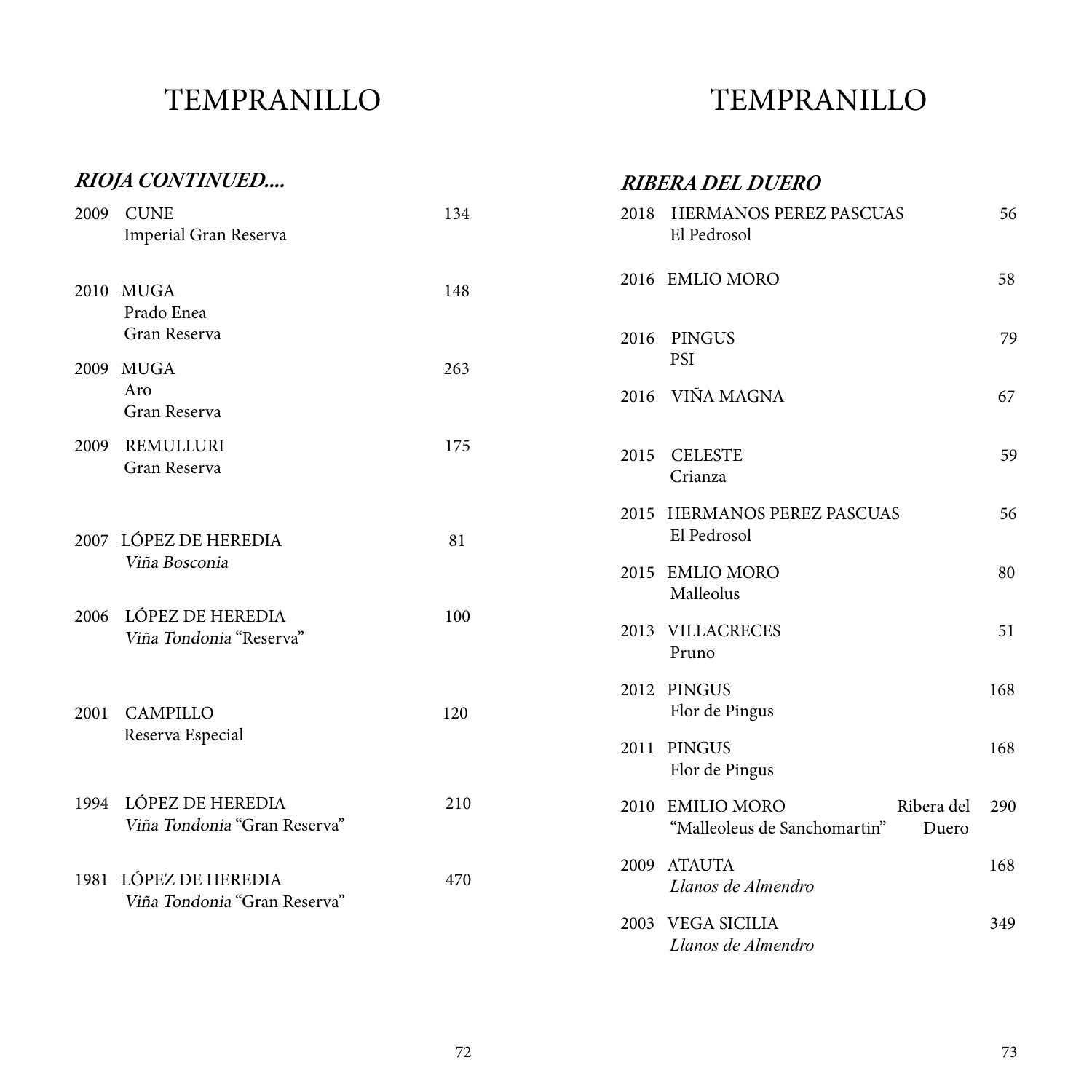### TEMPRANILLO

### TEMPRANILLO

#### *RIBERA DEL DUERO CONTINUED...*

*TORO*

|      | A Selection of Ribera del Duero from Viña Sastre | 2016 NUMANTHIA |  |                              |     |
|------|--------------------------------------------------|----------------|--|------------------------------|-----|
|      | 2015 CRIANZA                                     | 65             |  | Termes                       | 72  |
| 2005 | <b>CRIANZA</b>                                   | 139            |  | 2015 NUMANTHIA<br>Numanthia  | 121 |
|      | 2010 PAGO DE SANTA CRUZ                          | 230            |  | 2014 NUMANTHIA<br>Numanthia  | 121 |
|      | 2003 PAGO DE SANTA CRUZ                          | 300            |  | 2011 NUMANTHIA<br>Termanthia | 360 |
|      | 2010 PAGO DE SANTA CRUZ                          | 230            |  |                              |     |
|      | 2012 PAGO DE SANTA CRUZ<br>Gran Reserva          | 202            |  |                              |     |
|      | 2011 PAGO DE SANTA CRUZ<br>Gran Reserva          | 202            |  |                              |     |
|      | 2010 PAGO DE SANTA CRUZ<br>Gran Reserva          | 196            |  |                              |     |
| 2009 | PAGO DE SANTA CRUZ<br>Gran Reserva               | 196            |  |                              |     |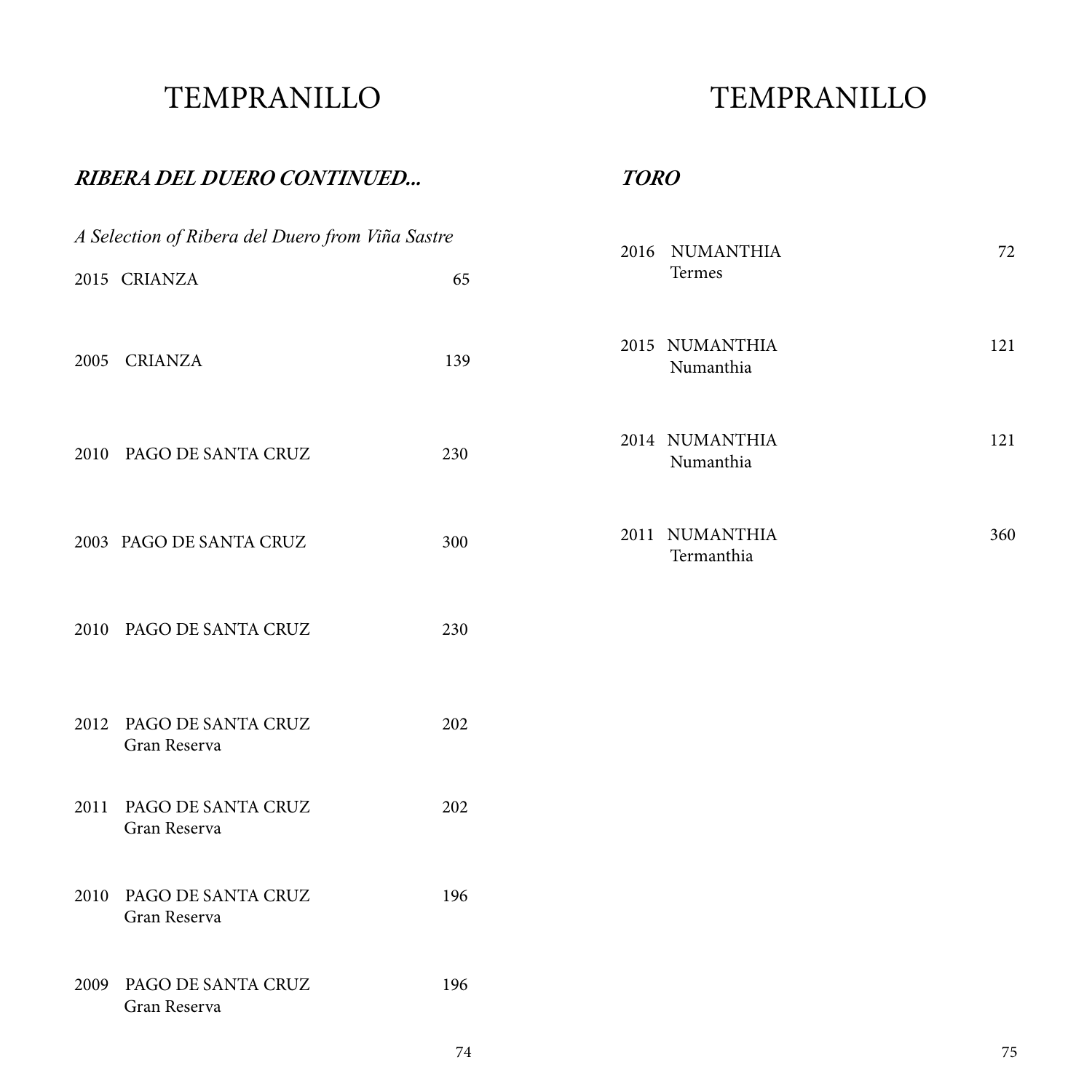#### CABERNET FRANC AND BLENDS

*Cabernet Franc shares its herbaceousness with Cabernet Sauvignon, but its fruit is more tightly wound with a distinct, firm, earthiness. A terrific seafood red.*

| 2005 | <b>TEYSSIER</b><br>"Le Dome"        | St. Emilion,<br>France                   | 540 |
|------|-------------------------------------|------------------------------------------|-----|
| 2010 | LE MACCHIOLE<br>"Paleo Rosso"       | Tuscany,<br>Italy                        | 210 |
| 2015 | <b>CHANNING</b><br><b>DAUGHTERS</b> | North Fork,<br>Long Isnland,<br>New York | 80  |
|      | 2006 VERITÉ<br>"Le Desir"           | Sonoma County,<br>California             | 380 |
| 2016 | <b>ROARK WINE</b><br><b>COMPANY</b> | Santa Ynez,<br>California                | 75  |
|      |                                     |                                          |     |

### MERLOT

*Similar to Cabernet Sauvignon but softer, Merlots have more of a blueberry, denim, and briar quality. Merlot is terrific with duck and fruit sauces. When done well, this is truly a noble grape.* 

#### *FRANCE*

| 2015 CHÂTEAU<br><b>ROC DE CAMBES</b>    | Côtes de Bourg                  | 190 |
|-----------------------------------------|---------------------------------|-----|
|                                         |                                 |     |
| 2010 CHÂTEAU LE<br>TERTRE-ROTEBOEUF     | St. Emilion                     | 720 |
| 2012 CHÂTEAU LE<br>TERTRE-ROTEBOEUF     | St. Emilion 530                 |     |
| 2006 CHÂTEAU TEYSSIER<br>"Les Asteries" | St. Emilion                     | 390 |
| 1999 CHÂTEAU<br><b>VALANDRAUD</b>       | St. Emilion                     | 490 |
| 1999 CHÂTEAU ROUGET                     | Pomerol                         | 140 |
| 2015 DOMAINE DE<br>L'AURAGE             | Castillon,<br>Côtes de Bordeaux | 110 |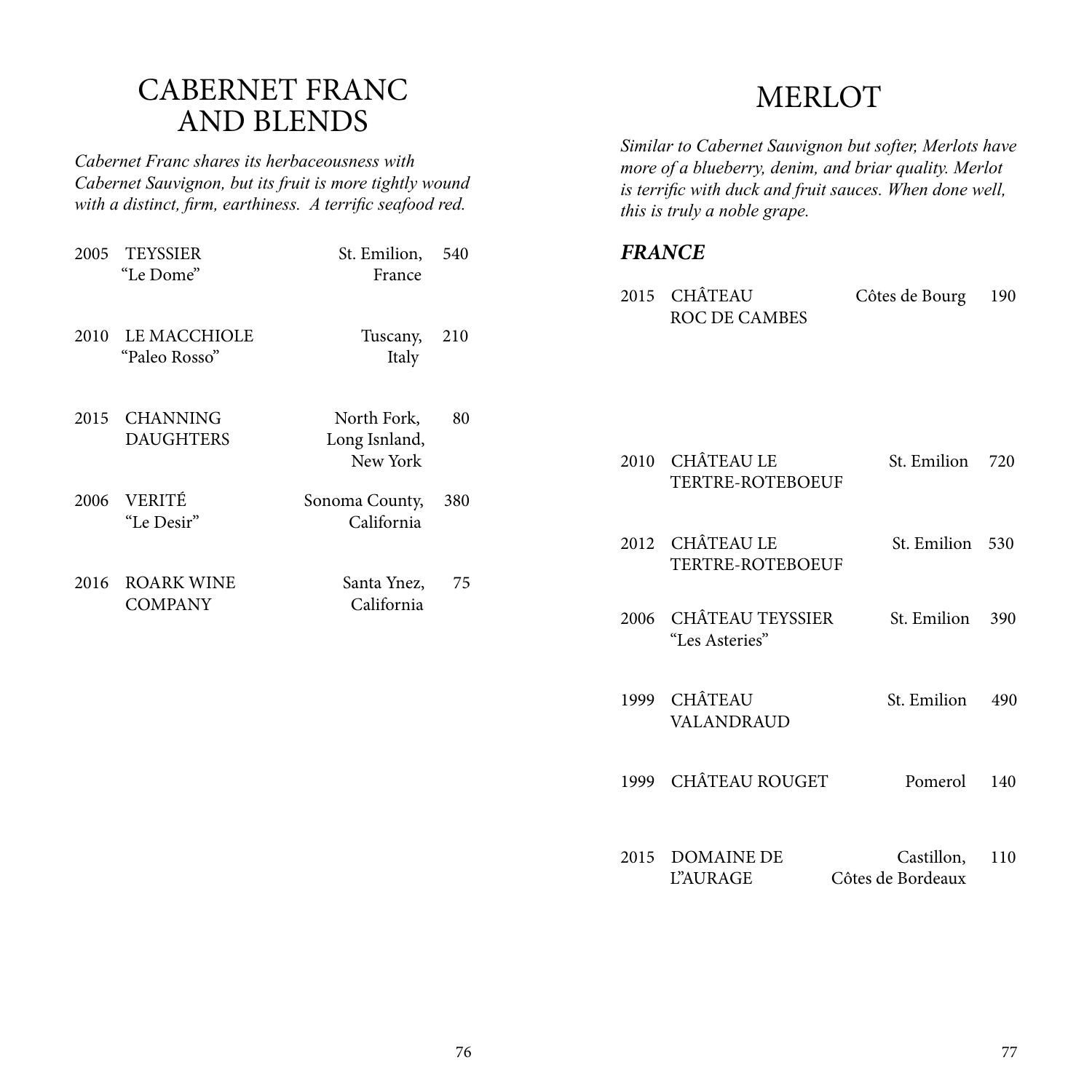### MERLOT

#### *OTHER REGIONS*

| 2013 | <b>DAMIJAN</b><br>"Prelit"            | Friuli-Venezia Glutia,<br>Italy                   | 140 |
|------|---------------------------------------|---------------------------------------------------|-----|
| 2012 | <b>VISTORIA</b><br>"Conte Brandolini" | Friuli Grave,<br>Italy                            | 60  |
| 2013 | GAJA 'Magari'<br>Ca' Marcanda         | Bolgheri,<br>Italy                                | 180 |
|      | 2014 LEONETTI                         | Walla Walla,<br>Washington                        | 210 |
| 2013 | <b>LEONETTI</b>                       | Walla Walla,<br>Washington                        | 210 |
| 2010 | VÉRITÉ<br>"La Muse"                   | Sanoma County,<br>California                      | 550 |
| 2006 | <b>BROGAN</b>                         | Dry Creek Valley,<br>Sonoma County,<br>California | 80  |
| 2010 | <b>TERLATO</b><br>"Angel's Peak"      | Napa Valley,<br>California                        | 120 |
| 2014 | PAHLMEYER                             | Napa Valley,<br>California                        | 190 |
| 2015 | <b>ROARK</b>                          | SantaYnez,<br>California                          | 65  |

#### CABERNET SAUVIGNON AND BLENDS

*Perhaps the only grape that can be grown with uniformly superb results throughout the world. At its core, Cabernet has noble flavors and aromas of black currant and cedar. Like Chardonnay, expect new world styles to taste fruitier, sweeter, and oakier than French styles.*

|      | 2006 COS D'ESTOURNEL                | St. Estèphe | 390 |
|------|-------------------------------------|-------------|-----|
|      | 1995 CHÂTEAU<br><b>LAFON-ROCHET</b> | St. Estèphe | 260 |
| 2010 | CHÂTEAU FONBADET                    | Pauillac    | 130 |
| 2015 | CHÂTEAU LYNCH-BAGES<br>"Echo"       | Pauillac    | 180 |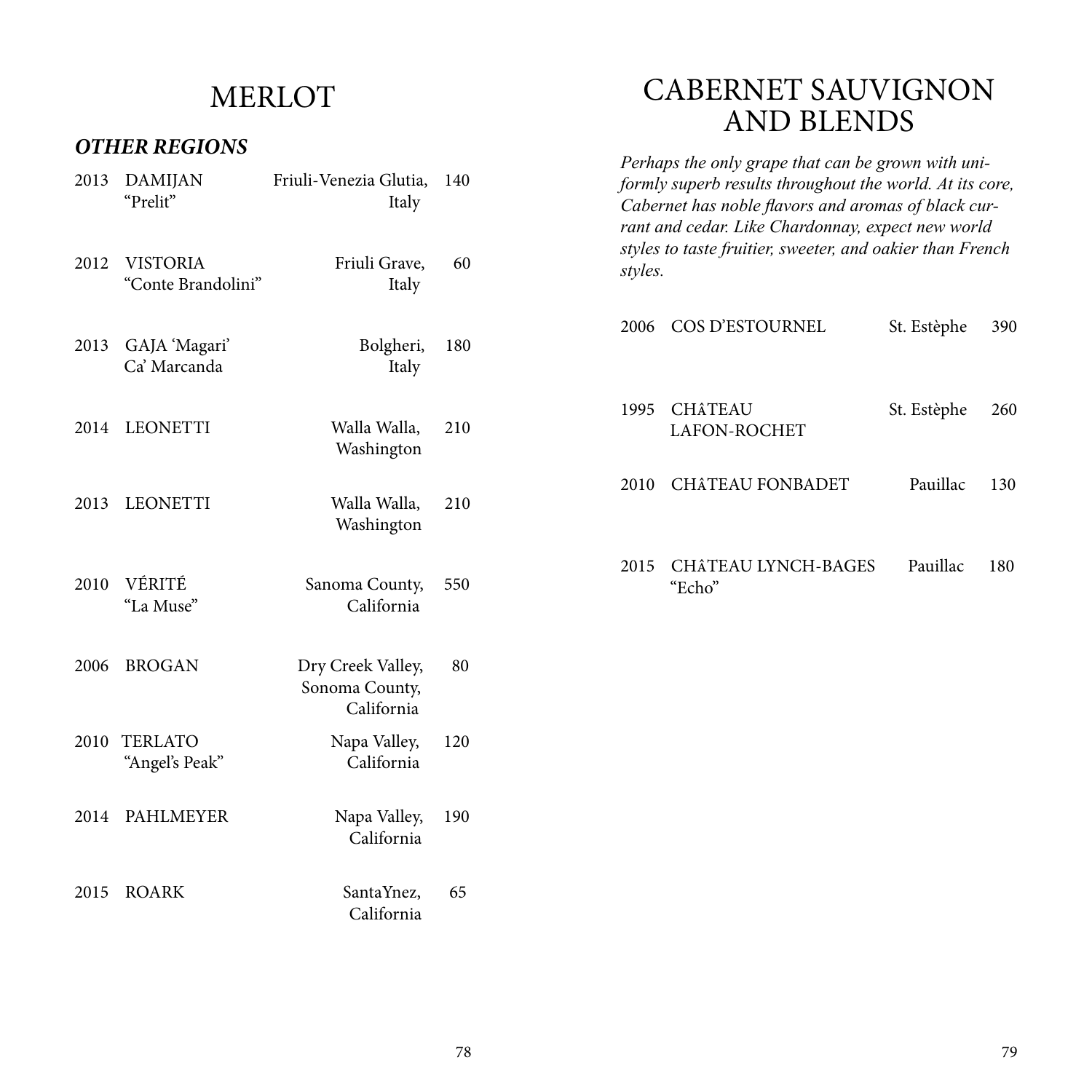#### *BORDEAUX*

| 1998 | <b>CHÂTEAU PALMER</b>                                | Margaux            | 1100 |      | NAPA VALLEY                                                                        |
|------|------------------------------------------------------|--------------------|------|------|------------------------------------------------------------------------------------|
| 1995 | <b>CHÂTEAU PALMER</b>                                | Margaux            | 980  |      | Out of all the new world<br>transplanted, Cabernet<br>prestigious home in the      |
| 1990 | <b>CHÂTEAU PALMER</b>                                | Margaux 1500       |      |      | breezes and morning fog<br>settle over the vineyards<br>in Oakville, and result in |
| 2014 | <b>CHÂTEAU PALMER</b><br>"Alter Ego"                 | Margaux            | 230  |      | bountiful tannin. The m<br>cooler nights $-$ boast da<br>with a more prevalent ad  |
| 2011 | <b>CHÂTEAU PALMER</b><br>"Alter Ego"                 | Margaux            | 270  |      | ducers blend grapes gro<br>the benefits of the differe<br>throughout the valley.   |
| 2006 | <b>CHÂTEAU PALMER</b><br>"Siècle XIX blend"          | Margaux            | 1200 | 2018 | <b>MILL KEEPER</b>                                                                 |
| 2004 | <b>CHÂTEAU MALESCOT-</b><br><b>ST. EXUPERY</b>       | Margaux            | 190  | 2018 | <b>WHITE ROCK</b>                                                                  |
| 1995 | <b>CHÂTEAU MALESCOT-</b><br><b>ST. EXUPERY</b>       | Margaux            | 290  | 2016 | Claret<br><b>ROBERT CRAIG</b>                                                      |
| 2004 | <b>CHÂTEAU d'ISSAN</b>                               | Margaux            | 290  |      | "Affinity"                                                                         |
| 2010 | <b>SMITH HAUT LAFITTE</b><br>"Le Petit Haut Lafitte" | Pessac-<br>Leognan | 130  | 2015 | <b>HONIG</b>                                                                       |
| 2000 | <b>CHÂTEAU HAUT</b><br><b>BAILLY</b>                 | Pessac-<br>Leognan | 320  | 2015 | <b>SILVER TRIDEN</b><br>"Playing With Fir                                          |
| 1995 | <b>CHÂTEAU PAPE</b><br><b>CLEMENT</b>                | Pessac-<br>Leognan | 390  |      | 2015 DUCKHORN                                                                      |
| 2014 | <b>CHÂTEAU PAPE</b><br><b>CLEMENT</b>                | Pessac-<br>Leognan | 300  |      |                                                                                    |

#### CABERNET SAUVIGNON AND BLENDS

# *CALIFORNIA*

*Countries where it has been* **Sauvignon has found its most** *Napa Valley. The ocean breezes and morning fogs from the San Pablo Bay on the valley floor, such as in Oakville, and result in juicy wines with supple yet bountiful tannin. The mountainside vineyards – with cooler nights – boast darker, more concentrated fruit,*  cidic structure. Many pro*ducers blend grapes grown in multiple sites to utilize the benefits of the different soils and microclimates* 

| 2018 WHITE ROCK<br>Claret<br>2016 ROBERT CRAIG<br>"Affinity"<br>2015 HONIG<br>2015 SILVER TRIDENT<br>"Playing With Fire"<br>2015 DUCKHORN | 2018 MILL KEEPER | 64  |
|-------------------------------------------------------------------------------------------------------------------------------------------|------------------|-----|
|                                                                                                                                           |                  | 118 |
|                                                                                                                                           |                  | 95  |
|                                                                                                                                           |                  | 100 |
|                                                                                                                                           |                  | 110 |
|                                                                                                                                           |                  | 90  |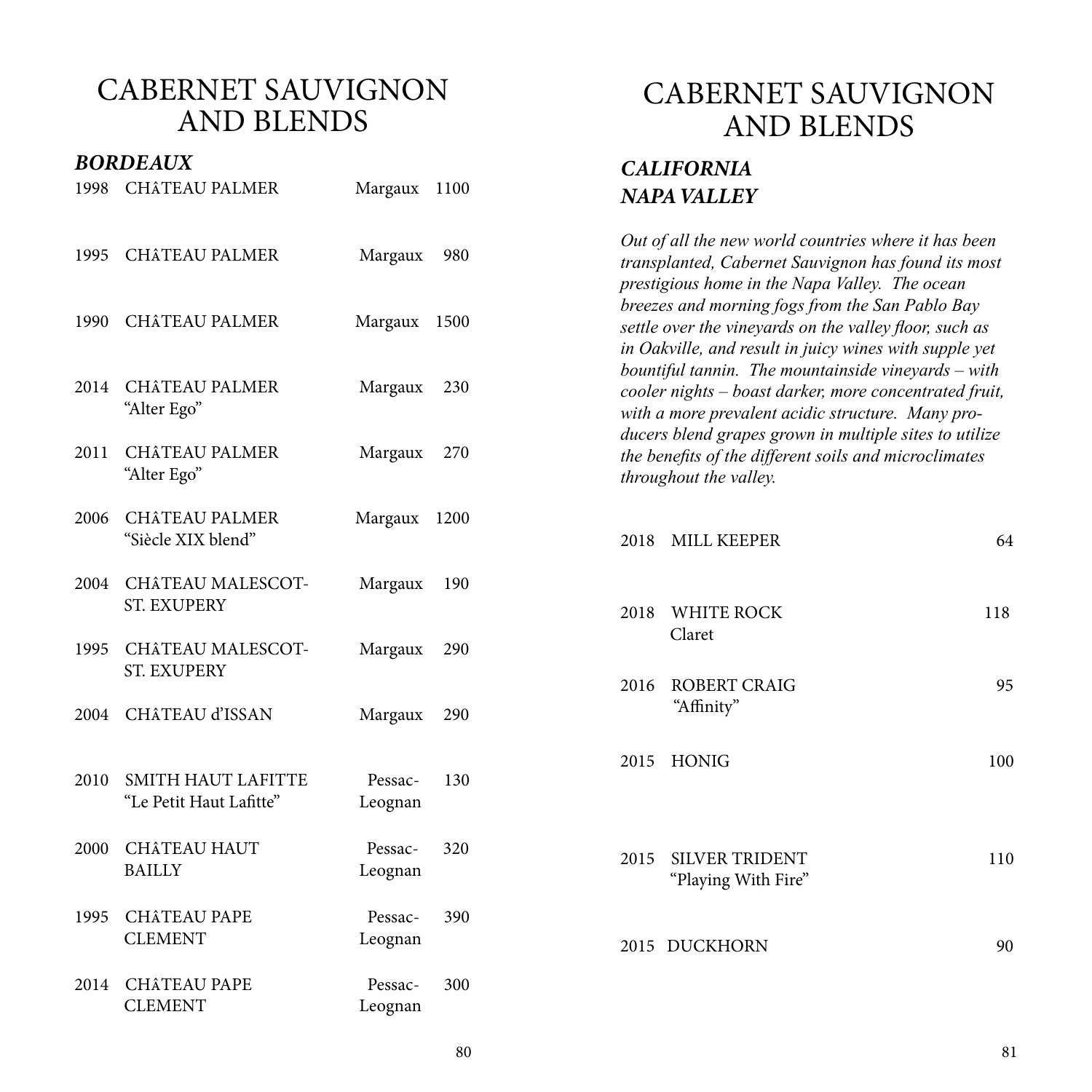#### *CALIFORNIA NAPA VALLEY*

#### CABERNET SAUVIGNON AND BLENDS

#### *CALIFORNIA NAPA VALLEY*

| 2014 | <b>BUCELLA</b><br>"Mica"                     | 160 |      | 2012 CHAPPELLET<br>Pritchard Hill             | 295 |
|------|----------------------------------------------|-----|------|-----------------------------------------------|-----|
|      | Meritage blend                               |     | 2012 | <b>COHO SUMMIT</b><br>Vine Ranch              | 97  |
| 2014 | <b>TUCK BECKSTOFFER</b><br>Estate - "Amulet" | 295 |      |                                               |     |
|      | 2014 PAUL HOBBS                              | 220 |      | 2012 JARVIS (blend)<br>Lake William Vineyard  | 360 |
| 2014 | <b>PAHLMEYER</b><br>"Proprietary Red"        | 420 |      | 2012 JARVIS<br>Estate                         | 290 |
| 2013 | <b>DARIOUSH</b>                              | 440 |      | 2014 FOXEN<br>Grassini Vineyard               | 90  |
| 2013 | <b>DARIOUSH</b><br>"Signature"               | 240 | 2016 | <b>VENGE</b><br>"Silencieux"                  | 123 |
| 2013 | <b>HUNDRED ACRE</b>                          | 890 | 2012 | <b>BLACK STALLION</b><br>"Premiere"<br>Unison | 440 |
| 2013 | <b>JARVIS</b>                                | 315 |      | 2010 JARVIS (blend)<br>Lake William Vineyard  | 290 |
|      | Estate                                       |     | 2003 | <b>HEITZ</b><br>Trailside Vineyard            | 178 |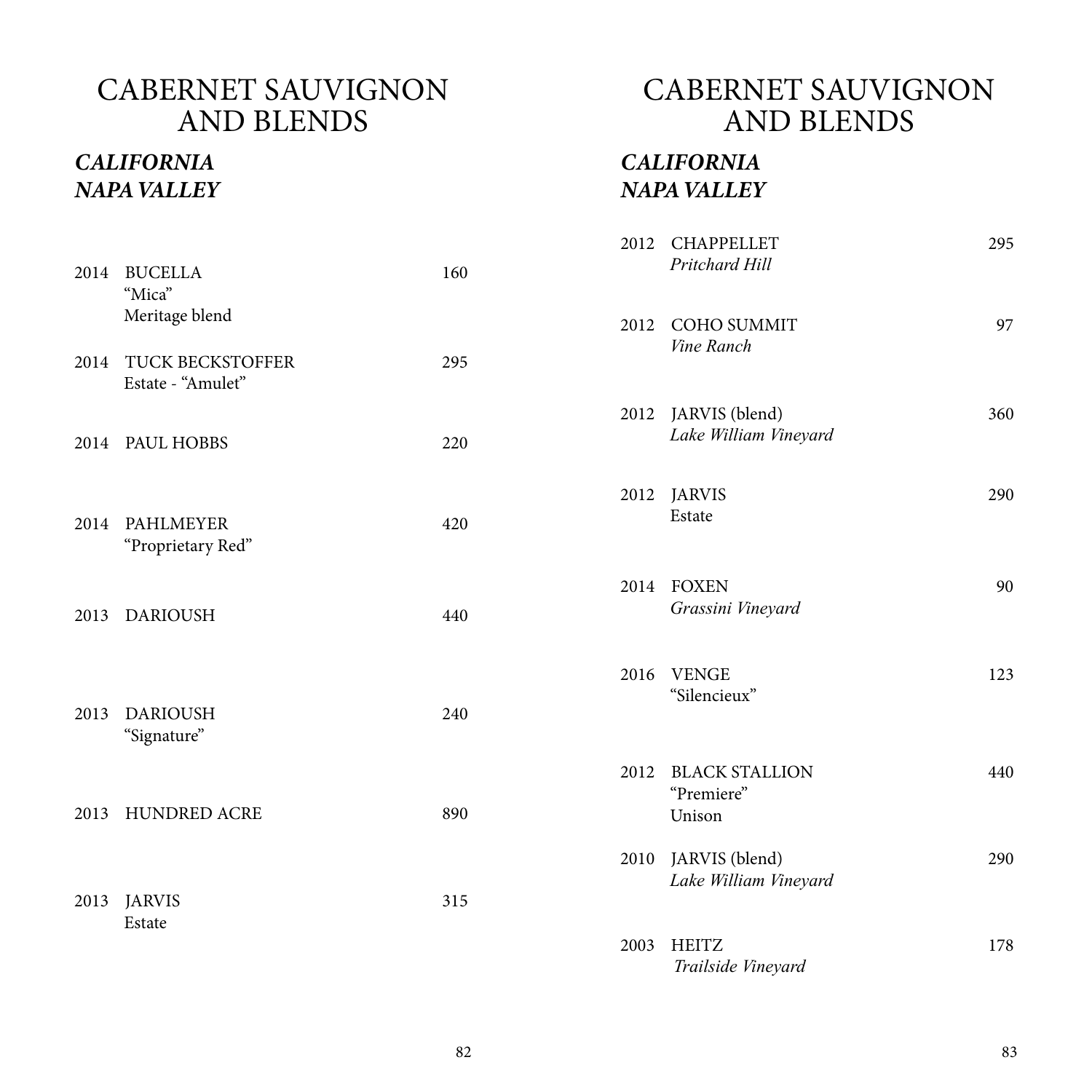### CABERNET SAUVIGNON AND BLENDS

#### *CALIFORNIA*

|      | <b>SPECIFIC NAPA AVAS</b>                                        |                            |     | 2015 | <b>RESOLUTE</b>                               | Red Hills,<br>Lake County        | 75  |
|------|------------------------------------------------------------------|----------------------------|-----|------|-----------------------------------------------|----------------------------------|-----|
| 2014 | SPOTTSWOODE<br>Spotswoode Vineyard                               | St Helena                  | 306 | 2013 | <b>GOLDSCHMIDT</b><br>Yoeman Vineyard         | Alexander Valley                 | 150 |
| 2014 | <b>SHAFER</b><br>"One Point Five"                                | <b>Stags Leap District</b> | 245 |      | 2014 OPTIMA                                   | Alexander Valley                 | 75  |
| 2014 | Estate & Borderline Vineyards<br><b>STAG'S LEAP</b><br>"Artemis" | Stag's Leap                | 132 | 2005 | <b>JORDAN</b>                                 | Alexander Valley                 | 235 |
| 2014 | <b>GROTH</b>                                                     | Oakville                   | 170 | 2016 | LANCASTER                                     | Alexander Valley                 | 115 |
|      | 2014 GROTH<br>Reserve                                            | Oakville                   | 243 | 2015 | <b>MARIETTA</b><br>"Armé"                     | Sonoma and<br>Mendocino Counties | 55  |
| 2014 | <b>CONTINUUM</b>                                                 | Pritchard Hill             | 440 | 2010 | <b>ARNOT-ROBERTS</b><br>Clajeux Vineyard      | Sonoma County                    | 180 |
| 2013 | <b>MAYACAMAS</b>                                                 | Mount Veeder               | 260 | 2010 | <b>ARNOT-ROBERTS</b><br>Bugay Vineyard        | Sonoma County                    | 180 |
| 2012 | <b>PAUL HOBBS</b><br>Andy Beckstoffer's                          | St. Helena                 | 390 |      | 2014 PIED A TERRE                             | Sonoma County                    | 75  |
| 2012 | Dr. Crane Vineyard<br>PAUL HOBBS<br>Nathan Coombs Estate         | Coombsville                | 590 | 2012 | <b>HAMEL</b><br>"Family Ranch"                | Sonoma Vallley                   | 290 |
| 2011 | SPOTTSWOODE<br>Spotswoode Vineyard                               | St Helena                  | 270 | 2015 | <b>RIDGE</b><br>Montebello Vineyard           | Santa Cruz<br>Mountains          | 470 |
| 2007 | <b>WICKER</b><br><b>Resurrection Vineyard</b>                    | Howell Mountain            | 230 | 2010 | <b>ARNOT-ROBERTS</b><br>Fellom Ranch Vineyard | Santa Cruz<br>Mountains          | 180 |
|      |                                                                  |                            |     | 2013 | <b>ARNOT-ROBERTS</b><br>Fellom Ranch Vineyard | Santa Cruz<br>Mountains          | 185 |

#### **SPECIFIC N**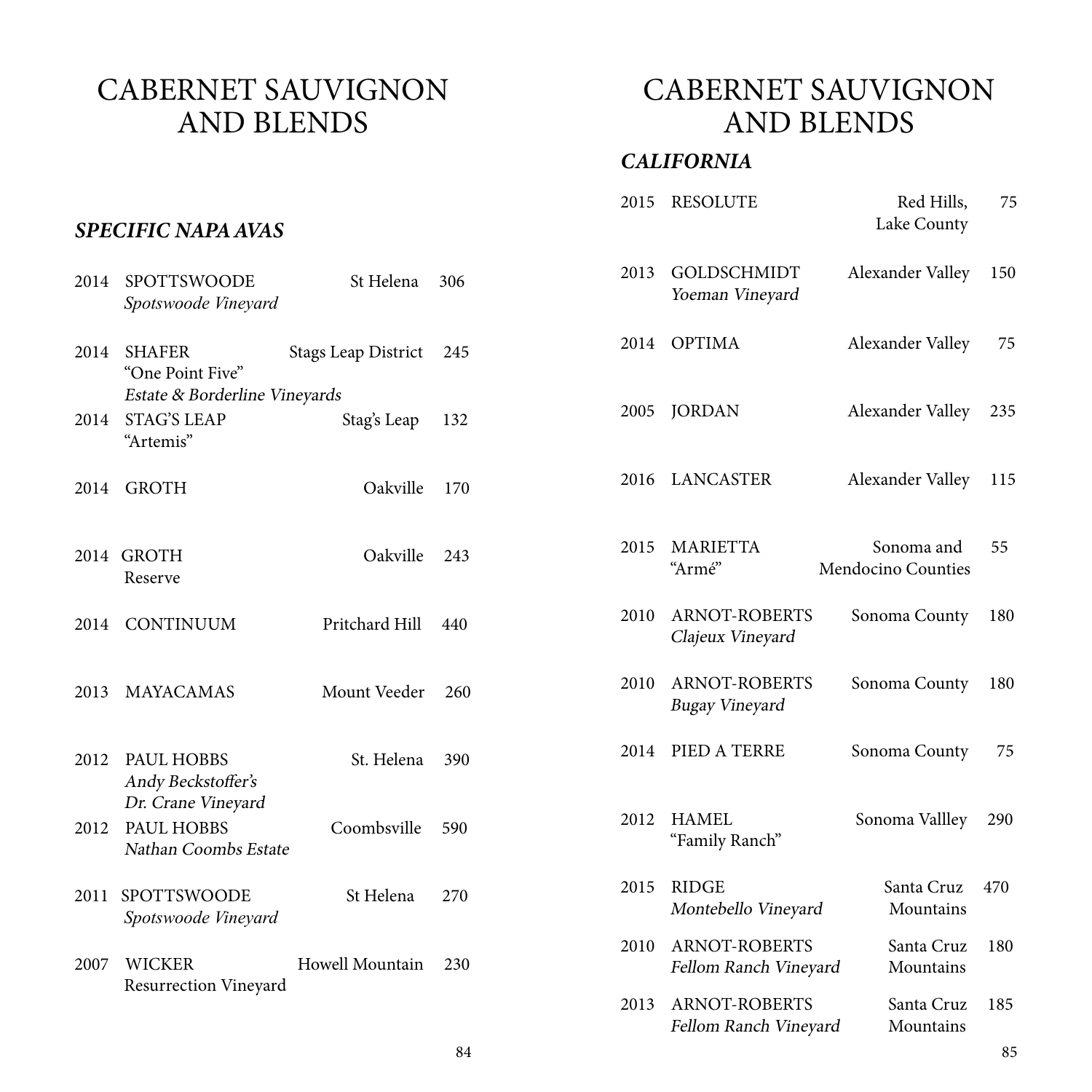### MALBEC

|      | $1 \, \text{I}$ , $1 \, \text{I}$ , $1 \, \text{I}$ , $1 \, \text{I}$ |                               |     |      | Argentina's national grape has ancestral roots in                                                                                                                   |                                            |     |
|------|-----------------------------------------------------------------------|-------------------------------|-----|------|---------------------------------------------------------------------------------------------------------------------------------------------------------------------|--------------------------------------------|-----|
|      | <b>WASHINGTON STATE</b>                                               |                               |     |      | Bordeaux where it is rarely seen in modern blends.                                                                                                                  |                                            |     |
| 2012 | <b>LEONETTI CELLARS</b>                                               | Walla Walla                   | 230 |      | In the AOC Cahors, in south west France, this grape<br>takes top billing with Merlot and Tannat playing sup-<br>porting roles. A wonderful match with beef, showing |                                            |     |
| 2013 | <b>LEONETTI CELLARS</b><br>"Reserve"                                  | Walla Walla                   | 390 |      | rich, plumy fruit with a mouth-coating texture. Some<br>styles show a hint of passion fruit; others cocoa.                                                          |                                            |     |
| 2013 | <b>ANDREW WILL</b><br>Mays Discovery Vineyard                         | Horse Heaven<br>Hills         | 130 | 2013 | <b>BELASCO</b><br>DE BAQUEDANO<br>"AR Guentota"                                                                                                                     | Lujan de Cuyo,<br>Argentina                | 60  |
| 2013 | J. BOOKWALTER                                                         | Columbia Valley               | 140 | 2019 | <b>RICCITELLI</b><br>Gualtallary<br>& Las Compuertas<br>$\overline{\phantom{a}}$                                                                                    | Uco Valley,<br>Argentina                   | 73  |
| 2104 | <b>SINEANN</b>                                                        | Columbia Valley               | 75  |      | 2013 FINCA ADALGISA                                                                                                                                                 | Lujan de Cuyo,<br>Argentina                | 88  |
| 2013 | <b>OWEN ROWE</b>                                                      | Yakima Valley                 | 100 |      |                                                                                                                                                                     |                                            |     |
|      | <b>OTHER REGIONS</b>                                                  |                               |     | 2018 | COLOMÉ<br>"Autentico"                                                                                                                                               | Valles Calchaquíes,<br>Salta,              | 70  |
| 2012 | <b>ALMAVIVA</b>                                                       | Maipo Valley,<br>Chile        | 240 |      |                                                                                                                                                                     | Argentina                                  |     |
| 2007 | <b>MACULAN</b><br>"Fratta"                                            | Veneto,<br>Italy              | 170 | 2013 | COLOMÉ<br>"Altura Máxima"                                                                                                                                           | Valles Calchaquíes,<br>Salta,<br>Argentina | 250 |
| 2010 | MONTEPELOSO<br>"Gabbro"                                               | Suverto,<br>Tuscany,<br>Italy | 390 |      |                                                                                                                                                                     |                                            |     |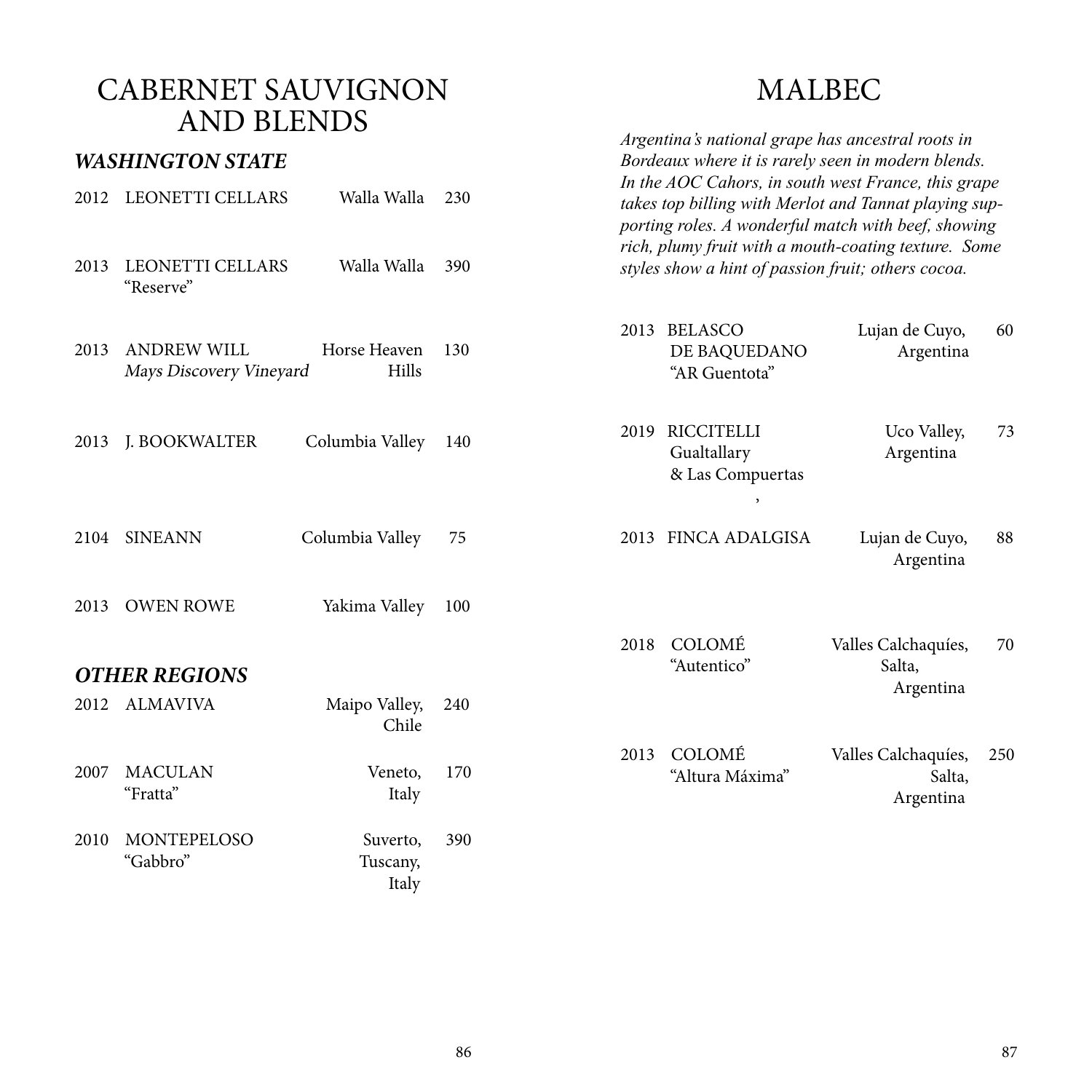# INDIGENOUS AND UNIQUE RED WINES

*There are thousands of grapes used throughout the wine-growing world that remain the provenance of small locales. The following producers specialize in lesser-known varietals; each one is unique and steeped in tradition and can be a welcome change of pace.* 

| 2018 | <b>FILIPA PATO</b><br>Baga<br>"Post-Quercus"                     | Bairraada, Beiras,<br>Portugal | 55  |
|------|------------------------------------------------------------------|--------------------------------|-----|
| 2016 | MARKOWITSCH<br>Blaufrankisch                                     | Carnuntum,<br>Austria          | 45  |
|      | 2015 MARKOWITSCH<br>Blaufrankisch                                | Carnuntum,<br>Austria          | 45  |
|      | 2017 PRIELER<br>Blaufrankisch<br><b>Ried Goldberg Leithaberg</b> | Burgenland,<br>Austria         | 225 |
| 2010 | <b>MONPERTUIS</b><br>Counoise                                    | VdP du Gard,<br>France         | 50  |
| 2020 | <b>CARA SUR</b><br>Criolla Chica<br>Finca Maggio Vineyard        | San Juan,<br>Argentina         | 52  |

# INDIGENOUS AND UNIQUE RED WINES

| NV 1 | <b>BRAND</b><br>Dornfelder<br>"Flora"                               | Pfalz,<br>Germany            | 60 |
|------|---------------------------------------------------------------------|------------------------------|----|
|      | 2007 FISHER KING<br>Marquette                                       | Mt. Horeb,<br>Wisconsin      | 45 |
| 2014 | <b>JAFFURS</b><br>Petite Sirah<br>Thompson Vineyard                 | Santa Barbara,<br>California | 89 |
| 2019 | OVERNOY-CRINQUAND<br>Ploussard                                      | Pupillin,<br>Arbois          | 74 |
| 2019 | <b>ORGO</b><br>Saperavi                                             | Kakheti,<br>Georgia          | 53 |
| 2017 | <b>DOLORES CABRERA</b><br><b>Tinto Negro</b><br>"La Paraje Perdoma" | Tenerife,<br>Canary Islands  | 50 |
| 2016 | <b>ALPHA ESTATE</b><br>Xinomavro<br>Hedgehog Vineyard               | Amynden,<br>Greece           | 55 |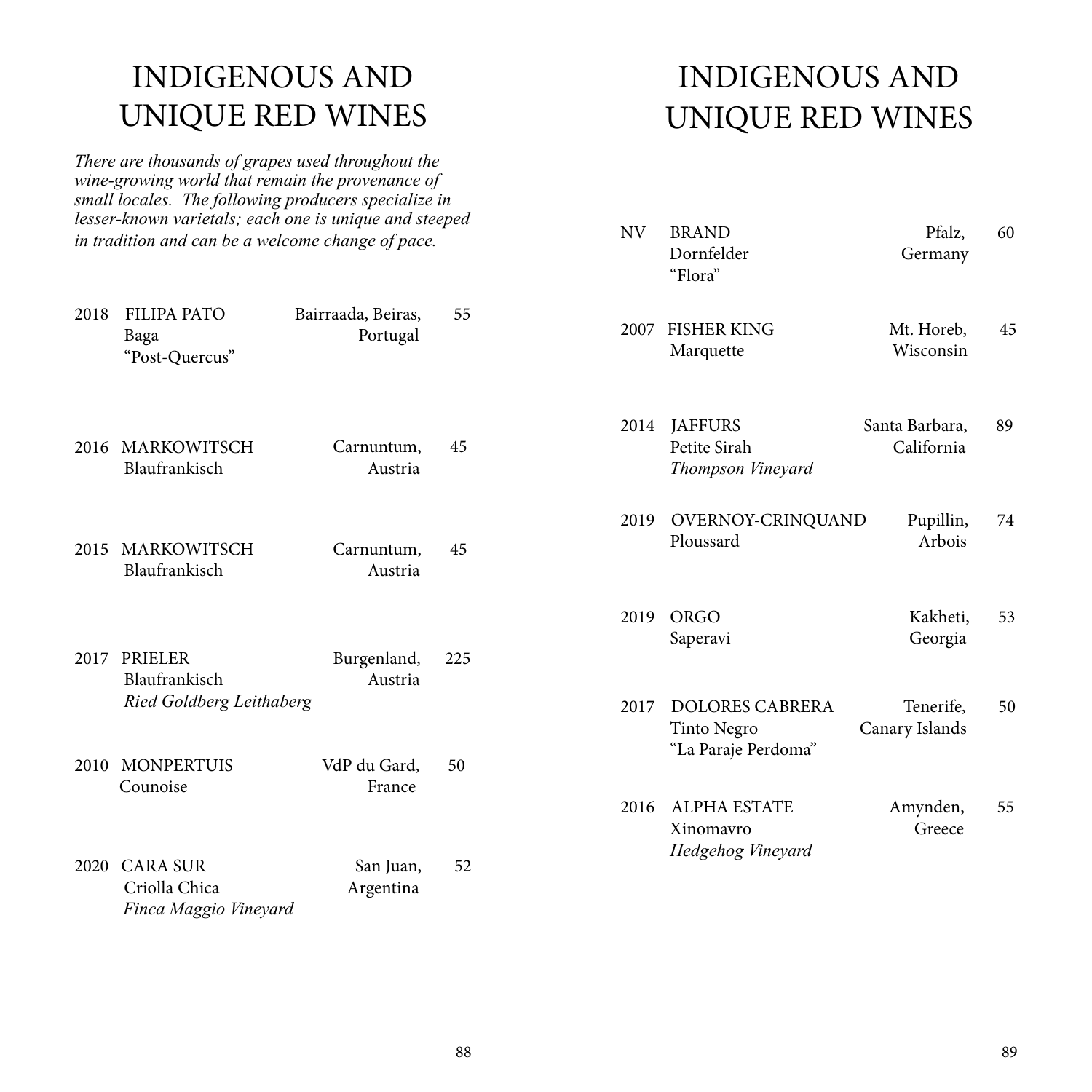### ZINFANDEL

|            |                                         | Our national grape that has transcended it's humble<br>origins in Croatia. Zinfandel enjoys a symbiotic<br>relationship with oak and often shows sappy fruit,     |     |      | <i><b>GERMANY</b></i>                                                                             |       |     |
|------------|-----------------------------------------|-------------------------------------------------------------------------------------------------------------------------------------------------------------------|-----|------|---------------------------------------------------------------------------------------------------|-------|-----|
| the table. |                                         | reminiscent of blackberries and even white fruit such<br>as apricots. These days winemakers tone down the<br>wine's excesses, seeking harmonious styles meant for |     | 2017 | SELBACH-OSTER (.375)<br><b>Riesling Auslese--3 Stars</b><br>Zeltinger-Sonnenuhr                   | Mosel | 90  |
| 2019       | <b>CLOS SARON</b>                       | Sierra Foothills                                                                                                                                                  | 92  | 2016 | J.J. PRUM (.375)<br>Riesling Auslese (Gold Cap)<br>"Wehlener Sonnenhur"                           | Mosel | 100 |
| 2019       | <b>GAMBA</b><br><b>Starr Road Ranch</b> | Russian River Valley                                                                                                                                              | 101 |      | 2004 KARL ERBES (.375)<br><b>Riesling Auslese</b><br>Urzinger Wurzgarten                          | Mosel | 70  |
| 2019       | <b>RIDGE</b><br>Pagani Ranch            | Sonoma County                                                                                                                                                     | 89  | 2019 | SELBACH-OSTER (.750)<br><b>Riesling Auslese</b><br>Zeltliner Himmerleich<br><b>Anrecht Parcel</b> | Mosel | 120 |
| 2017 DAY   |                                         | Sonoma County                                                                                                                                                     | 58  | 2018 | SELBACH-OSTER (.750)<br><b>Riesling Auslese</b><br>Zeltliner Schlossberg<br>Schmitt Parcel        | Mosel | 150 |
| 2017 DAY   | El Diablo Vineyard                      | Russian River Valley                                                                                                                                              | 98  |      | 2019 DIEL (.750)<br><b>Riesling Auslese</b><br>Dorsheimer Pittermannchen                          | Nahe  | 168 |
|            |                                         |                                                                                                                                                                   |     | 2013 | DIEL (.750)<br><b>Riesling Auslese</b><br>Dorsheimer Goldloch                                     | Nahe  | 195 |
|            |                                         |                                                                                                                                                                   |     | 2003 | SELBACH-OSTER (.750)<br>Riesling Auslese (Gold Cap)<br>Wehlener Sonnenuhr                         | Mosel | 320 |

LATE HARVEST WINES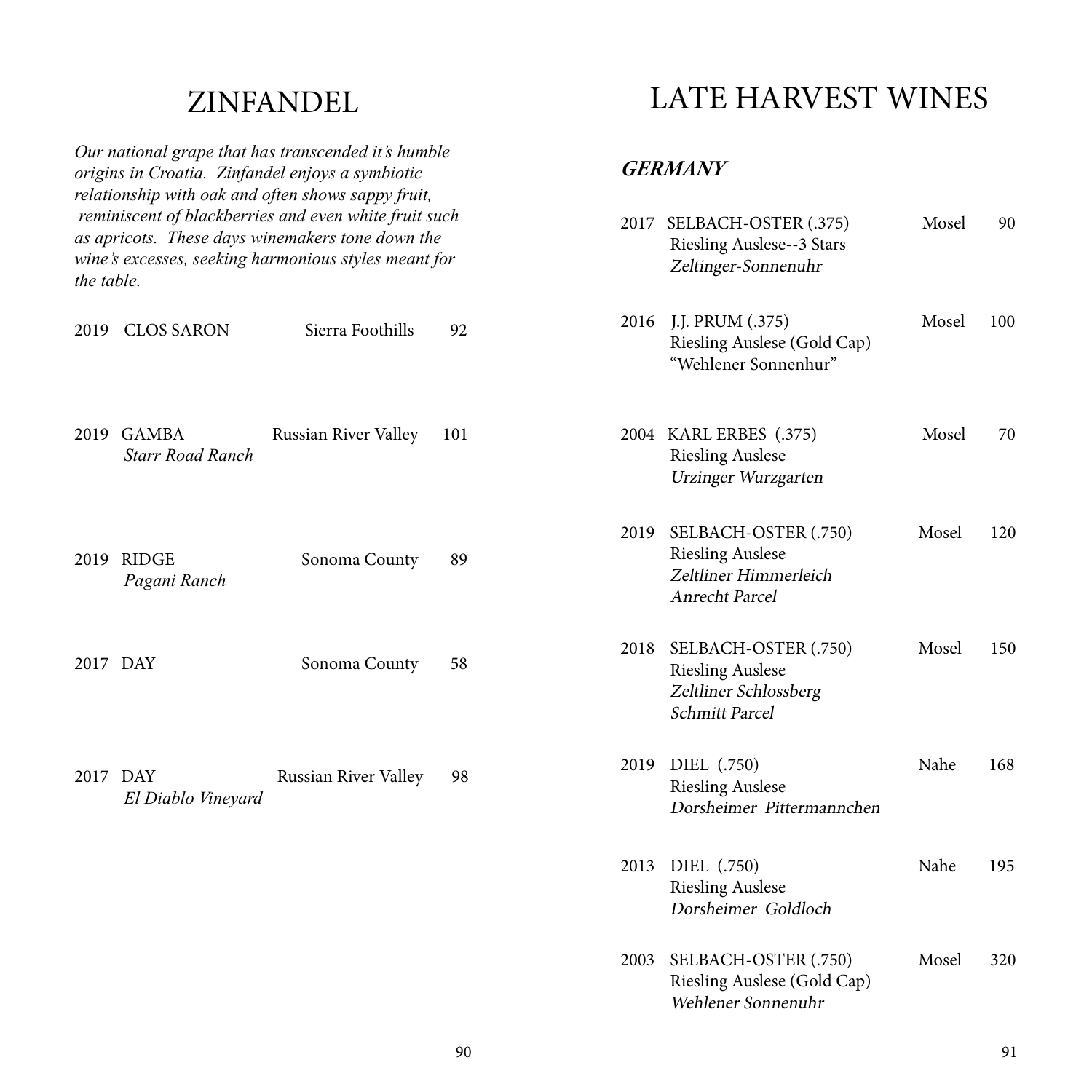# LATE HARVEST WINES

#### *GERMANY*

| 2015 THEO MINGES (.500)<br><b>Rieslaner Auslese</b>               | Pfalz       | 50  | $\overline{c}$ |
|-------------------------------------------------------------------|-------------|-----|----------------|
| 2019 MÜLLER-CATOIR (.375)<br>Rieslaner Auslese<br>Haardter Herzog | Pfalz       | 88  | $\overline{c}$ |
| 2011 GEIL (.375)<br>Rieslaner Beerenauslese<br><b>Bechtheim</b>   | Rheinhessen | 75  |                |
| <b>FRANCE</b>                                                     |             |     | $\overline{c}$ |
| 2005 BOXLER (.375)<br>Pinot Gris Vendages Tardive                 | Alsace      | 125 |                |
| 2016 KLACK (.500)<br>Gewurztraminer Vendages Tardive              | Alsace      | 90  | $\overline{2}$ |
| 1996 HUGEL (.750)<br>Pinot Gris Vendages Tardive                  | Alsace      | 125 | $\overline{2}$ |
| 2016 SABLETTES (.375)<br>Vendages Tardive                         | Sauternes   | 57  |                |
| 2005 LA RAME (.750) St Croix du Mont 95                           |             |     |                |
| 2014 LIONEL OSMIN (.750)<br>"Foehn"                               | Jurançon 57 |     |                |
| 2005 ROLET (.375)<br>"Vin de Paille"                              | Arbois      | 84  |                |

# LATE HARVEST WINES

| 2012 MOLINO REAL (.500)<br>Muscat "MR"                | Malága  | 70  |
|-------------------------------------------------------|---------|-----|
| 2010 MOLINO REAL (.500)                               | Malága  | 100 |
| 2016 COSTERS DEL PRIORAT (.375) Priorat<br>"Memories" |         | 90  |
| 2016 OLIVARES (.500)<br>"Dulce Monastrell"            | Jumilla | 65  |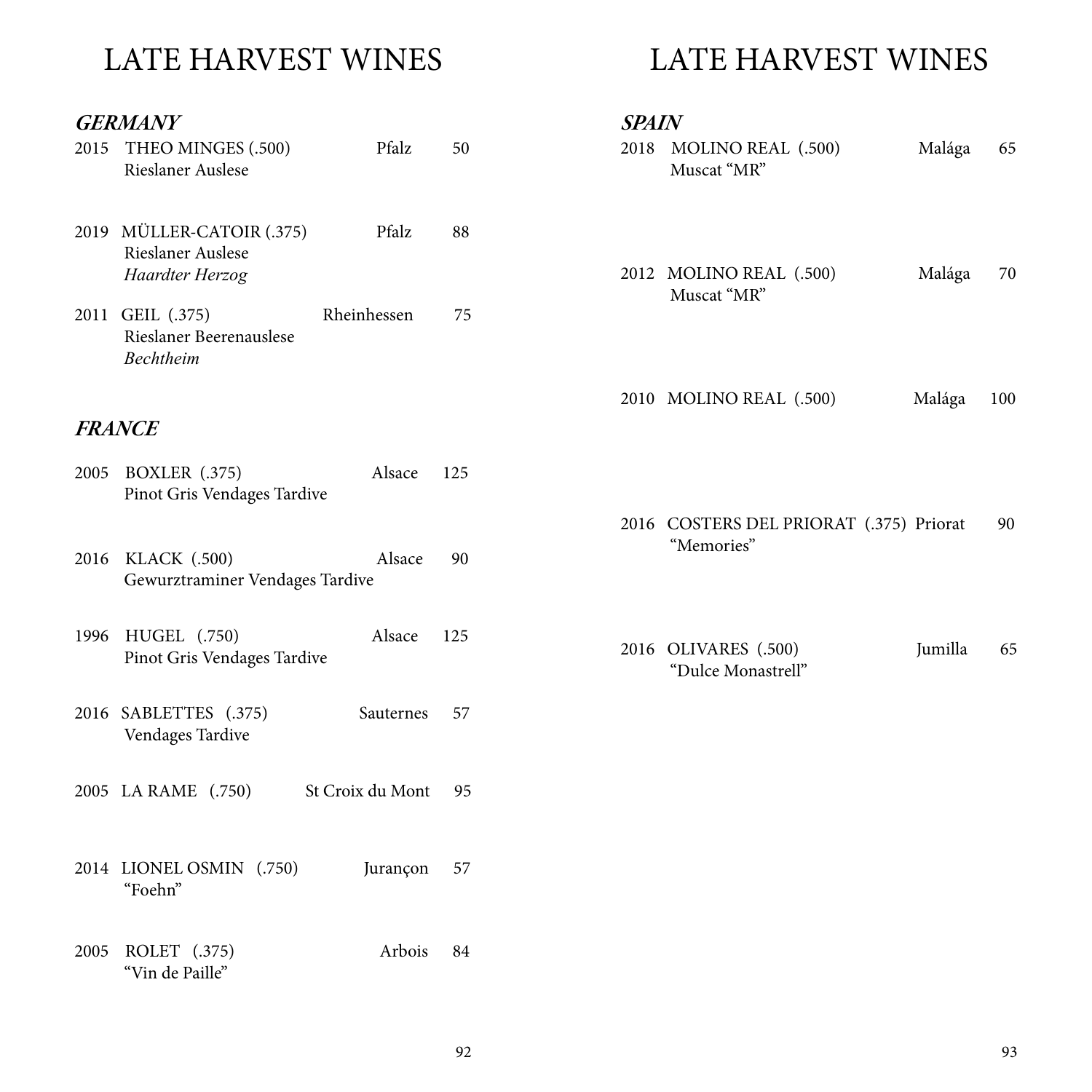# LATE HARVEST WINES

#### *OTHER REGIONS*

|    | 2016 OWEN ROE (.375) Yakima Valley,<br>"The Parting Glass Riesling"<br><b>WA</b>   | 54  | El M.<br>Fino        |
|----|------------------------------------------------------------------------------------|-----|----------------------|
|    | 2016 OWEN ROE (.375)<br>Yakima Valley,<br>"The Parting Glass Viogner"<br><b>WA</b> | 54  | CEA:<br>Palo<br>LE C |
|    |                                                                                    |     | Amo                  |
|    | 2013 KLEIN CONSTANTIA (.375) Cape Town 131<br>"Vin de Constance" South Africa      |     | El M.<br>Amo         |
|    | 2011 KIRÁLYUDVAR (.500)<br>Tokaji,<br>"Ilona"<br>Hungary                           | 100 | El M.<br>Amo         |
|    | 2011 MONTELLORI<br>(.500)<br>Tuscany,<br>"Vin Santo"<br>Italy                      | 86  | El M.<br>Oloro       |
| NV | PASQUALE PELISSERO (.375) Piedmont,                                                | 45  | El M.<br>Oloro       |
|    | Italy                                                                              |     | El M.<br>Pedro       |
|    |                                                                                    |     | El M.<br>Pedro       |

# FORTIFIED WINES

| SHERRY |                                                |     |
|--------|------------------------------------------------|-----|
|        | LE CIGARRERA (.375)<br>Manzanilla Pasada       | 75  |
|        | El MAESTRO SIERRA (.375)<br>Fino               | 36  |
|        | <b>CEASAR FLORIDO (.375)</b><br>Palo Cortado   | 100 |
|        | LE CIGARRERA (.375)<br>Amontillado Viejo       | 105 |
|        | El MAESTRO SIERRA (.375)<br>Amontillado 12 yr  | 60  |
|        | El MAESTRO SIERRA (.375)<br>Amontillado 1830   | 140 |
|        | El MAESTRO SIERRA (.375)<br>Oloroso            | 39  |
|        | El MAESTRO SIERRA (.375)<br>Oloroso 1830       | 140 |
|        | El MAESTRO SIERRA (.375)<br>Pedro Ximenez      | 39  |
|        | El MAESTRO SIERRA (.375)<br>Pedro Ximenez 1830 | 140 |
|        | El MAESTRO SIERRA (.375)<br>Moscatel           | 39  |